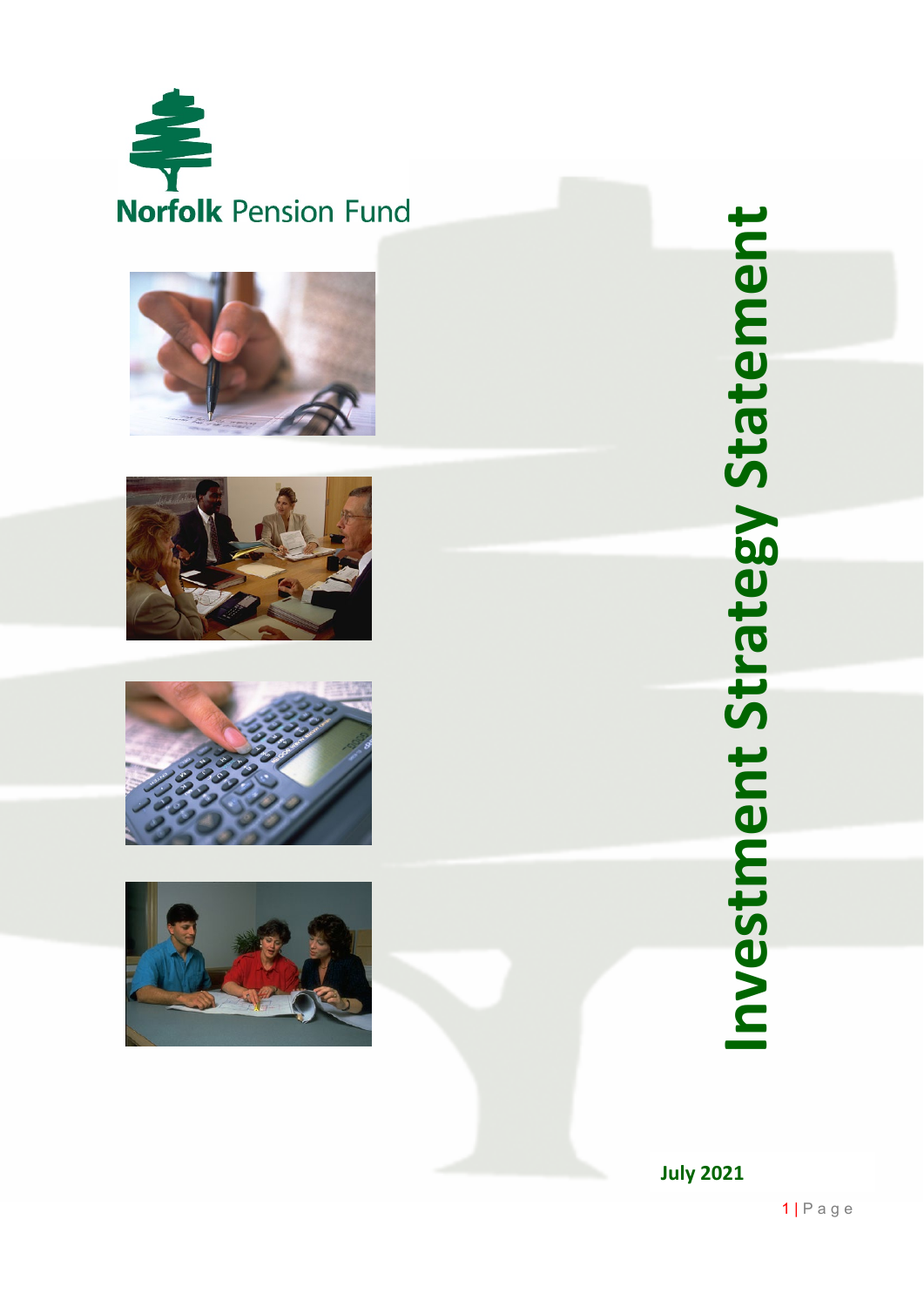| 1.0                                                                       | <b>Introduction and Background</b>                                                                  | 3                       |  |  |
|---------------------------------------------------------------------------|-----------------------------------------------------------------------------------------------------|-------------------------|--|--|
| 2.0                                                                       | <b>Investment of Money</b>                                                                          | $\overline{\mathbf{3}}$ |  |  |
| 3.0                                                                       | <b>Suitability of Particular Investment Types</b>                                                   | 6                       |  |  |
| 4.0                                                                       | <b>Approach to Investment Risk</b>                                                                  | 9                       |  |  |
| 5.0                                                                       | <b>Approach to Asset Pooling</b>                                                                    | 12                      |  |  |
| 6.0                                                                       | <b>Environmental, Social and Corporate Governance</b>                                               | 13                      |  |  |
|                                                                           |                                                                                                     |                         |  |  |
|                                                                           | <b>APPENDIX 1 - Investment Beliefs</b>                                                              | 16                      |  |  |
|                                                                           | <b>APPENDIX 2 – Funding Objectives (Actuarial Assumptions)</b>                                      | 20                      |  |  |
|                                                                           | <b>APPENDIX 3 - Asset Mix and Rebalancing</b>                                                       | 22                      |  |  |
| <b>APPENDIX 4 – Appointed Managers and Cash Management Strategy</b><br>25 |                                                                                                     |                         |  |  |
|                                                                           | <b>APPENDIX 5 – Environmental, Social and Governance Engagement</b><br><b>Policy</b>                | 34                      |  |  |
|                                                                           | <b>APPENDIX 6 – Level of Compliance with the 6 Principles of Good</b><br><b>Investment Practice</b> | 39                      |  |  |
| <b>Glossary of Terms in Investment Management</b><br>44                   |                                                                                                     |                         |  |  |



**If you would like this newsletter in large print, audio, Braille, alternative format or in a different language, please call 01603 222824 or email pensions@norfolk.gov.uk**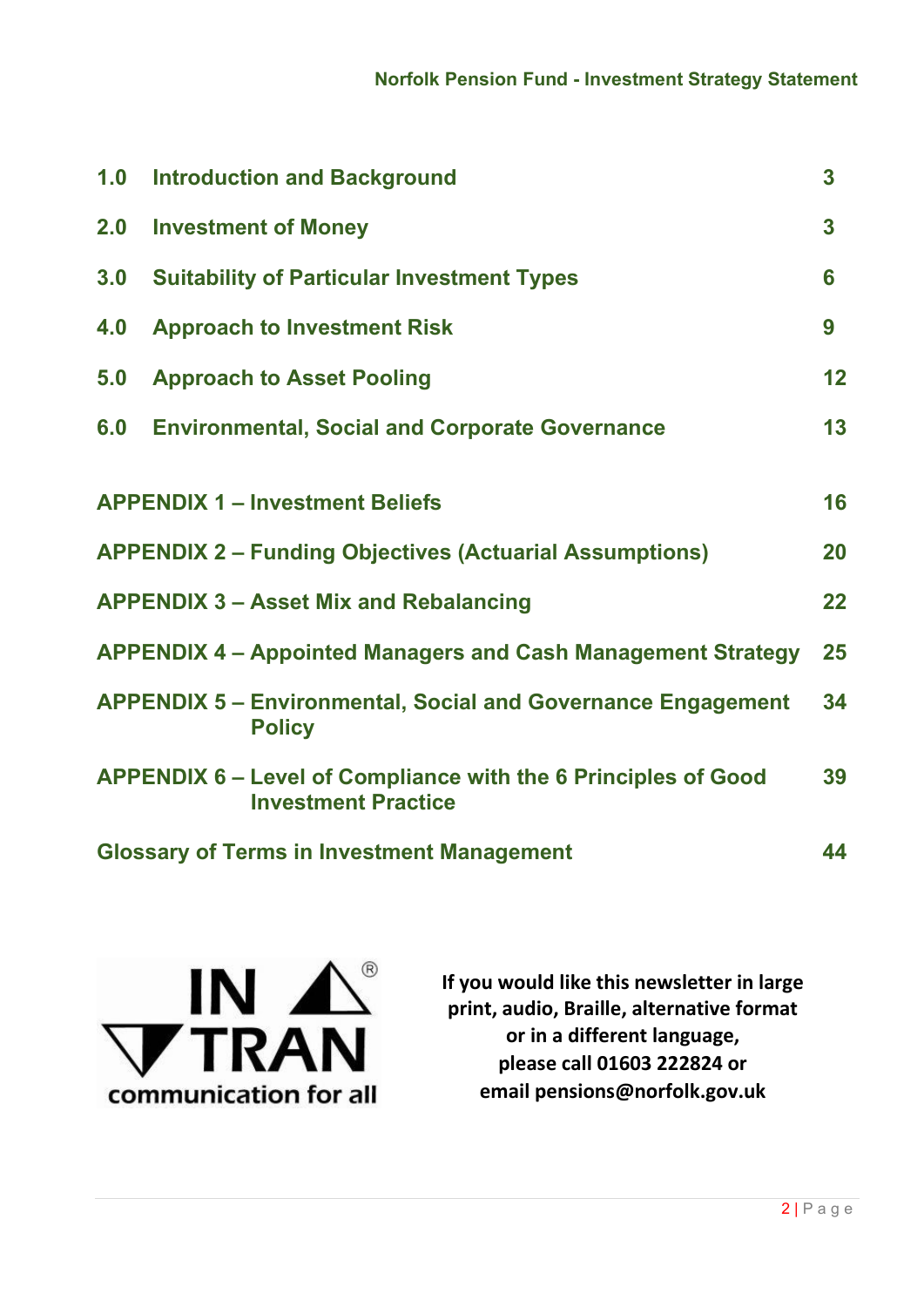# **1.0 Introduction and Background**

- 1.1 This is the Investment Strategy Statement ("ISS") of the Norfolk Pension Fund ("the Fund"), which is administered by Norfolk Council, ("the Administering Authority"). The ISS is made in accordance with Regulation 7 of the Local Government Pension Scheme (Management and Investment of Funds) Regulations 2016 ("the Regulations").
- 1.2 The ISS has been approved by the Fund's Pension Committee ("the Committee") having taken advice from the Fund's investment adviser, Hymans Robertson LLP. The Committee acts on the delegated authority of the Administering Authority.
- 1.3 The ISS is subject to periodic review at least every three years and without undue delay after any significant change in investment policy. The Committee has consulted on the contents of the Fund's investment strategy with such persons it considers appropriate.
- 1.4 The Committee seeks to invest in accordance with the ISS any Fund money that is not needed immediately to make payments from the Fund. The ISS should be read in conjunction with the Fund's Funding Strategy Statement.
- 1.5 The Committee strongly believe that well governed pension schemes benefit from improved outcomes over the long-term. The Committee has developed a set of investment beliefs (Appendix 1) which promote good governance by providing a framework for all investment decisions.

# **2.0 Investment of Money**

- 2.1 The primary objective of the Fund is to provide pension and lump sum benefits for members on their retirement and/or benefits on death, before or after retirement, for their dependants, on a defined benefits basis. This funding position will be reviewed at each triennial actuarial valuation, or more frequently as required.
- 2.2 The Fund has built up assets over the years and continues to receive contribution and investment income. All of this must be invested in a suitable manner, which is the investment strategy.
- 2.3 The investment strategy is set for the long-term but is reviewed from time to time. Normally a full review is carried out as part of each actuarial valuation and is kept under review annually between actuarial valuations to ensure that it remains appropriate to the Fund's objectives.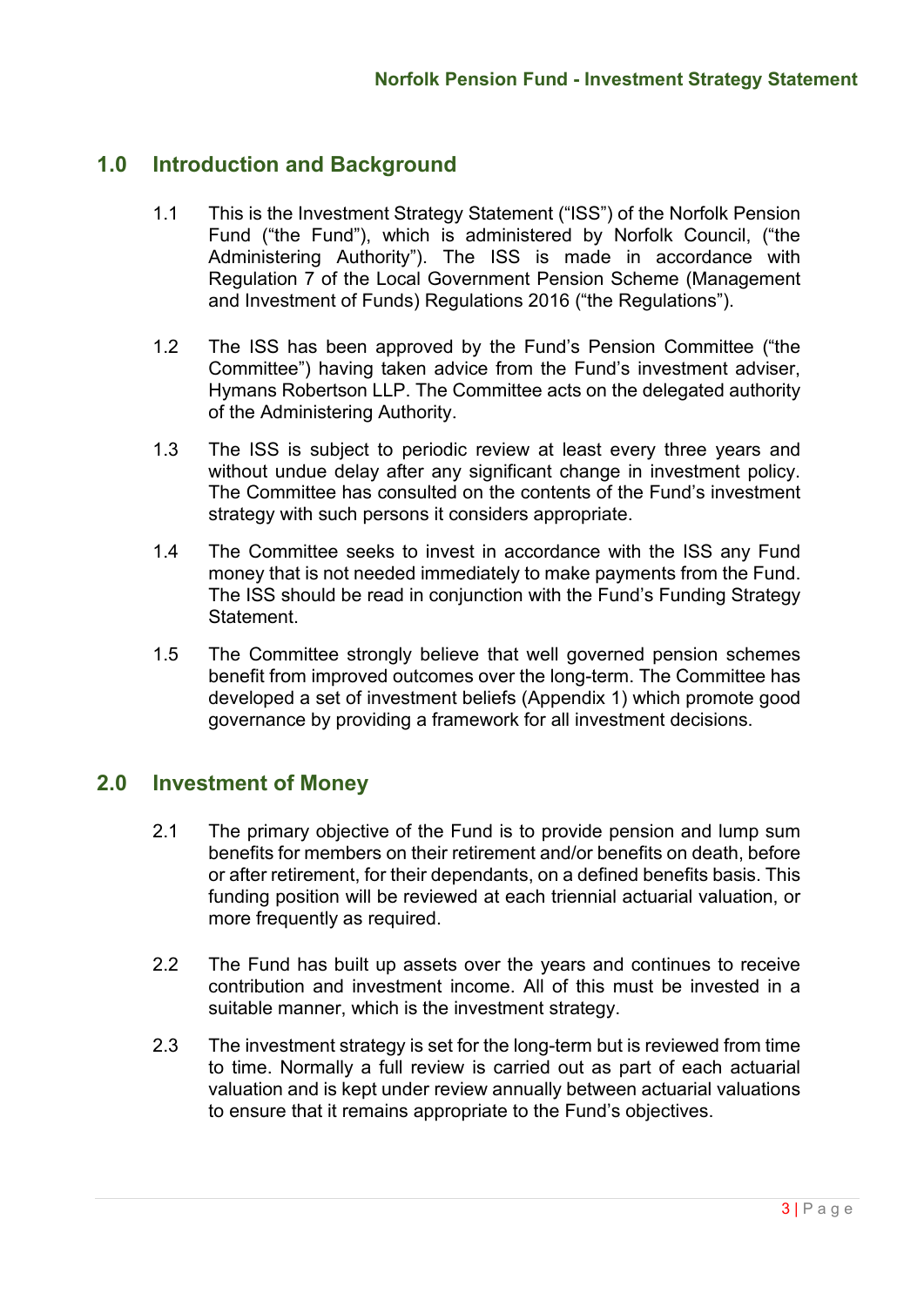- 2.4 The LGPS continues to see increased numbers and diversity of participating employers. Following the post 2016 actuarial valuation investment strategy review, it was agreed to move from one to three investment strategies, each with different asset allocations. A fourth investment strategy was introduced in April 2020 and was first funded in April 2021. Employers were allocated to the investment strategy that was deemed most appropriate to their funding objectives, liability characteristics and current funding position. For further details please refer to Appendix H of the Funding Strategy Statement.
- 2.5 The approach taken by the Fund in setting and maintaining its funding and investment objectives is detailed below.

# **2.6 Funding Objectives - Ongoing Plan**

- 2.6.1 The Committee aims to fund the Fund in such a manner that there is a sufficiently high likelihood of achieving the funding target (the estimated amount of assets needed to pay for members' benefits) in 20 years for both accrued benefits to date and those earned in the future. For employee members, accrued benefits will be valued on service completed but will take account of future salary and/or inflation increases.
- 2.6.2 The assumptions used to set funding plans to achieve this aim, correspond with those used in the latest Actuarial Valuation, which are shown in Appendix 2. The funding plans will be reviewed at least at each triennial Actuarial Valuation. The Committee will be advised of any material changes to the Fund or the funding plans during the period between valuations.

# **2.7 Funding Objectives – Funding Strategy Statement**

- 2.7.1 The Fund has published a Funding Strategy Statement (FSS). Its purpose is:
	- "to establish a clear and transparent Fund-specific strategy which will identify how employers' pension liabilities are best met going forward;
	- to support the regulatory framework to maintain as nearly constant employer contribution rates as possible; and
	- to take a prudent longer-term view of funding those liabilities."
- 2.7.2 We recognise that these objectives are desirable individually, but, may be mutually conflicting. The FSS sets out how the Administering Authority has balanced the conflicting aims of affordability of contributions, transparency of process, stability of employers' contributions, and prudence in the funding basis.
- 2.7.3 Copies of the FSS can be obtained from the publication section of the Fund's website at www.norfolkpensionfund.org or by writing to the Fund at the address at the end of this document.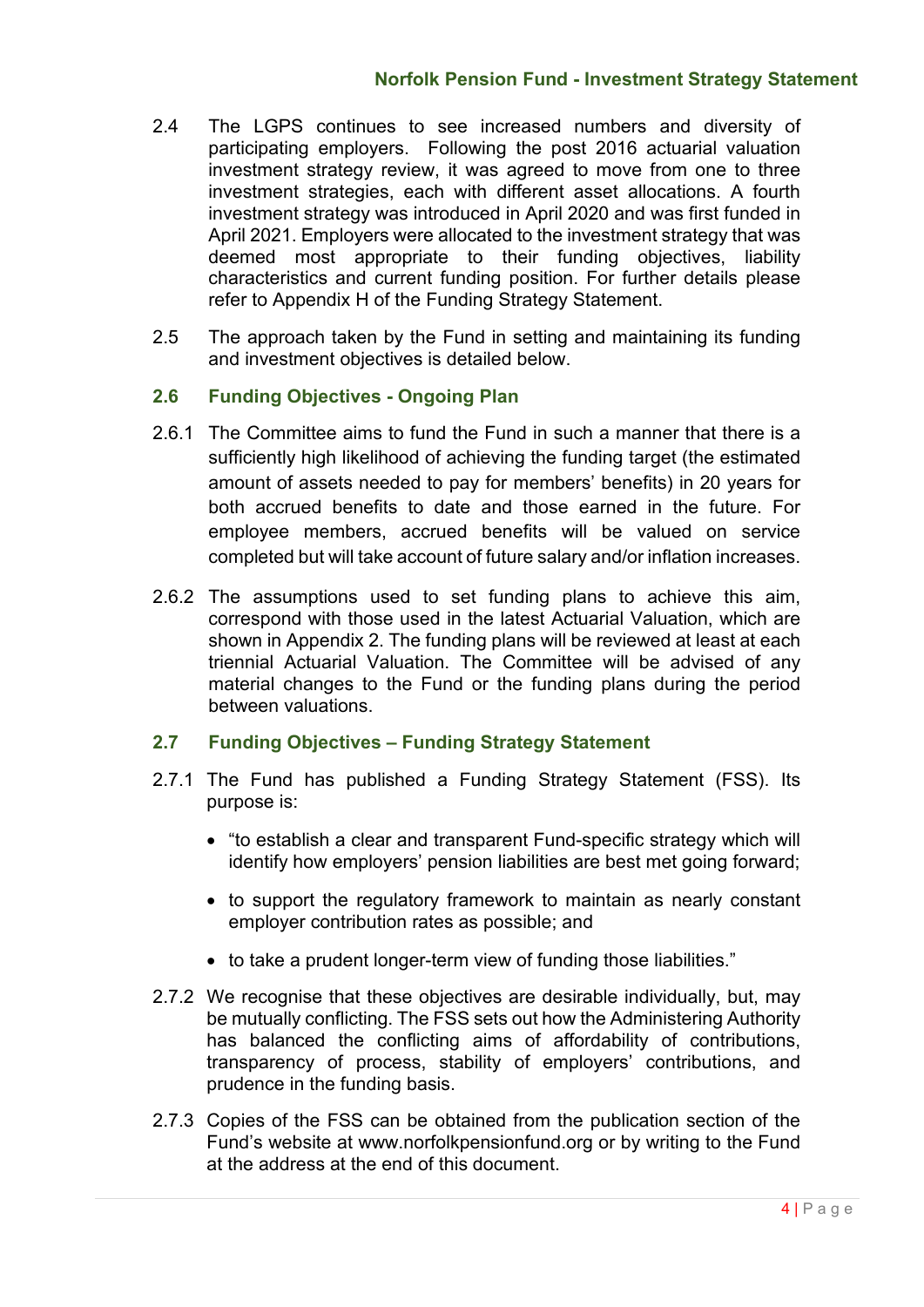### **2.8 Investment objectives and strategy**

- 2.8.1 The Fund aims to achieve, over the long term, an overall return on investment assets which, in addition to contributions received from employers and members, results in sufficient monies to pay members' benefits in the future.
- 2.8.2 The investment strategy was formally reviewed in 2016-17 through an asset-liability modelling exercise which incorporated the results of the 2016 Actuarial Valuation. A health-check of the investment strategy was carried out as part of the 2019 Actuarial Valuation process.
- 2.8.3 The exercise took account of the following:
	- The liability profile of the Fund;
	- The solvency of the Fund (i.e. ratio of assets to liabilities);
	- The expected contributions;
	- The risk tolerance of the Committee
- 2.8.4 As a result of the review, a number of changes to the asset allocation strategy were approved by the Committee. From July 2017, the Fund moved from operating a single investment strategy for all employers to three distinct investment strategies with different allocations to growth, enhanced yield and protection assets. A fourth investment strategy was added in April 2020.
- 2.8.5 The Fund continues to operate a core investment strategy which the majority of employers participate in (Strategy 1). Alongside the core strategy, the Fund now also operates three additional investment strategies. The high level investment strategies are illustrated below (target allocations shown):

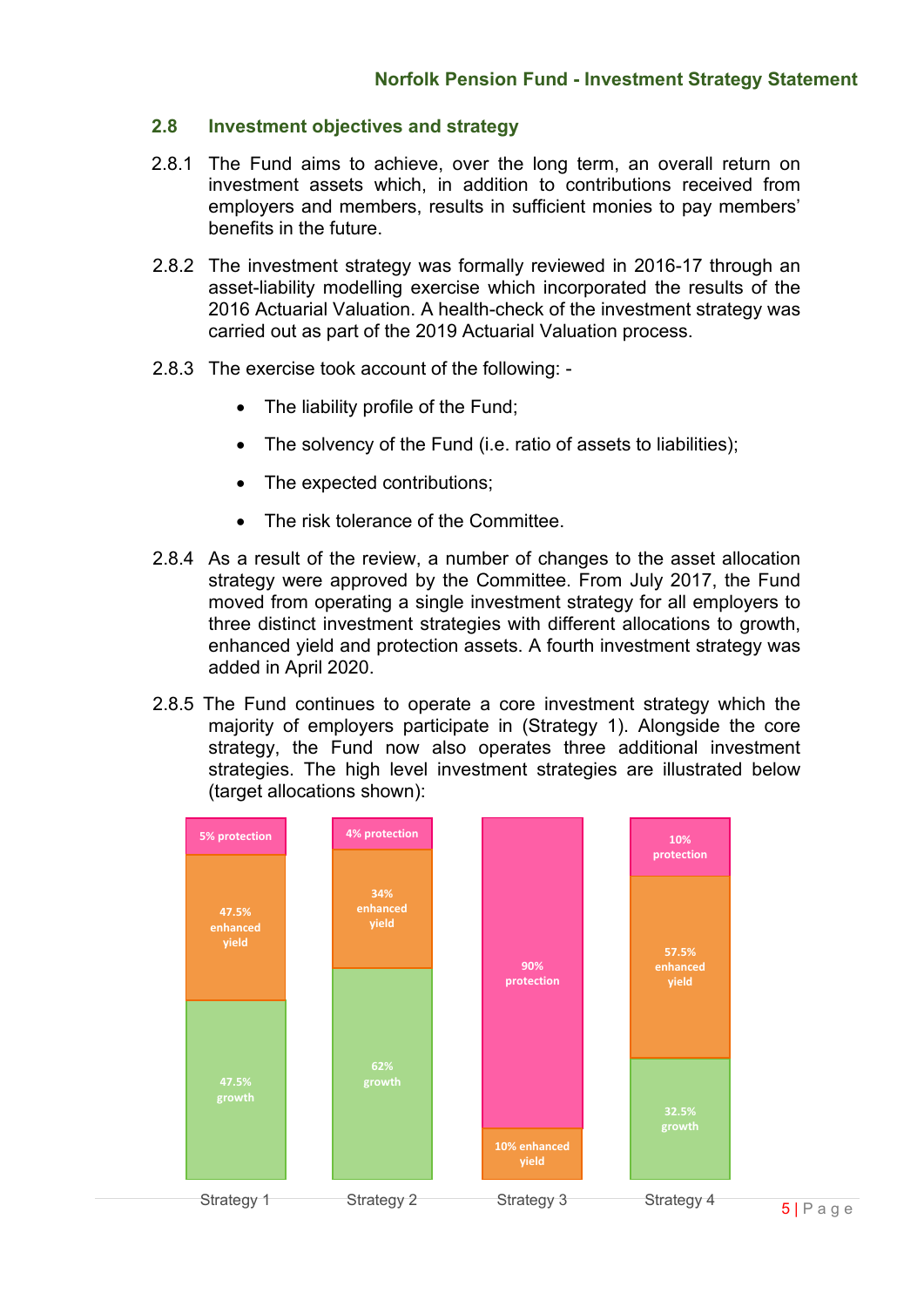- 2.8.6 Strategy 2 has a higher allocation to growth assets than Strategy 1. As a result, this strategy is targeting a higher level of returns and therefore is taking a higher level of investment risk.
- 2.8.7 Strategy 3 has no allocation to growth assets. As a result, this strategy is targeting a lower level of returns and therefore is taking a lower level of investment risk.
- 2.8.8 Strategy 4 has a higher allocation to enhanced yield and protection assets than Strategy 1. As a result, this strategy is targeting a lower level of returns and lower level of risk and volatility than Strategy 1.

### **2.9 Rebalancing of assets**

2.9.1 Having approved the asset allocations, the Committee monitors the Fund's actual asset allocation on a regular basis to ensure it does not notably deviate from the target allocations. The Fund's approach to asset class rebalancing is set out in Appendix 3.

# **3.0 Suitability of Particular Investment Types**

### **3.1 Asset classes**

- 3.1.1 The Fund may invest in quoted and unquoted securities of UK and overseas markets including equities, bonds, cash, property, infrastructure and timberland either directly or through pooled funds. The Fund may also make use of derivative contracts either directly or in pooled funds investing in these products for the purpose of efficient portfolio management or to hedge specific risks.
- 3.1.2 The Committee reviews the nature of Fund investments on a regular basis, with particular reference to suitability and diversification. The Committee seeks and considers written advice from a suitably qualified person in undertaking such a review. If, at any time, investment in a security or product not previously known to the Committee is proposed, appropriate advice is sought and considered (and training provided) to ensure its suitability and diversification.
- 3.1.3 The target asset allocation within each asset portfolio is set out below (Tables 1-3). The asset allocation within each asset class portfolio is maintained by asset rebalancing (Appendix 3). The intention is that the maximum invested in a particular asset class will be the target allocation plus a 2% rebalancing tolerance. The target allocation and the rebalancing tolerance is subject to periodic review.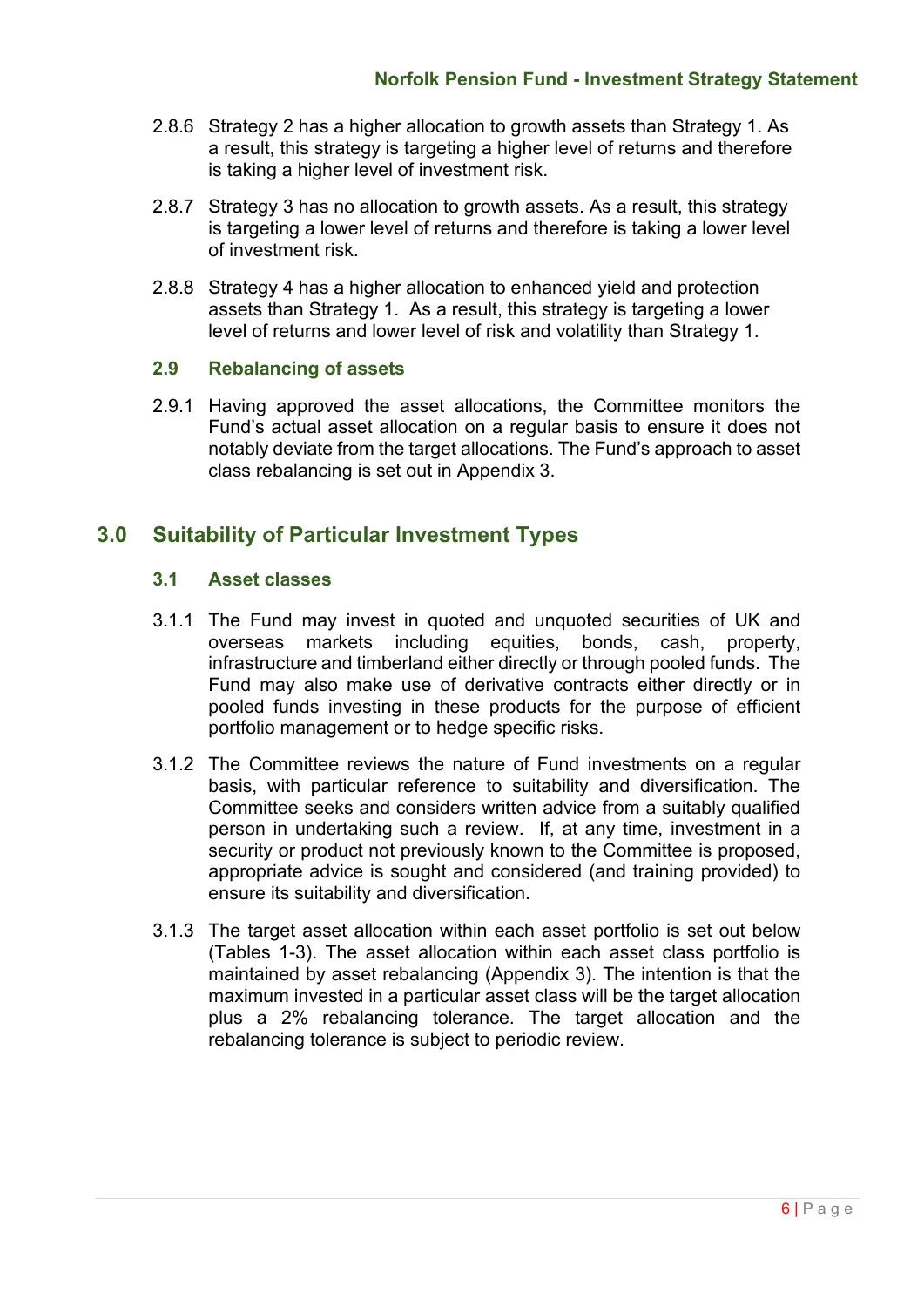# **Norfolk Pension Fund - Investment Strategy Statement**

| <b>Asset class</b>         | % of Growth Portfolio |
|----------------------------|-----------------------|
| UK equities                | 26.0                  |
| Global equities            | 30.5                  |
| Overseas equities          | 31.0                  |
| Private equity             | 12.5                  |
| <b>Total Growth Assets</b> | 100.0                 |

# **Table 1: Growth asset portfolio allocation**

# **Table 2: Enhanced Yield asset portfolio allocation**

| <b>Asset class</b>                  | % of Enhanced Yield Portfolio |
|-------------------------------------|-------------------------------|
| Property                            | 25.0                          |
| Infrastructure                      | 22.5                          |
| Timberland                          | 2.5                           |
| Multi-asset credit                  | 25.0                          |
| Investment grade corporate bonds    | 4.0                           |
| Secured finance                     | 6.0                           |
| High yield and emerging market debt | 6.0                           |
| Distressed debt                     | 4.0                           |
| Real estate debt                    | 3.0                           |
| Specialist credit                   | 2.0                           |
| <b>Total Enhanced Yield Assets</b>  | 100.0                         |

### **Table 3: Protection asset portfolio allocation**

| <b>Asset class</b>             | % of Protection Portfolio |
|--------------------------------|---------------------------|
| Gilts                          | 50.0                      |
| Index-linked gilts             | 50.0                      |
| <b>Total Protection Assets</b> | 100.0                     |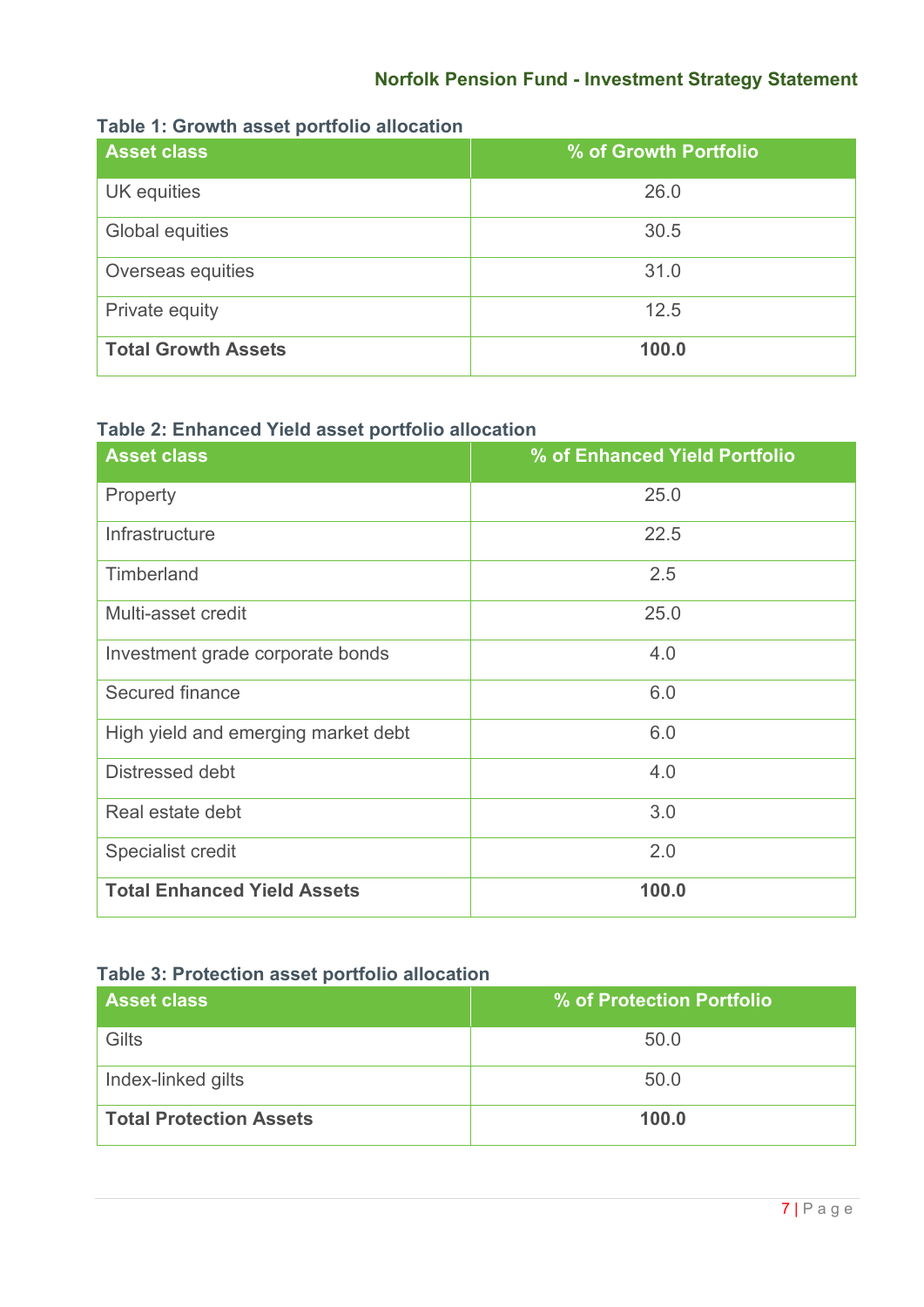### **3.2. Restrictions on investment**

3.2.1 The Local Government Pension Scheme (Management and Investment of Funds) Regulations 2016 have largely removed the investment restrictions that formed part of the previous regulations. The Fund will monitor the appropriateness of imposing its own investment restrictions relevant to the particular asset class and having taken appropriate professional advice. In line with the Regulations, the Fund's investment strategy does not permit more than 5% of the total value of all investments of fund money to be invested in entities which are connected with the administering authority (within the meaning of section 212 of the Local Government and Public Involvement in Health Act 2007).

### **3.3 Managers**

- 3.3.1 The Committee has appointed a number of investment managers all of whom are authorised under the Financial Services and Markets Act 2000 to undertake investment business.
- 3.3.2 The Committee, after seeking appropriate investment advice, has agreed specific benchmarks with each manager so that they reflect the Fund's strategic objectives. The Investment Managers are given discretion over the management of their portfolio against the specified benchmark but within agreed investment guidelines. Investment Managers are expected to maintain a diversified portfolio within the guidelines provided to them.
- 3.3.3 The Managers appointed to manage the Fund's assets are summarised in Appendix 4, this includes the investments made via the ACCESS pool, which provides indirect access to specific managers and mandates. The current structure embraces specialist management. A range of different Managers are employed, with different benchmarks and targets to reflect their specific mandates.
- 3.3.4 A management agreement and/or prospectus is in place for each Investment Manager which sets out the relevant benchmark, performance target, asset allocation ranges and any restrictions, as determined by the Committee. The kinds of investments which the Managers may hold, together with a summary of each Manager's brief, are summarised in Appendix 4.
- 3.3.5 The Fund's assets are predominantly managed on an active basis and the managers are expected to outperform their respective benchmarks over the long term. The exception to this approach is a proportion of the UK equity holdings and government bonds, which are managed on a passive basis. The return on these mandates are intended to track the return of the benchmark index.
- 3.3.6 The majority of stocks held are quoted on major stock markets and may be realised quickly if required in normal market conditions. The Fund also has currency hedging mandates in place. The underlying instruments in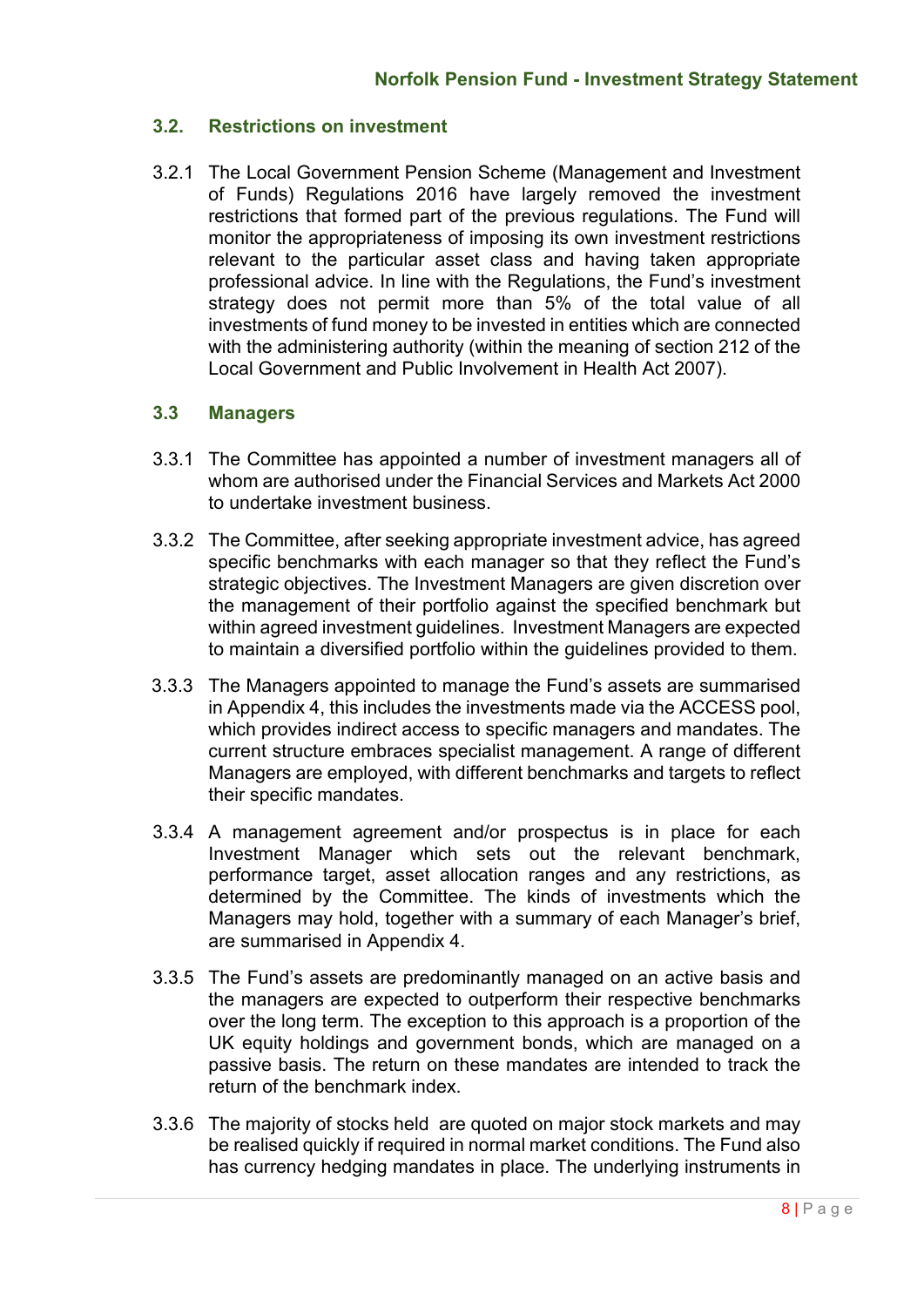these mandates tend to be highly liquid. Property, distressed debt, direct lending, specialist credit investments, infrastructure and private equity partnerships, which are relatively illiquid, currently make up a lower (albeit still notable) proportion of the Fund's assets. In periods of market volatility, the liquidity of most investment classes will fall.

### **3.4 Custody**

3.4.1 HSBC has been appointed as Global Custodian of the Fund's assets.

# **4.0 Approach to Investment Risk**

- 4.1 The Committee is aware that the Fund has a need to take risk (e.g. investing in growth assets) to help it achieve its funding objectives. It has an active risk management programme in place that aims to help it identify the risks being taken and put in place processes to manage, measure, monitor and (where appropriate and possible) mitigate the risks being taken. One of the Committee's overarching beliefs is to only to take as much investment risk as is necessary.
- 4.2 The principal risks affecting the Fund are set out below, we also discuss the Fund's approach to managing these risks and the contingency plans that are in place.

### **4.3 Funding risks**

- 4.3.1 Funding risks include:
	- Financial mismatch  $-$  The risk that Fund assets fail to grow in line with the developing cost of meeting the liabilities.
	- Changing demographics –The risk that longevity improves ,and other demographic factors change, increasing the cost of Fund benefits.
	- Environmental, social and governance ("ESG") The risk that ESG related factors reduce the Fund's ability to generate the long-term returns and also may impact the Fund's liabilities.
	- Systemic risk The possibility of an interlinked and simultaneous failure of several asset classes and/or investment managers, possibly compounded by financial 'contagion', resulting in an increase in the cost of meeting the Fund's liabilities.
- 4.3.2 The Committee measures and manages financial mismatch in two ways. As indicated above, the Committee has set strategic asset allocation benchmarks for the Fund. These benchmarks were set taking into account asset liability modelling which focused on probability of success and level of downside risk. The Committee assesses risk relative to the strategic benchmark by monitoring the Fund's asset allocations and investment returns relative to these benchmarks. The Committee also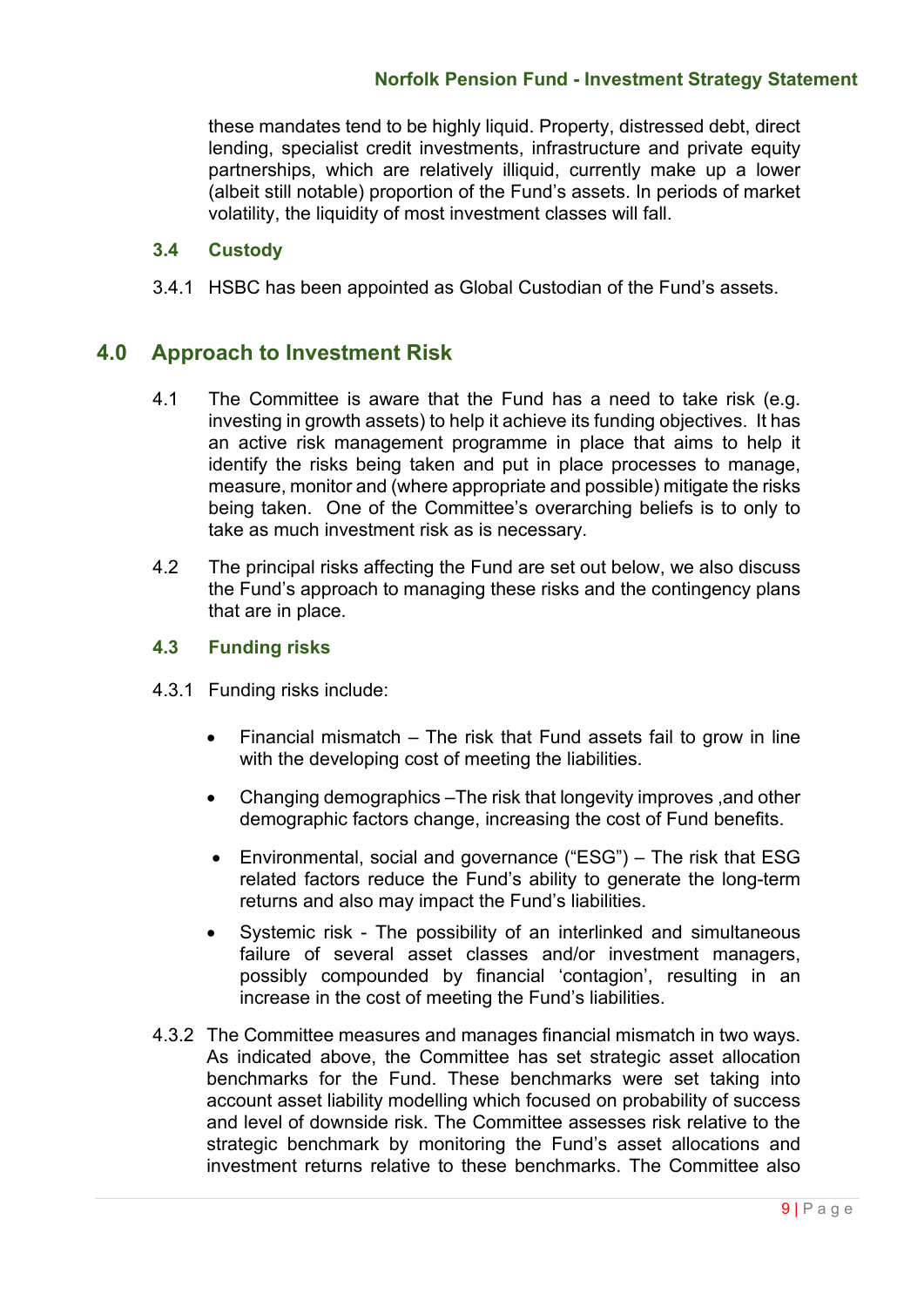assesses risk relative to liabilities by monitoring the delivery of benchmark returns relative to liabilities.

- 4.3.3 The Committee also seeks to understand the assumptions used in any analysis and modelling so they can be compared to their own views and the level of risks associated with these assumptions to be assessed.
- 4.3.4 The Fund's longevity assumptions are reviewed as part of the Fund's triennial valuation process.
- 4.3.5 Details of the Fund's approach to managing ESG risks is set out later in this document.
- 4.3.6 The Committee seeks to mitigate systemic risk through a diversified portfolio, but it is not possible to make specific provision for all possible eventualities that may arise under this heading.

### **4.4 Asset risks**

- 4.4.1 Asset risks include:
	- Concentration The risk that a significant allocation to any single asset category and its underperformance relative to expectation would result in difficulties in achieving funding objectives.
	- Illiquidity The risk that the Fund cannot meet its immediate liabilities because it has insufficient liquid assets.
	- Currency risk  $-$  The risk that the currency of the Fund's assets underperforms relative to Sterling (i.e. the currency of the liabilities).
	- Manager underperformance The failure by the fund managers to achieve the rate of investment return assumed in setting their mandates.
	- Credit the risk that one of the Fund's bond/credit holdings investments defaults on its obligations
- 4.4.2 The Committee measure and manage asset risks as follows:
	- The Fund invests in a diversified range of asset classes. The Committee has put in place rebalancing arrangements to ensure the 'actual allocation' within each asset class portfolio does not deviate substantially from its target. Similarly, there are rebalancing arrangements in place to ensure that the allocation to growth, enhanced yield and protection assets in each strategy does not deviate substantially from its target allocation.
	- The Fund invests in a range of investment mandates each of which has a defined objective, investment universe and performance benchmark which, when taken in aggregate, helps reduce the Fund's asset concentration risk. By investing across a range of assets, including liquid quoted equities and bonds, the Committee has recognised the need for access to liquidity in the short term. When assessing managers, the Committee gives considerable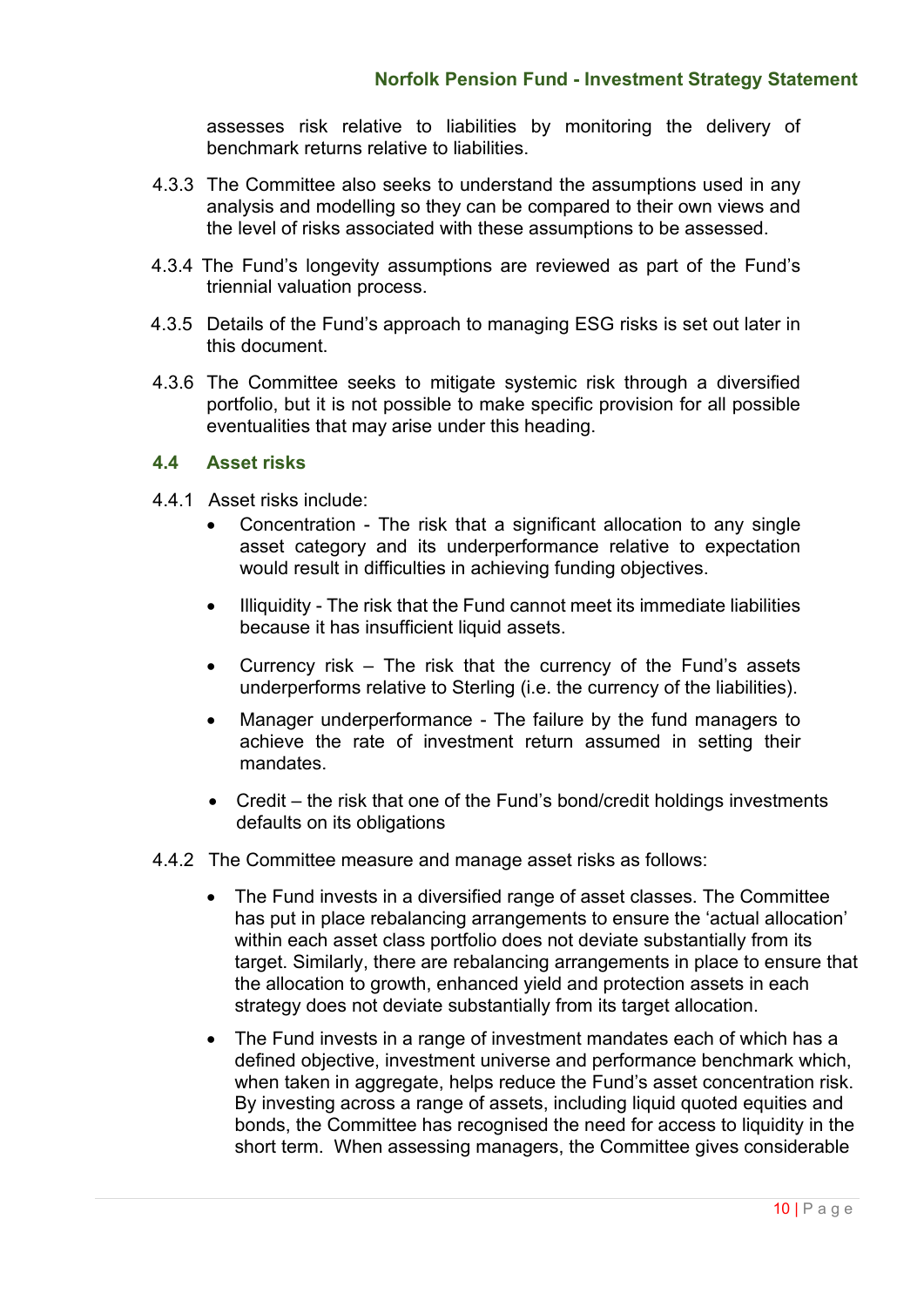focus to managers' ability to assess the credit worthiness of their underlying investments.

- The Committee assess the Fund's currency risk during their risk analysis. The Fund invests in a range of overseas markets which provides a diversified approach to currency markets. The Fund also has a dynamic currency hedging mandate in place that helps to manage this risk.
- The Committee has considered the risk of underperformance by any single investment manager and have attempted to reduce this risk by appointing more than one manager and having a proportion of the Fund's assets managed on a passive basis. The Committee assess the Fund's managers' performance on a regular basis, and will take steps, including potentially replacing one or more of their managers, if underperformance persists.

### **4.5 Other provider risk**

- 4.5.1 Other provider risks include:
	- Transition risk The risk of incurring unexpected costs in relation to the transition of assets among managers. When carrying out significant transitions, the Committee seeks suitable professional advice.
	- Custody risk The risk of losing economic rights to Fund assets, when held in custody or when being traded.
	- Credit default The possibility of default of a counterparty in meeting its obligations.
	- Stock-lending The possibility of default and loss of economic rights to Fund assets.
- 4.5.2 The Committee monitors and manages risks in these areas through a process of regular scrutiny of its providers (including the Pool – see comments below), and audit of the operations it conducts for the Fund, or has delegated such monitoring and management of risk to the appointed investment managers as appropriate (e.g. custody risk in relation to pooled funds). The Committee has the power to replace a provider should serious concerns exist.

### **4.6 Monitoring and reporting risks**

4.6.1 A more comprehensive breakdown of the risks to which the Fund is exposed and the approach to managing these risks is set out in the Fund's Risk Register. The Risk Register is reviewed by Committee every six months and is available from the Fund's web site.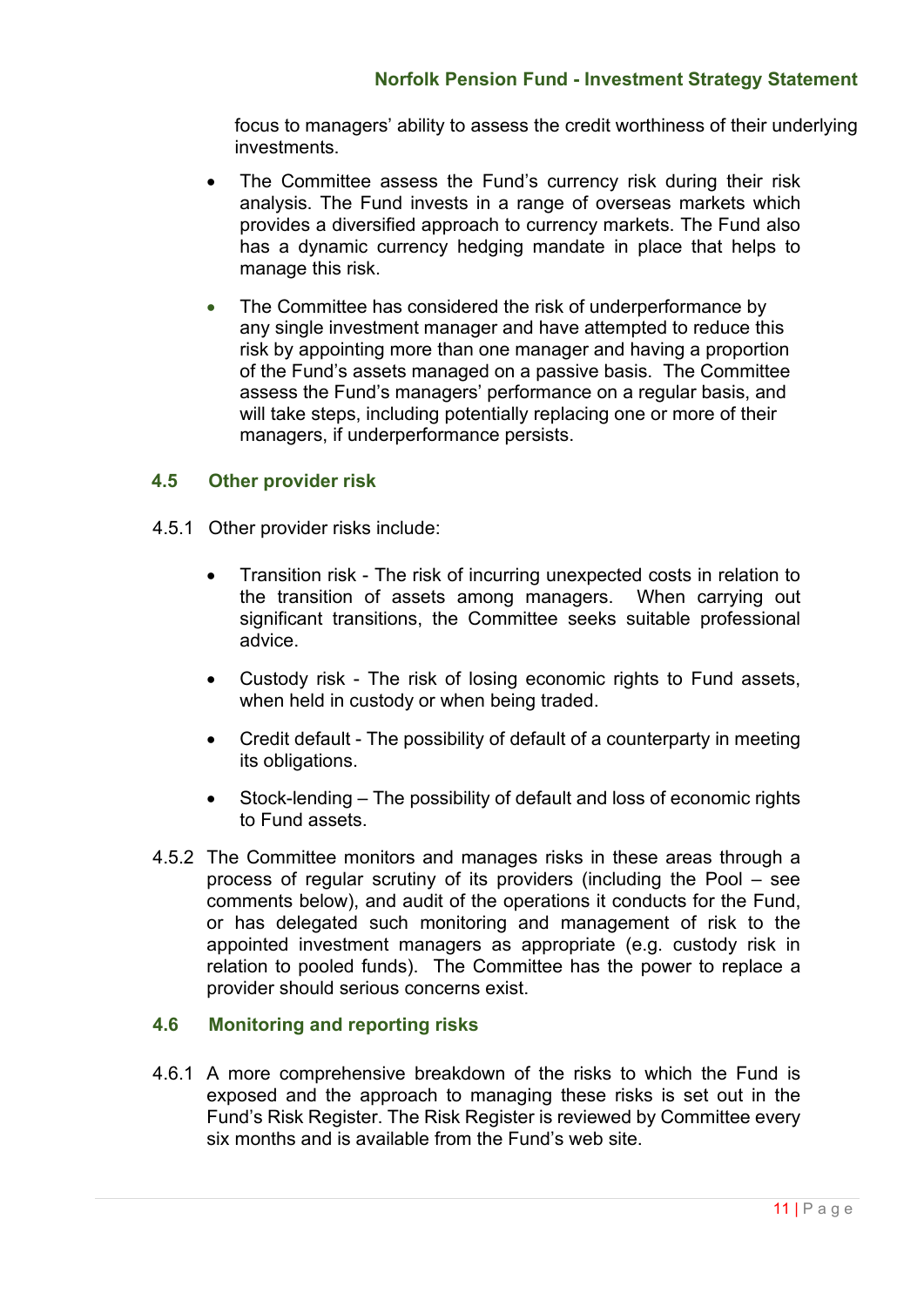# **5.0 Approach to Asset Pooling**

5.1 The Fund is a participating scheme in the ACCESS (A Collaboration of Central, Eastern and Southern Shires) Pool. The ACCESS Funds are Cambridge, East Sussex, Essex, Hampshire, Hertfordshire, Isle of Wight, Kent, Norfolk, Northamptonshire, Suffolk and West Sussex. The structure and basis on which the ACCESS Pool operates was set out in the July 2016 submission to Government and subsequent updates to Government.

### **5.2 Assets to be invested in the Pool**

- 5.2.1 The Fund's intention is to invest its assets through the ACCESS Pool as and when suitable Pool investment solutions become available. An indicative timetable for investing through the Pool was set out in the July 2016 submission to Government. The key criteria for assessment of Pool solutions will be as follows:
	- That the Pool enables access to an appropriate solution that meets the objectives and benchmark criteria set by the Fund.
	- That there is a clear financial benefit to the Fund in investing in the solution offered by the Pool, should a change of provider be necessary.
- 5.2.2 At 31 December 2020, the Fund had 46% of assets (c£2bn) invested in the ACCESS pool, with investments in the Baillie Gifford, Capital, Mondrian and Fidelity equity ACS sub-funds and the UBS passive mandate. A collateralised stock lending program is undertaken for each of these mandates within the ACS by the pool custodian Northern Trust.
- 5.2.3 The Fund has elected not to pool certain illiquid assets (e.g. direct property and private equity) and assets held within closed ended pooled vehicles (e.g. indirect property) at this time, on the basis that it is not economically viable to transition these assets to the pool. Any asset that remain outside of the Pool will be reviewed at least every three years to determine whether the rationale remains appropriate, and whether it continues to demonstrate value for money. ACCESS is currently developing its illiquid asset solution, which the Fund will consider in due course.

### **5.3 Structure and governance of the ACCESS Pool**

5.3.1 The July 2016 submission to Government of the ACCESS Pool provided a statement addressing the structure and governance of the Pool, the mechanisms by which the Fund can hold the Pool to account and the services that will be shared or jointly procured.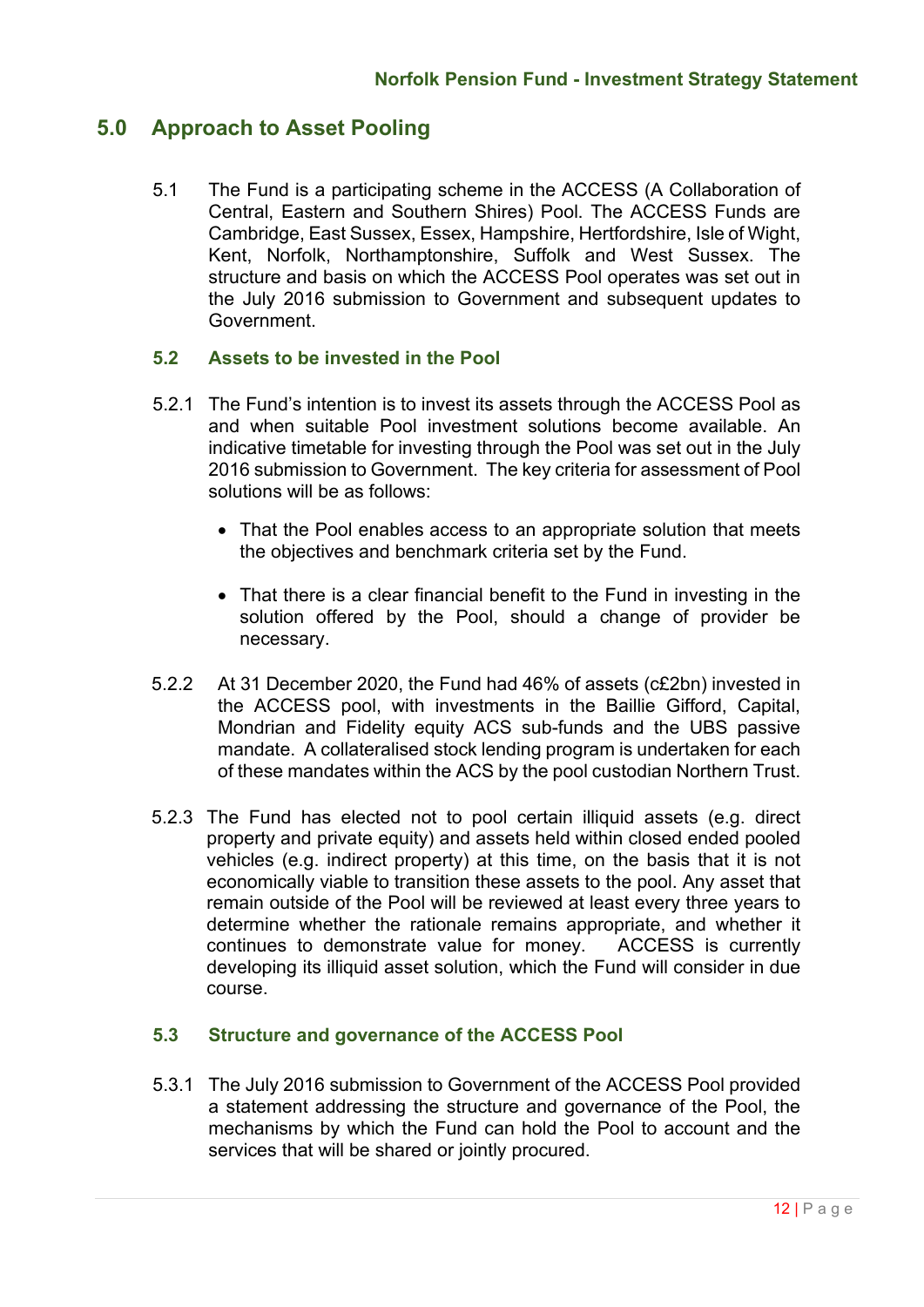- 5.3.2 An Inter-Authority Agreement (IAA) has been signed by all 11 authorities defining governance and cost sharing arrangements for the ACCESS Pool.
- 5.3.3 The ACCESS Pool is governed by a joint Committee (JC) made up of one elected councillor from each authority's Pension Committee.

# **6.0 Environmental, Social and Corporate Governance**

- 6.1 At the present time, the Committee does not take into account nonfinancial factors when selecting, retaining, or realising its investments. It does however recognise that environment, social and governance (ESG) factors can influence long term investment performance and the ability to achieve long term sustainable returns. The Committee therefore considers the following two key areas of responsible investment:
	- **Corporate Governance / Stewardship**  acting as responsible and active investors/owners, through considered voting of shares, and engaging with investee company management as part of the investment process.
	- **Sustainable investment / ESG factors** considering the financial impact of environmental, social and governance (ESG) factors on its investments.
- 6.2 The Committee takes ESG matters very seriously and will regularly conduct reviews of its policies in this area and its investment managers' approach to ESG. The Committee has developed a set of responsible investment beliefs as one of its four core Investment Beliefs. These are detailed in Appendix 1.

### **6.3 Corporate Governance / Stewardship**

- 6.3.1 The Fund takes the following approach to Corporate Governance / Stewardship:
	- The Committee believe that the adoption of good practice in Corporate Governance will improve the management of companies and thereby increase long term shareholder value. The Committee expect the Investment Managers to make regular contact at senior executive level with the companies in which the Fund's assets are invested, both as an important element of the investment process and to ensure good Corporate Governance. The Committee have developed their own corporate governance engagement policy which includes specific consideration of environmental and social matters. Details of the current policy are set out in Appendix 5.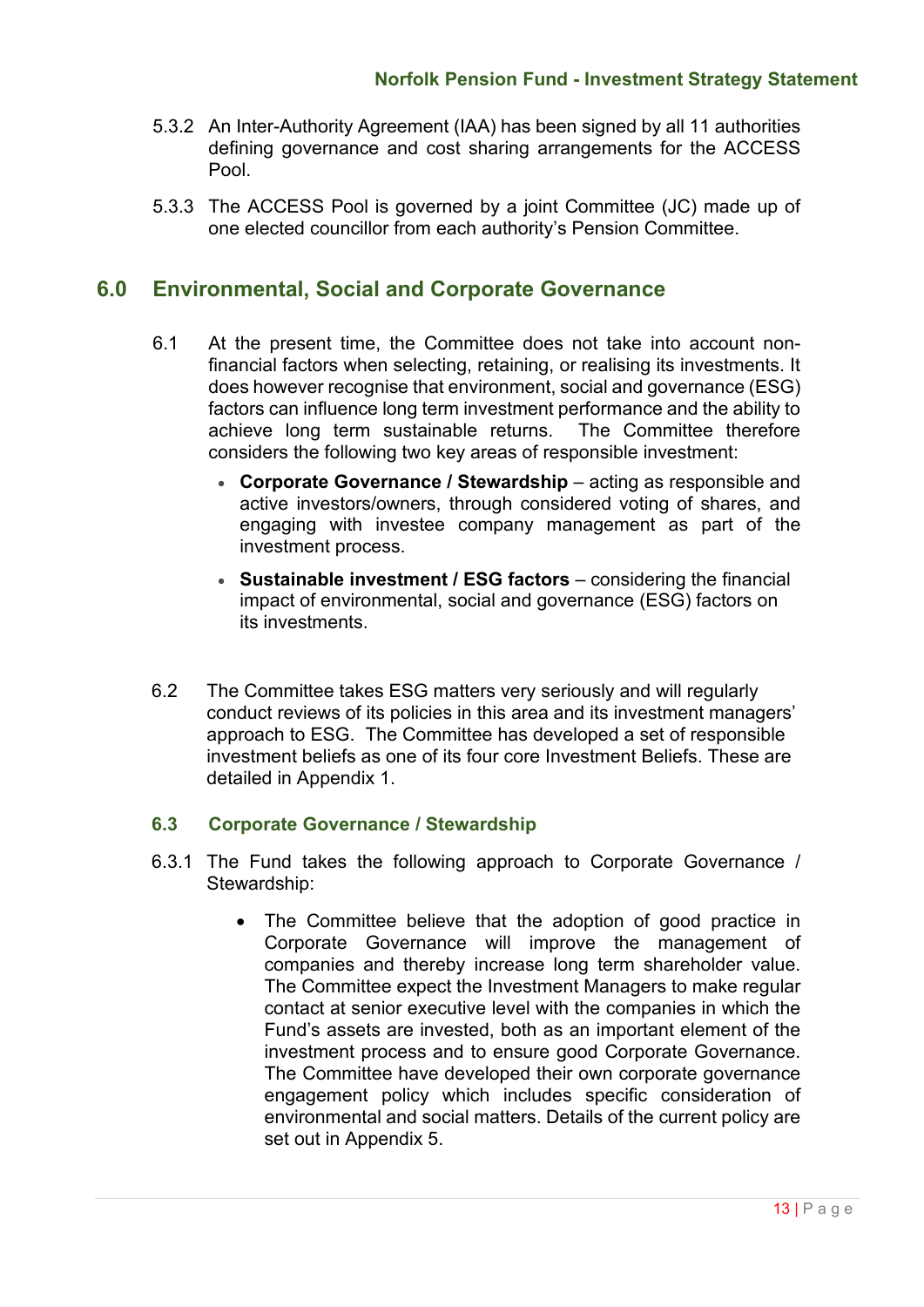- The Fund believes in collective engagement and is a member of the Local Authority Pension Fund Forum (LAPFF), through which it collectively exercises a voice across a range of corporate governance issues.
- All shares in the ACCESS ACS are voted in accordance with the Pool voting policy by fund managers. If the manager believes that specific rationale exists to depart from this policy this must be explained to the Pool.

# **6.4 Sustainable Investment / ESG factors**

- 6.4.1 The Fund takes the following approach to Sustainable Investment / ESG factors:
	- The Committee recognise that social, environmental and governance considerations are among the factors that can affect the financial return on investments. The Committee expects the managers to engage with the companies in which the Fund invests with the objective of seeking to enhance shareholder value over the long term.
	- Appendix 5 sets out in detail the Fund's approach to responsible engagement.

# **6.5 Compliance with Myners Principles**

6.5.1 The Myners report on Institutional Investment in the UK was published in 2001. Following pension industry consultation in 2007, the ten principles of good investment practice, were consolidated into six overarching principals. Norfolk's compliance with these investment principles is detailed in Appendix 6.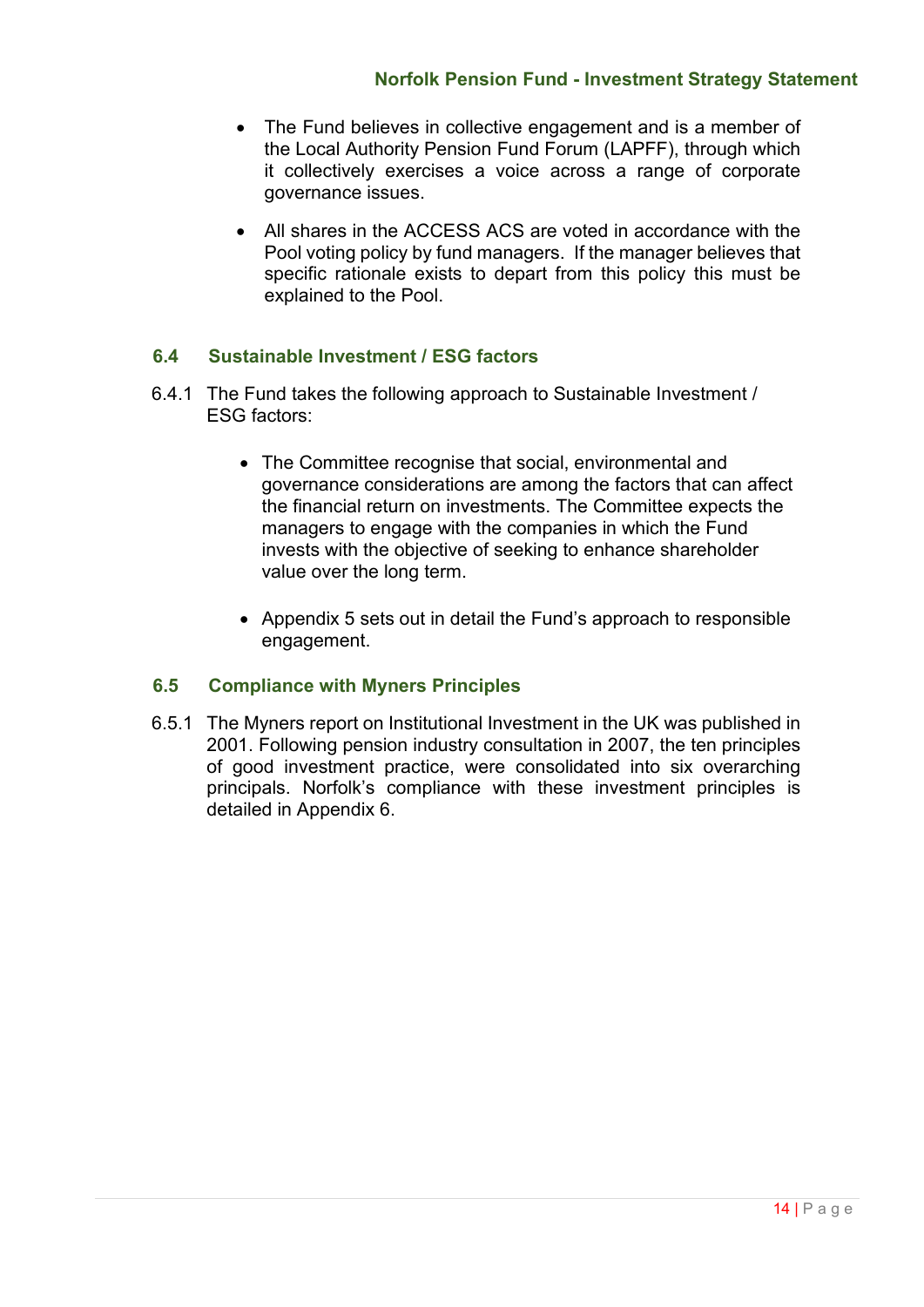# **APPENDIX 1 – Investment Beliefs**

### **Norfolk Pension Fund investment beliefs**

1. The Committee of the Norfolk Pension Fund ("the Fund") strongly believe that well governed pension schemes benefit from improved outcomes over the longterm. They also take the view that a clear set of investment beliefs can help achieve good governance by providing a framework for all investment decisions. The Committee has four headline beliefs, with a number of sub-beliefs sitting underneath these headlines. Details of the Fund's investment beliefs are provided in this document. All beliefs will be reviewed on an ongoing basis to ensure that they remain appropriate.



### **Chart 1: Headline beliefs**

### **2. Governance**

A well-run Fund offers a number of benefits, most notably improving funding outcomes, but also to the local economy given a large number of people in the area relies on the Fund for their pension and the local employer base.

Clear and well defined objectives are essential to reflect the Fund's long-term[1](#page-14-0) strategic direction of travel and to help build a plan for achieving these objectives.

The Committee supports long term investing as a means of enhancing returns, reducing transaction costs and encouraging improved governance at a corporate level.

<span id="page-14-0"></span> $1$  (1) The Committee view long-term as typically being greater than 15 years, medium-term typically being between 3-15 years and shortterm being less than 3 years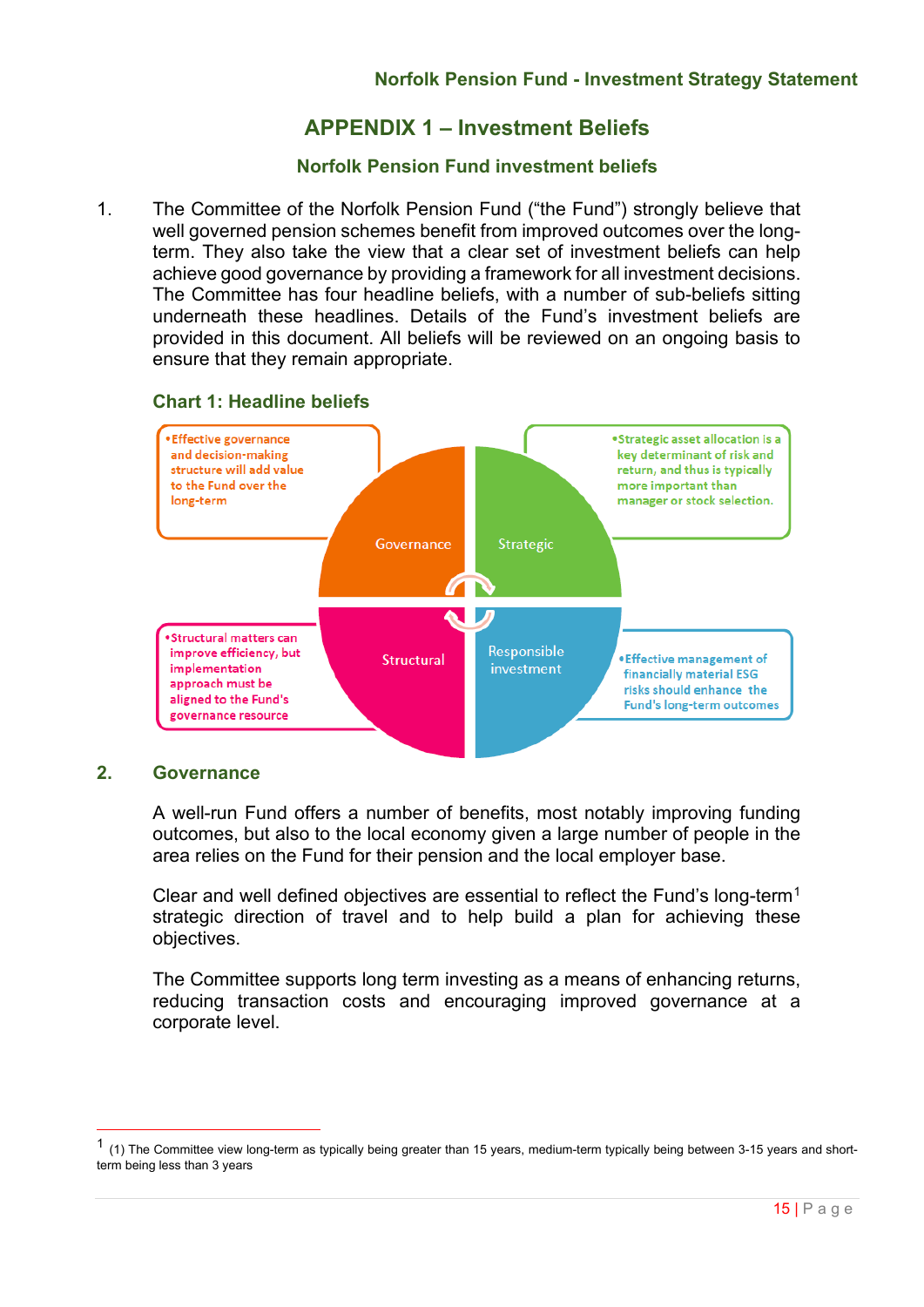There are a number of factors that lead to good decision making, most notably taking a long-term approach to any decisions, Members' having a clear understanding of their fiduciary duties and the Committee and Officers having the appropriate levels of knowledge and understanding, hence the Fund's commitment to high quality Member training.

Fees and costs matter. It is important to get the best value from the Fund's providers and to understand and minimise, as far as possible, any cost leakages from the investment process.

The Committee believes in full and transparent disclosure of investment and administration costs. It recognises the importance of adequate resources to operate effective financial reporting and controls and effective and efficient provision of scheme administration and related activities. It recognises the importance of these functions in facilitating and demonstrating good oversight and governance to multiple stakeholders.

The Fund should maintain access to skilled, high quality internal and external professional advice to support effective implementation and management of its investment and administration activities.

### **3. Strategic**

Clear investment objectives are essential. Return and risk should be considered relative to the Fund's liabilities, funding position and contribution strategy. The information in the Fund's Funding Strategy Statement should be taken into consideration when setting investment strategy.

Employer covenant is a factor when it comes to setting investment strategy. In most cases, the strength of employers' covenants allows the Fund to take a long term view of investment strategy. However, it is appreciated there may be certain employers when a short-term to medium-term horizon is more appropriate and there is a need to develop technical solutions to accommodate this. As such the Fund has implemented three employer-specific investment strategies to reflect this belief.

Ongoing risk assessment is essential. This assessment can take many forms including (but not limited to):

- To understand progress relative to the long-term plan at an individual investment strategy level
- The implications of the increasing diversity and maturity of the Fund's underlying employers, including the impact on the Fund's net cash flow position, and;
- The risks associated with the Fund's managers and counterparties.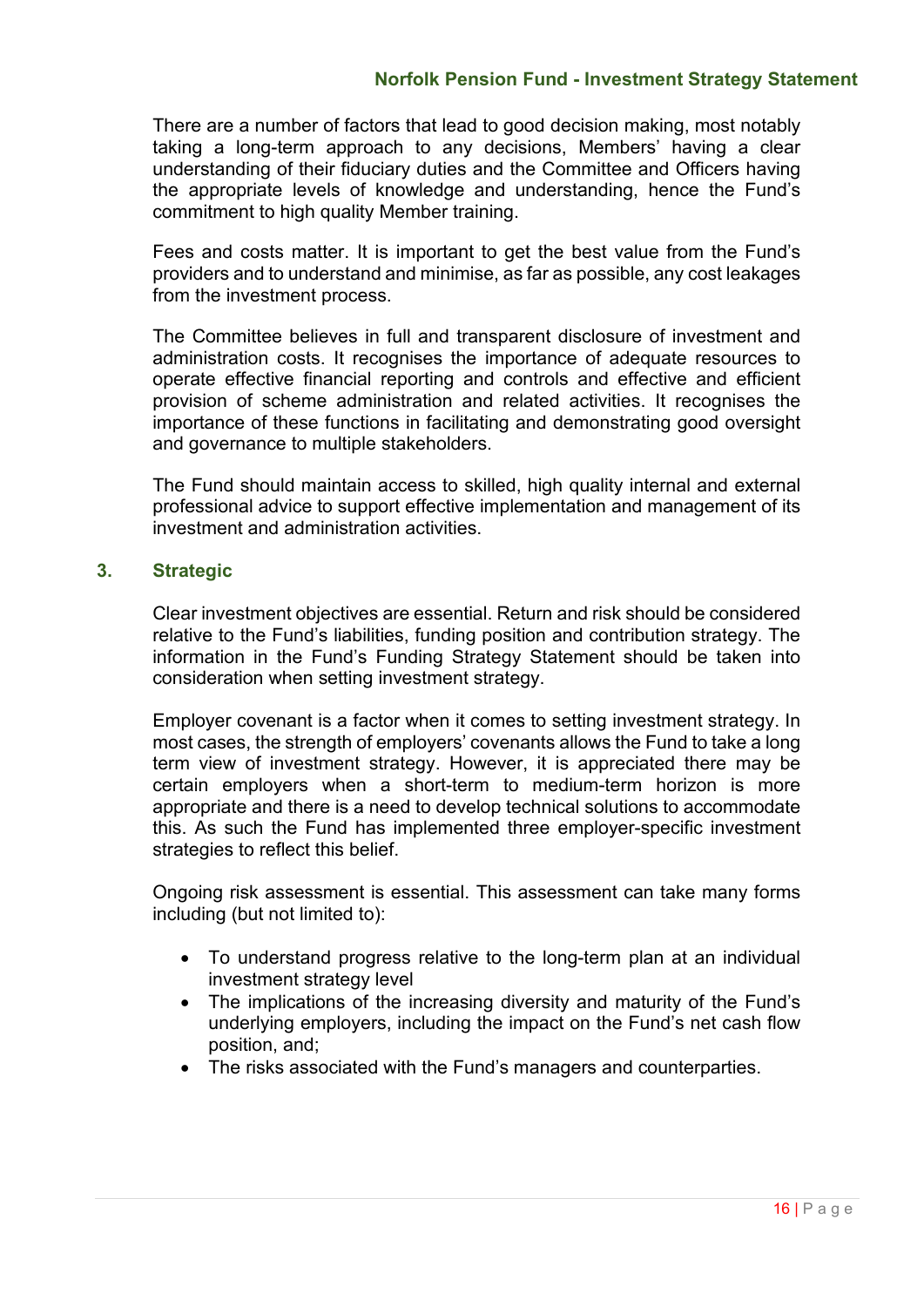### **4. Structural**

There exists a relationship between the level of investment risk taken and the rate of expected investment return. However, for certain investments, it may take a long period of time for this relationship to be established.

Markets are not always efficient, which can create opportunities for investors. For the majority of such opportunities, the Fund's investment managers are likely to be in the best position to exploit them.

Equities are expected to generate superior long-term returns relative to government bonds.

Alternative asset class investments are designed to further diversify the Fund and improve its risk-return characteristics. A premium return (net of fees) is required for any illiquid investments.

Currency volatility increases the Fund's risks and therefore should be managed.

Active management can add value but it is not guaranteed. If accessing active management, it is important that a manager's philosophy and processes are well defined, fees are good value and the manager is given an appropriate timescale to achieve their performance target.

Passive management has a role to play in the Fund's investment structure, most notably in more efficient investment markets.

Transitions between managers and asset classes can result in considerable transaction costs and market risks. It is important such transitions are carefully managed.

#### **5. Responsible investment**

Effective management of financially material environmental, social and governance ("ESG") risks should enhance the Fund's long-term outcomes.

The Committee prefer to take a holistic approach to ESG matters, rather than to focus on single issues.

Proactive engagement with the companies in which the Fund invests is the most effective means of understanding and influencing their social, environmental and business policies.

Investment managers should sign up and comply with the Financial Reporting Council's Stewardship Code. If they are not signed up, there should be a clear response as to why not.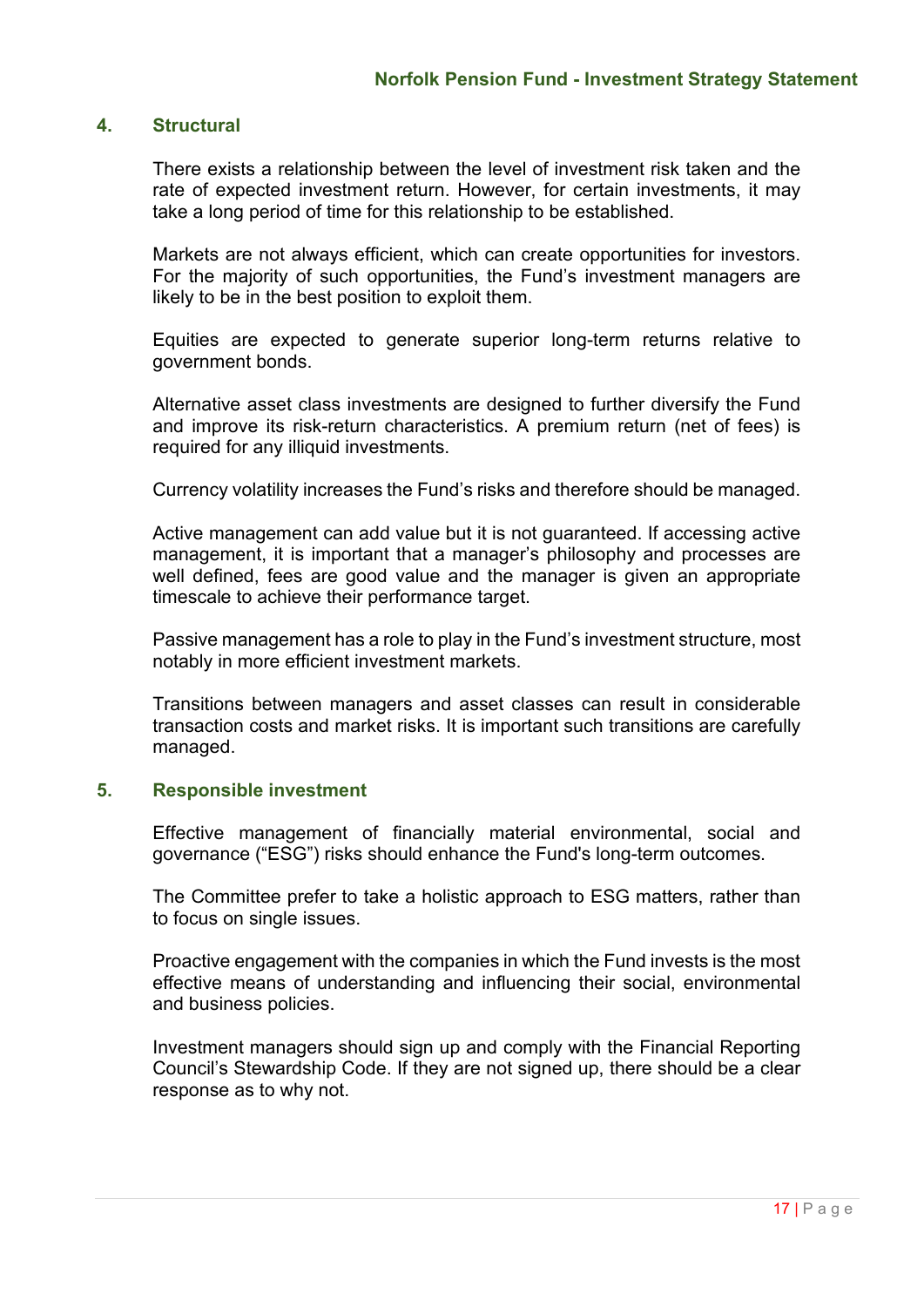### **Norfolk Pension Fund - Investment Strategy Statement**

The Fund's investment managers should review investee companies' approaches to employee rights and the risks within this. Managers should engage with companies where they believe there is room for improvement. This should be done on a global basis and reported on at least six-monthly. The Committee will hold the managers to account on the level and quality of their engagement.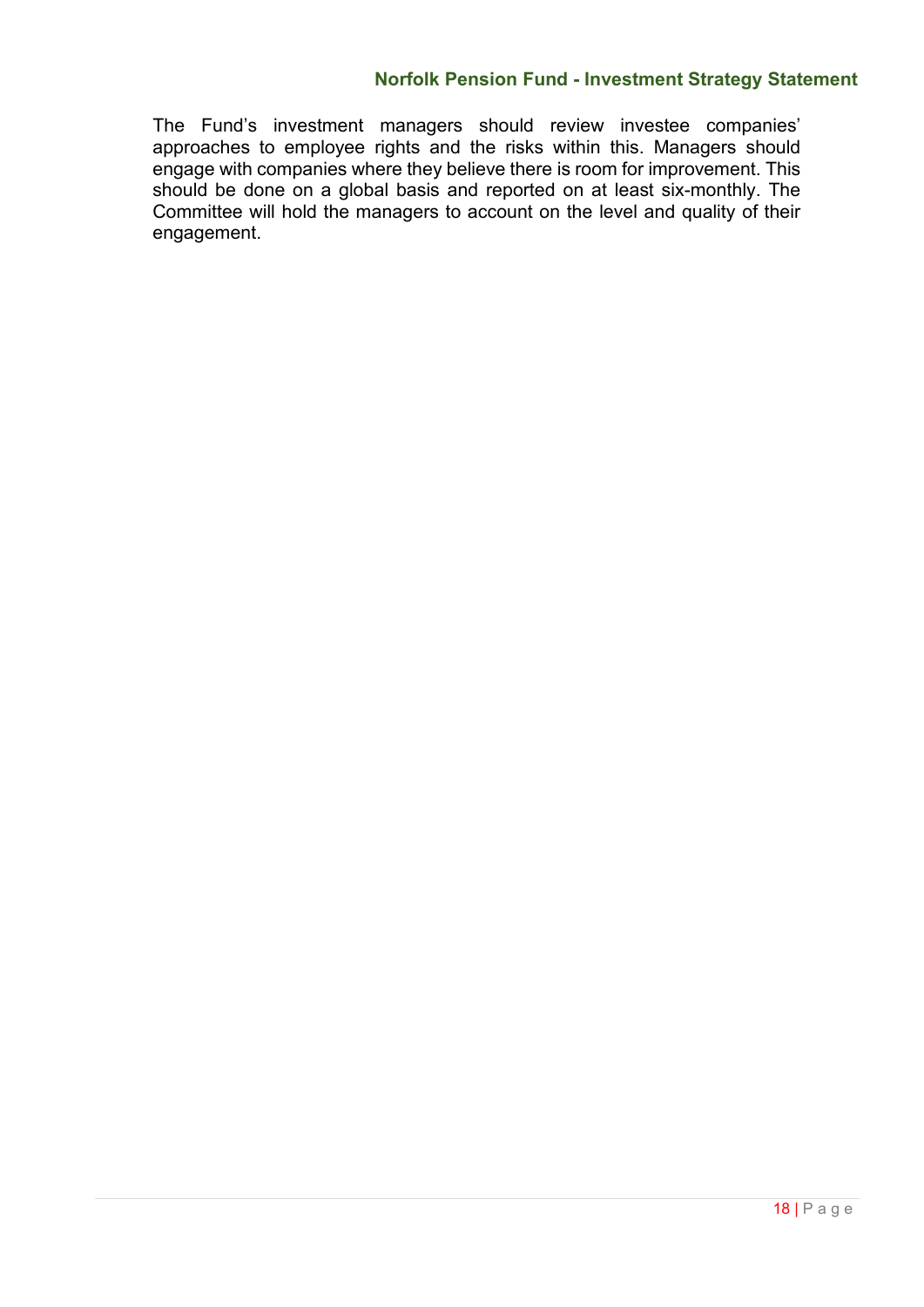# **APPENDIX 2 – Funding Objectives (Actuarial Assumptions)**

1. For the purpose of setting funding plans at the 2019 valuation, an economic scenario generator has been used to project a range of possible outcomes for the future behaviour of asset returns and inflation. The table below shows a summary of the returns and volatilities as used at the 31 March 2019 valuation:

|                   |                          | Cash    | Index<br>Linked<br>Gilts<br>(medium) | Fixed<br>Interest<br>Gilts<br>(medium) | Annualised total returns<br><b>UK Equity</b> | Overseas<br>Equity | Property | A rated<br>corporate<br>bonds | RPI<br>inflation<br>(medium) expectation | 17 year<br>real govt<br>bond yield | 17 year<br>govt<br>bond<br>yield |
|-------------------|--------------------------|---------|--------------------------------------|----------------------------------------|----------------------------------------------|--------------------|----------|-------------------------------|------------------------------------------|------------------------------------|----------------------------------|
| m                 | 16th %ile                | $-0.4%$ | $-2.3%$                              | $-2.9%$                                | $-4.1%$                                      | $-4.1%$            | $-3.5%$  | $-2.7%$                       | 1.9%                                     | $-2.5%$                            | 0.8%                             |
| year:<br>S        | 50th %ile                | 0.7%    | 0.5%                                 | 0.3%                                   | 4.0%                                         | 4.1%               | 2.4%     | 0.8%                          | 3.3%                                     | $-1.7%$                            | 2.1%                             |
|                   | 84th %ile                | 2.0%    | 3.3%                                 | 3.4%                                   | 12.7%                                        | 12.5%              | 8.8%     | 4.0%                          | 4.9%                                     | $-0.8%$                            | 3.6%                             |
|                   | 16th %ile                | $-0.2%$ | $-1.8%$                              | $-1.3%$                                | $-1.5%$                                      | $-1.4%$            | $-1.5%$  | $-0.9%$                       | 1.9%                                     | $-2.0%$                            | 1.2%                             |
| years<br><u>۽</u> | 50th %ile                | 1.3%    | 0.0%                                 | 0.2%                                   | 4.6%                                         | 4.7%               | 3.1%     | 0.8%                          | 3.3%                                     | $-0.8%$                            | 2.8%                             |
|                   | 84th %ile                | 2.9%    | 1.9%                                 | 1.7%                                   | 10.9%                                        | 10.8%              | 7.8%     | 2.5%                          | 4.9%                                     | 0.4%                               | 4.8%                             |
|                   | 16th %ile                | 0.7%    | $-1.1%$                              | 0.1%                                   | 1.2%                                         | 1.3%               | 0.6%     | 0.7%                          | 2.0%                                     | $-0.7%$                            | 2.2%                             |
| ears<br>ຂ         | 50th %ile                | 2.4%    | 0.3%                                 | 1.0%                                   | 5.7%                                         | 5.8%               | 4.3%     | 1.9%                          | 3.2%                                     | 0.8%                               | 4.0%                             |
| ∍                 | 84th %ile                | 4.5%    | 2.0%                                 | 2.0%                                   | 10.3%                                        | 10.4%              | 8.1%     | 3.0%                          | 4.7%                                     | 2.2%                               | 6.3%                             |
|                   | <b>Volatility (Disp)</b> |         |                                      |                                        |                                              |                    |          |                               |                                          |                                    |                                  |
|                   | $(1 \text{ yr})$         | 1%      | 7%                                   | 10%                                    | 17%                                          | 17%                | 14%      | 11%                           | 1%                                       |                                    |                                  |

2. For the purpose of disclosing a current funding position, the actuarial assumptions used at the 31 March 2019 valuation were:

|                                   | <b>Nominal</b> | <b>Real</b> |
|-----------------------------------|----------------|-------------|
|                                   | per annum      | per annum   |
| Price Inflation (CPI)             | 2.3%           |             |
| Pay Increases                     | 3.0%           | 0.7%        |
| Investment return (discount rate) | 4.2%           | 1.9%        |

- 3. For the purpose of disclosing the funding position, the Actuarial Valuation as at 31 March 2019 was carried out using a "mark to market" approach meaning the Fund's assets have been taken into account at their market value for the period ended 31 March 2019, consistent with the approach of valuing liabilities by reference to a single set of assumptions based on market indicators as at the valuation date. In addition, an allowance has been made for payments in respect of early retirement strain and augmentation costs granted prior to the valuation date for consistency with the valuation of liabilities.
- 4. It should be noted that the absolute return figures as given above are not critical to the results of the Valuation - it is the returns relative to one another which are more significant (in particular, the return achieved in excess of inflation).

The actuarial assumptions also include statistical assumptions; for example, rates of ill health and mortality. All assumptions are reviewed as part of the formal actuarial valuation that is carried out every 3 years.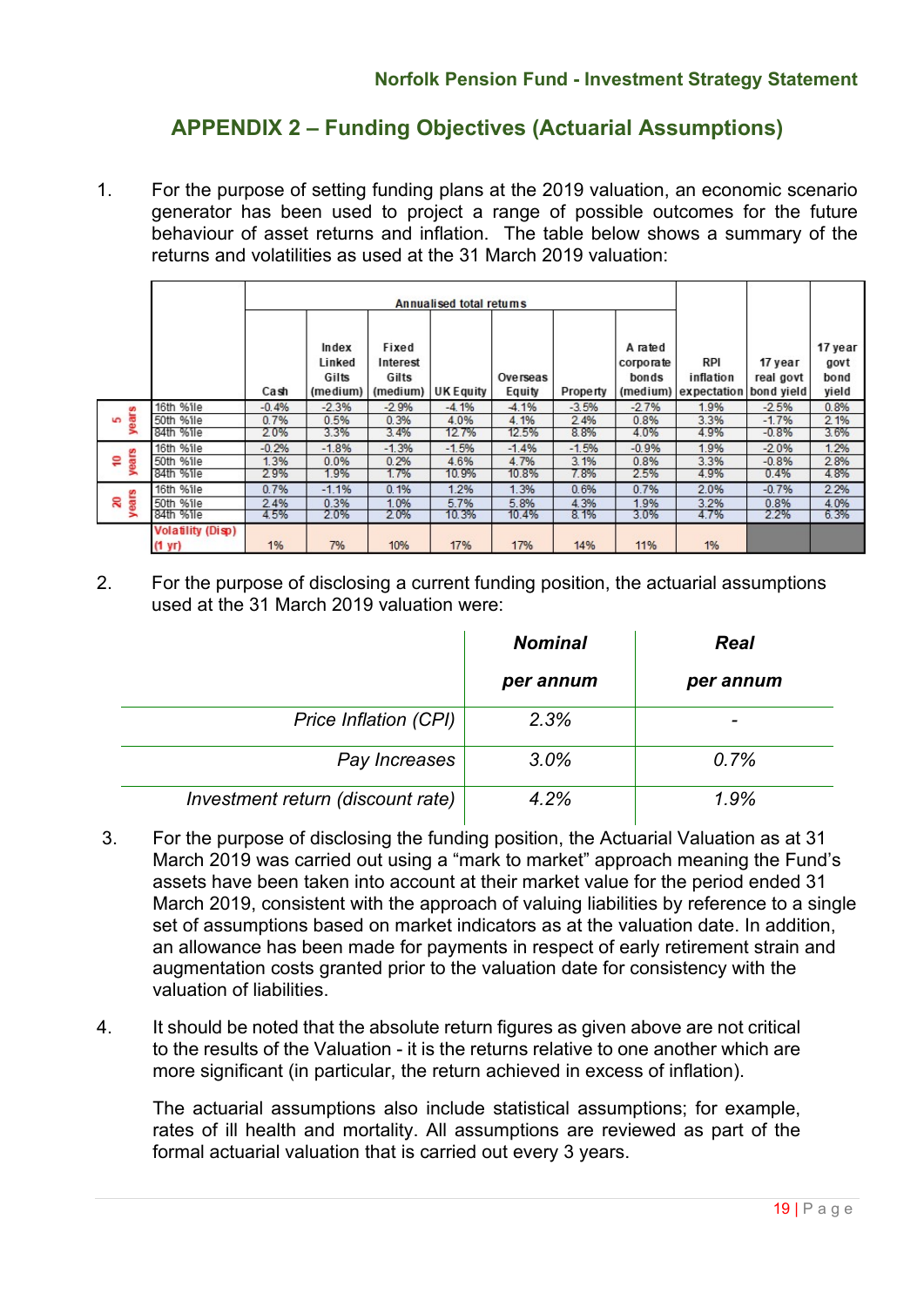# **Norfolk Pension Fund - Investment Strategy Statement**

5. For full details please see the 2019 Valuation Report and the Funding Strategy Statement which are both available from the Fund's website at [www.norfolkpensionfund.org.](http://www.norfolkpensionfund.org/)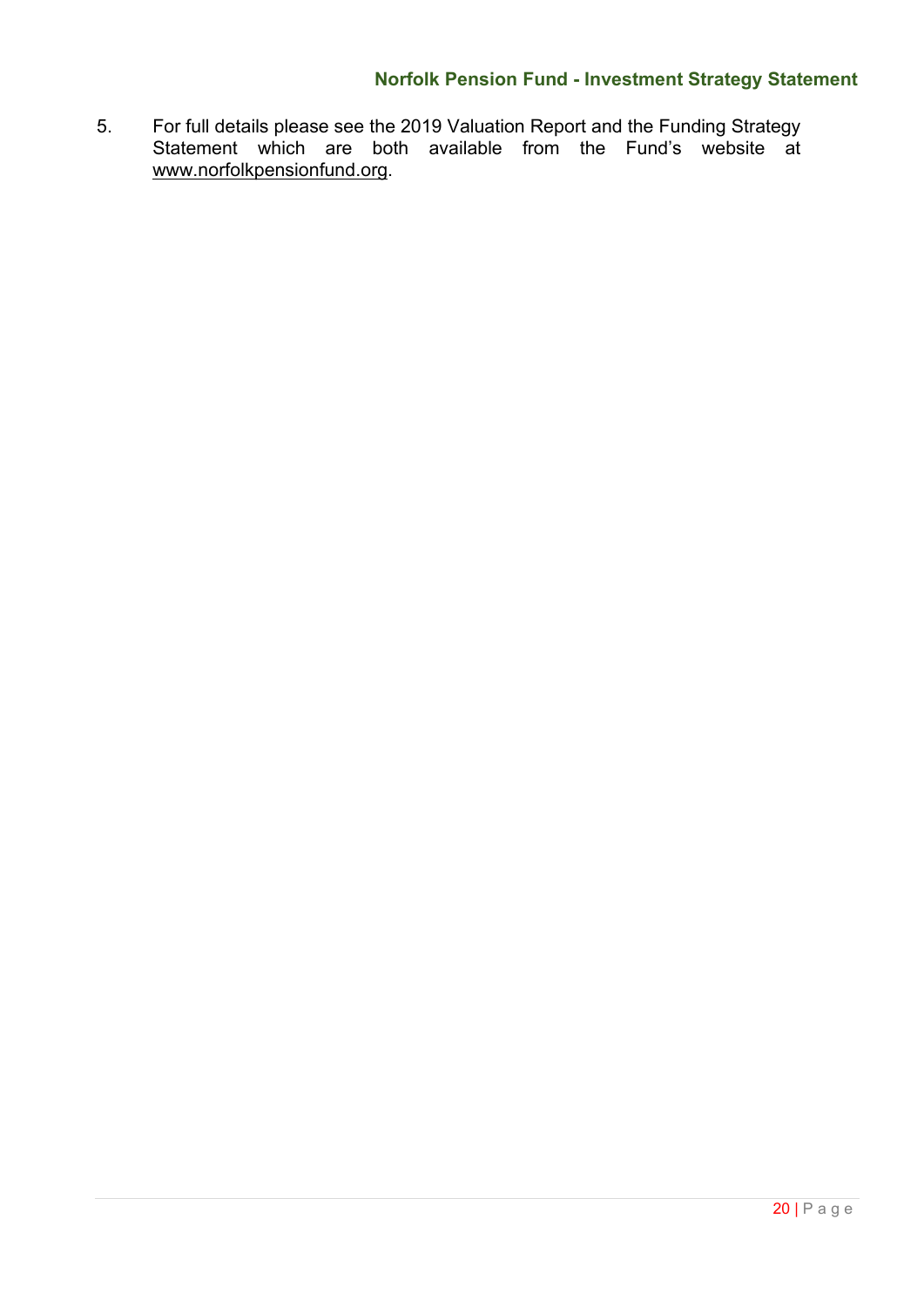6. Past Service Funding Position at 31 March 2019

| <b>Accrued (Past Service) Liabilities</b> | $\mathbf{f}$ |
|-------------------------------------------|--------------|
| <b>Past service liabilities:</b>          |              |
| <b>Employee Members</b>                   | 1,217        |
| <b>Deferred Pensioners</b>                | 806          |
| <b>Pensioners</b>                         | 1,840        |
| <b>Total</b>                              | 3,863        |
| <b>Assets</b>                             |              |
| <b>Market Value of Assets</b>             | 3,835        |
| <b>Total Value of Assets</b>              | 3,835        |
| <b>Surplus (Deficit)</b>                  | (28)         |
| <b>Funding Level</b>                      | 99%          |

7. At the time of producing the 31 March 2019 results, the LGPS benefit structure was under review following the Government's loss of the right to appeal the McCloud and other similar court cases. The scope and format of any benefit changes in light of McCloud is still unknown. Therefore, in line with the advice issued by the Scheme Advisory Board in May 2019, the above funding position results include no allowance for the potential impact of McCloud.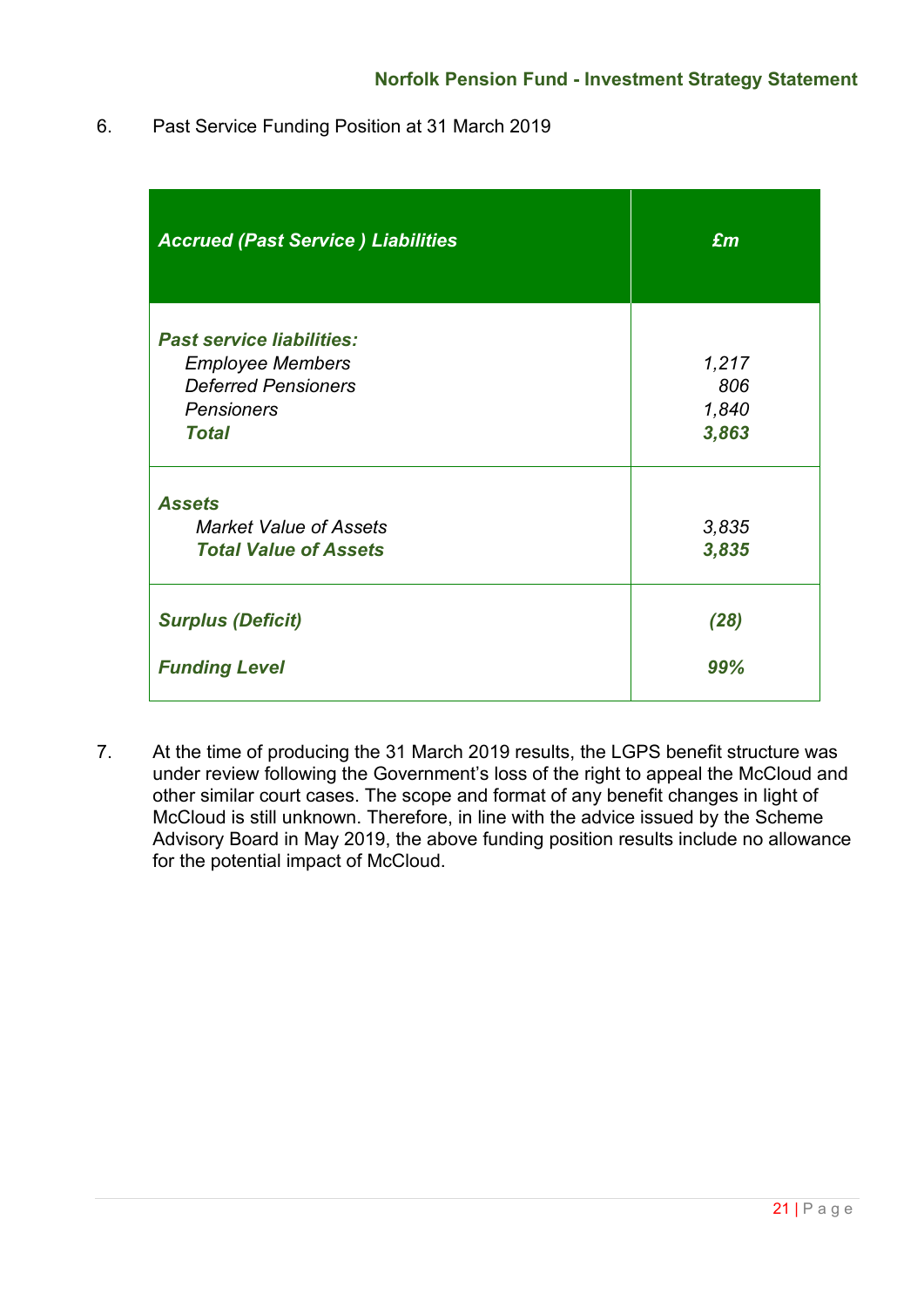# **APPENDIX 3 – Asset Mix and Rebalancing**

The Fund operates four investment strategies. Each strategy has a target allocation to the underlying Growth, Enhanced Yield ("EY") and Protection asset portfolios as outlined in the table below.

### **Appendix 3 – Table 1**

|                      | <b>Strategy 1</b> | <b>Strategy 2</b> | <b>Strategy 3</b> | <b>Strategy 4</b> |
|----------------------|-------------------|-------------------|-------------------|-------------------|
| Growth portfolio     | 47.5%             | 62.0%             | $0.0\%$           | 32.5%             |
| EY portfolio         | 47.5%             | 34.0%             | 10.0%             | 57.5%             |
| Protection portfolio | 5.0%              | 4.0%              | 90.0%             | 10.0%             |
| <b>Total</b>         | 100.0%            | 100.0%            | 100.0%            | 100.0%            |

The target asset allocations within each of the asset portfolios is outlined in the tables below.

### **Appendix 3 – Table 2: Growth asset portfolio allocation**

| <b>Asset class</b>         | % of Growth Portfolio |
|----------------------------|-----------------------|
| UK equities                | 26.0                  |
| Global equities*           | 30.5                  |
| Overseas equities*         | 31.0                  |
| Private equity             | 12.5                  |
| <b>Total Growth Assets</b> | 100.0                 |

**\*** The Fund has a dynamic currency hedging programme in place with Berenberg Bank and Insight to hedge the Euro, US Dollar and Japanese Yen denominated positions within the portfolios of Fidelity, Mondrian and Capital. The benchmark hedge ratio (the proportion hedged to Sterling) is 0%.

### **Appendix 3 – Table 3: Enhanced Yield asset portfolio allocation**

| <b>Asset class</b>                | % of Enhanced Yield Portfolio |
|-----------------------------------|-------------------------------|
| Property                          | 25.0                          |
| Infrastructure                    | 22.5                          |
| Timberland                        | 2.5                           |
| Multi-asset credit <sup>[1]</sup> | 25.0                          |
| Investment grade corporate bonds  | 4.0                           |
| Secured finance                   | 6.0                           |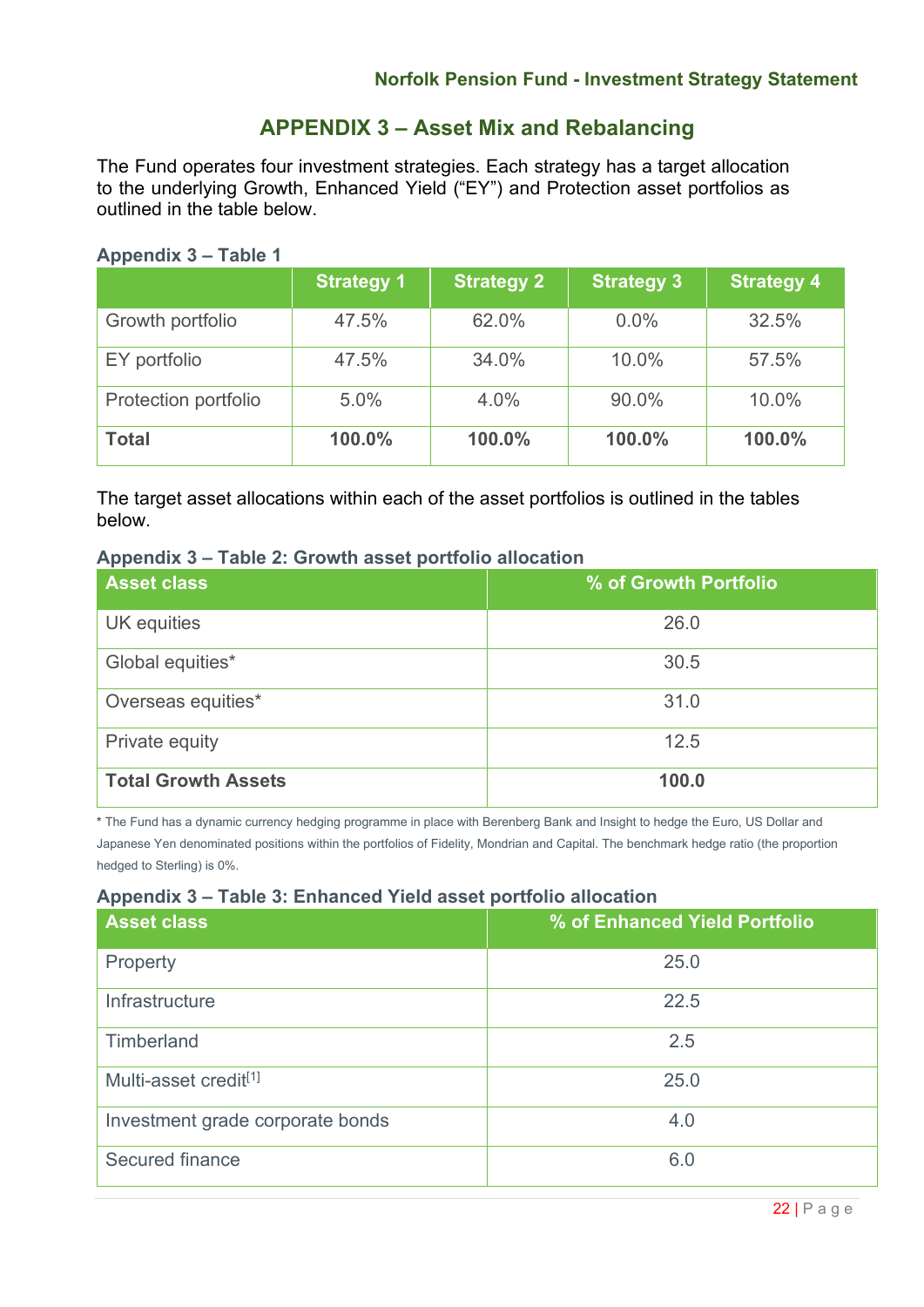# **Norfolk Pension Fund - Investment Strategy Statement**

| High yield and emerging market debt | 6.0   |
|-------------------------------------|-------|
| Distressed debt                     | 4.0   |
| Real estate debt                    | 3.0   |
| <b>Specialist credit</b>            | 2.0   |
| <b>Total Enhanced Yield Assets</b>  | 100.0 |

[1] Includes mandates with Janus Henderson and M&G

### **Appendix 3 – Table 4: Protection asset portfolio allocation**

| <b>Asset class</b>             | % of Protection Portfolio |
|--------------------------------|---------------------------|
| Gilts                          | 50.0                      |
| Index-linked gilts             | 50.0                      |
| <b>Total Protection Assets</b> | 100.0                     |

### **Rebalancing**

Table 1 above provides detail the strategic benchmark for each investment strategy, for which the Committee considers has the appropriate risk and reward characteristics for each employer grouping. Tables 2, 3 and 4 above provides detail the strategic benchmark for each portfolio. The Committee has appointed a portfolio of investment managers to provide exposure to the asset classes in the strategic benchmark. The managers are expected to provide the market return (beta) for the asset classes in their mandates plus (for the actively managed mandates) additional returns from the active management (alpha).

- 1. Over time the differential relative performance of the asset classes and managers will mean that asset allocations (both at a strategic and portfolio level) deviates from the agreed targets and the amount of money invested with each manager deviates from their target proportion of the Fund. Deviations from the targets result in tracking error, which is undesirable. Therefore, rebalancing is required to tighten the distribution of returns around the expected return from each investment strategy.
- 2. Rebalancing entails portfolio transactions, so the benefit has to be weighed against the costs incurred, both in trading and indirectly in the market. Costs of rebalancing are broadly linear (selling twice as much of an asset will cost roughly twice as much). The net benefit of rebalancing is therefore the impact of tracking error less the costs of rebalancing. The exception to this is certain pooled funds where a dilution levy may be triggered if a seller is liquidating a significant holding in the Fund.
- 3. Hymans Robertson have advised that the trigger point for a rebalance should be when the benefits of the switch outweigh the costs involved. Historical evidence has indicated that such a point is when there is 2% deviation from target (at a strategic level) under normal market conditions.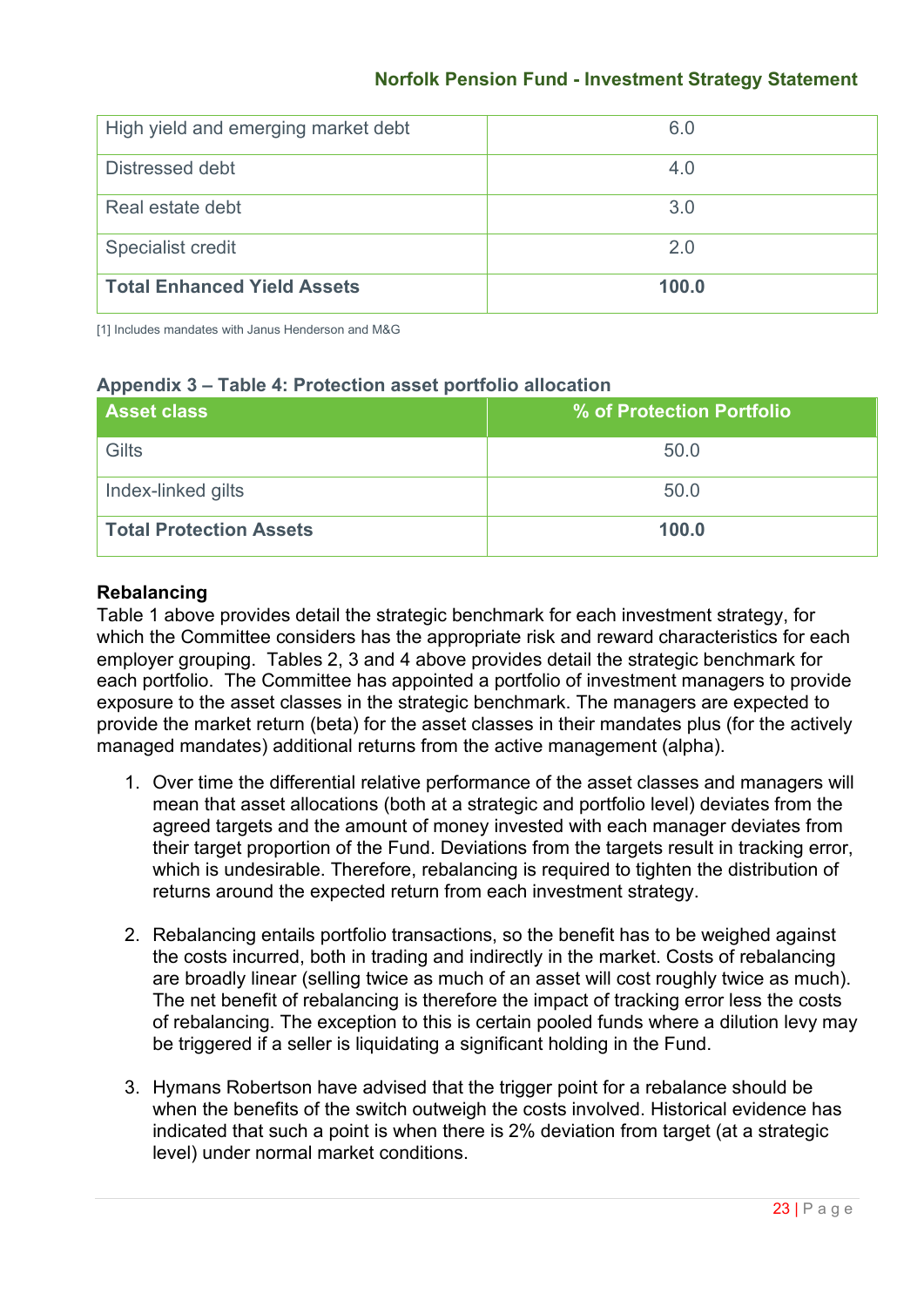### **Norfolk Pension Fund - Investment Strategy Statement**

- 4. The trigger determines when to rebalance, but not by how much. Hymans Robertson has advised that it does not pay to rebalance all the way to the target allocation, as the costs of rebalancing all the way tend to outweigh the benefits. The Fund's policy is rebalance to 1% from the target allocation and in graduated steps were possible.
- 5. The key risk being run within a pension fund is the proportion invested in growth assets. The Fund's rebalancing procedures for the three portfolios: growth, enhanced yield and protection, are as follows. The rebalancing will take place when one of the portfolios deviates by more than 2% from its target allocation. When rebalancing is required, the portfolio will be taken back to within 1% of the target allocation.
- 6. In periods of heightened market volatility or other uncertainty the rebalancing process may be temporarily suspended or the pace of rebalancing may be slowed.
- 7. Rebalancing decisions will be made with due consideration of the liquidity of the underlying assets.
- 8. The principles for rebalancing the Fund's investment strategies will be applied to the Fund's asset portfolio and manager rebalancing.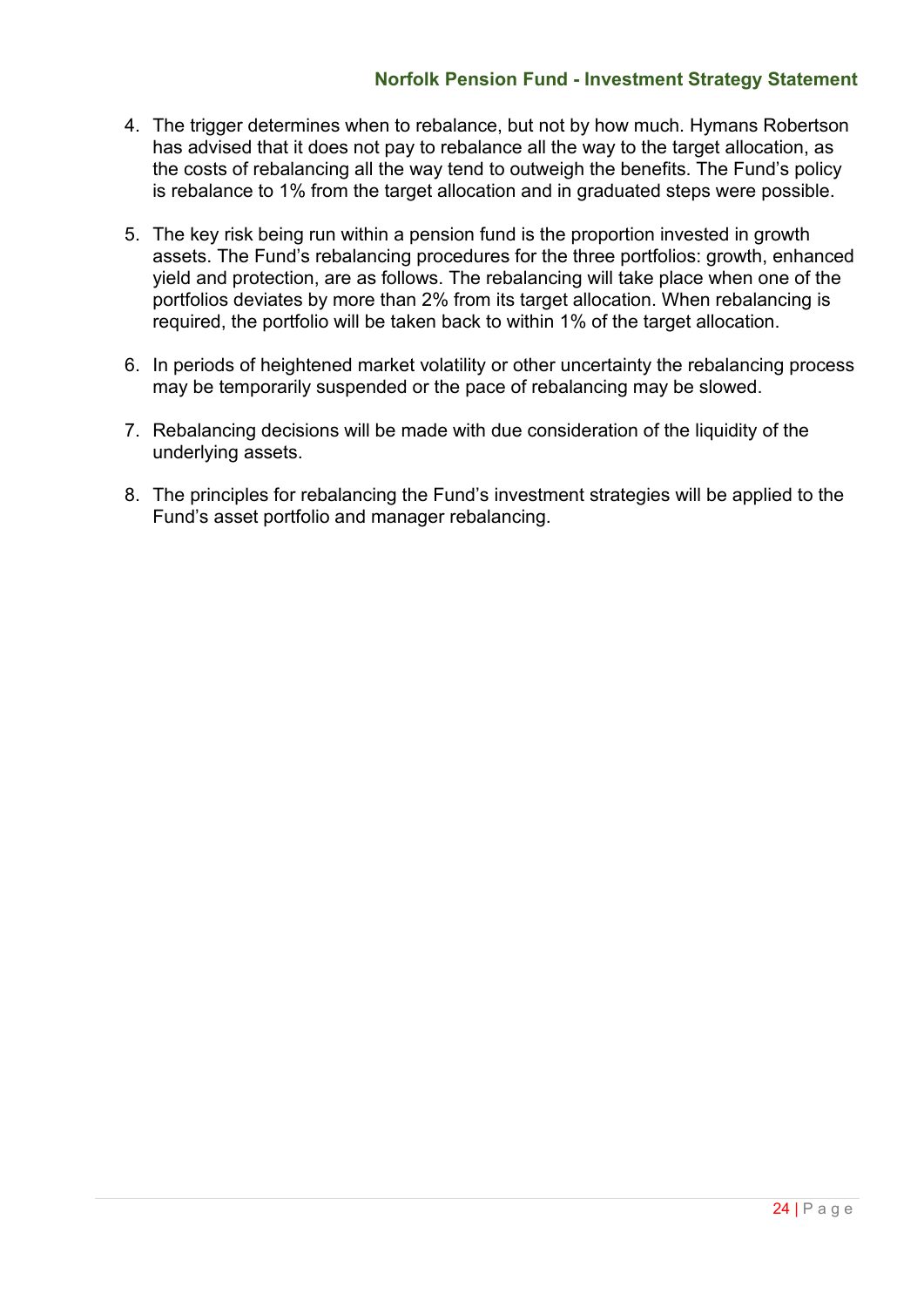# **APPENDIX 4 – Appointed Managers and Cash Management Strategy**

### **Kinds of Investments held by Each Manager**

|                            |                                              | <b>Equities</b>                 |                 | <b>Bonds</b>                                     |                                                  | <b>Index-linked</b> |                 | <b>Property</b> | Infra-<br><b>structure</b> | Timber-<br>land |
|----------------------------|----------------------------------------------|---------------------------------|-----------------|--------------------------------------------------|--------------------------------------------------|---------------------|-----------------|-----------------|----------------------------|-----------------|
|                            |                                              | <b>UK</b>                       | <b>Overseas</b> | <b>UK</b>                                        | <b>Overseas</b>                                  | <b>UK</b>           | <b>Overseas</b> |                 |                            |                 |
| <b>GSAM</b>                | Fixed Interest (Absolute Return)             |                                 |                 |                                                  | See note below on Absolute Return Fixed Interest |                     |                 |                 |                            |                 |
| Janus Henderson            | <b>Fixed Interest (Credit)</b>               |                                 |                 | $\checkmark$                                     |                                                  |                     |                 |                 |                            |                 |
| Janus Henderson            | Fixed Interest (Gilts and index link)        |                                 |                 | $\checkmark$                                     |                                                  |                     |                 |                 |                            |                 |
| Insight                    | Fixed Interest (Gilts and index link)        |                                 |                 | $\checkmark$                                     |                                                  |                     |                 |                 |                            |                 |
| Capital                    | Fixed Interest (Multi-asset credit)          |                                 |                 |                                                  | See note on Multi-Credit Fixed Interest Mandates |                     |                 |                 |                            |                 |
| Janus Henderson            | Fixed Interest (Multi-asset credit)          |                                 |                 |                                                  | See note on Multi-Credit Fixed Interest Mandates |                     |                 |                 |                            |                 |
| Insight                    | Fixed Interest (Multi-asset credit)          |                                 |                 |                                                  | See note on Multi-Credit Fixed Interest Mandates |                     |                 |                 |                            |                 |
| M&G                        | Fixed Interest (Multi-asset credit)          |                                 |                 | See note on Multi-Credit Fixed Interest Mandates |                                                  |                     |                 |                 |                            |                 |
| UBS (via Pool)             | <b>UK Equity</b>                             | $\checkmark$                    |                 |                                                  |                                                  |                     |                 |                 |                            |                 |
| Baillie Gifford (via Pool) | UK Equity <sup>[1]</sup>                     | $\checkmark$                    |                 |                                                  |                                                  |                     |                 |                 |                            |                 |
| Fidelity (via Pool)        | <b>Overseas Equity</b>                       |                                 | $\checkmark$    |                                                  |                                                  |                     |                 |                 |                            |                 |
| Capital (via Pool)         | <b>Global Equity</b>                         | $\checkmark$                    | $\checkmark$    |                                                  |                                                  |                     |                 |                 |                            |                 |
| Mondrian (via Pool)        | <b>Global Equity</b>                         | $\checkmark$                    | $\checkmark$    |                                                  |                                                  |                     |                 |                 |                            |                 |
| La Salle                   | Property <sup>[2]</sup>                      |                                 |                 |                                                  |                                                  |                     |                 | $\checkmark$    |                            |                 |
| M&G                        | Distressed Debt/Real Estate Debt/ Specialist | See note on Specialist Mandates |                 |                                                  |                                                  |                     |                 |                 |                            |                 |
| JP Morgan                  | Infrastructure                               |                                 |                 |                                                  |                                                  |                     |                 |                 | $\checkmark$               |                 |
| Equitix                    | Infrastructure                               |                                 |                 |                                                  |                                                  |                     |                 |                 | $\checkmark$               |                 |
| Aviva                      | Infrastructure                               |                                 |                 |                                                  |                                                  |                     |                 |                 | $\checkmark$               |                 |
| Pantheon                   | Infrastructure                               |                                 |                 |                                                  |                                                  |                     | $\checkmark$    |                 |                            |                 |
| M&G                        | Infrastructure                               |                                 |                 |                                                  |                                                  |                     |                 |                 | $\checkmark$               |                 |
| Stafford                   | Timberland                                   |                                 |                 |                                                  |                                                  |                     |                 |                 |                            | ✓               |

[1] Baillie Gifford has the discretion to invest up to 10% of the value of their mandate in overseas equities.

[2] La Salle has the discretion to invest up to 30% of the property allocation in overseas property funds.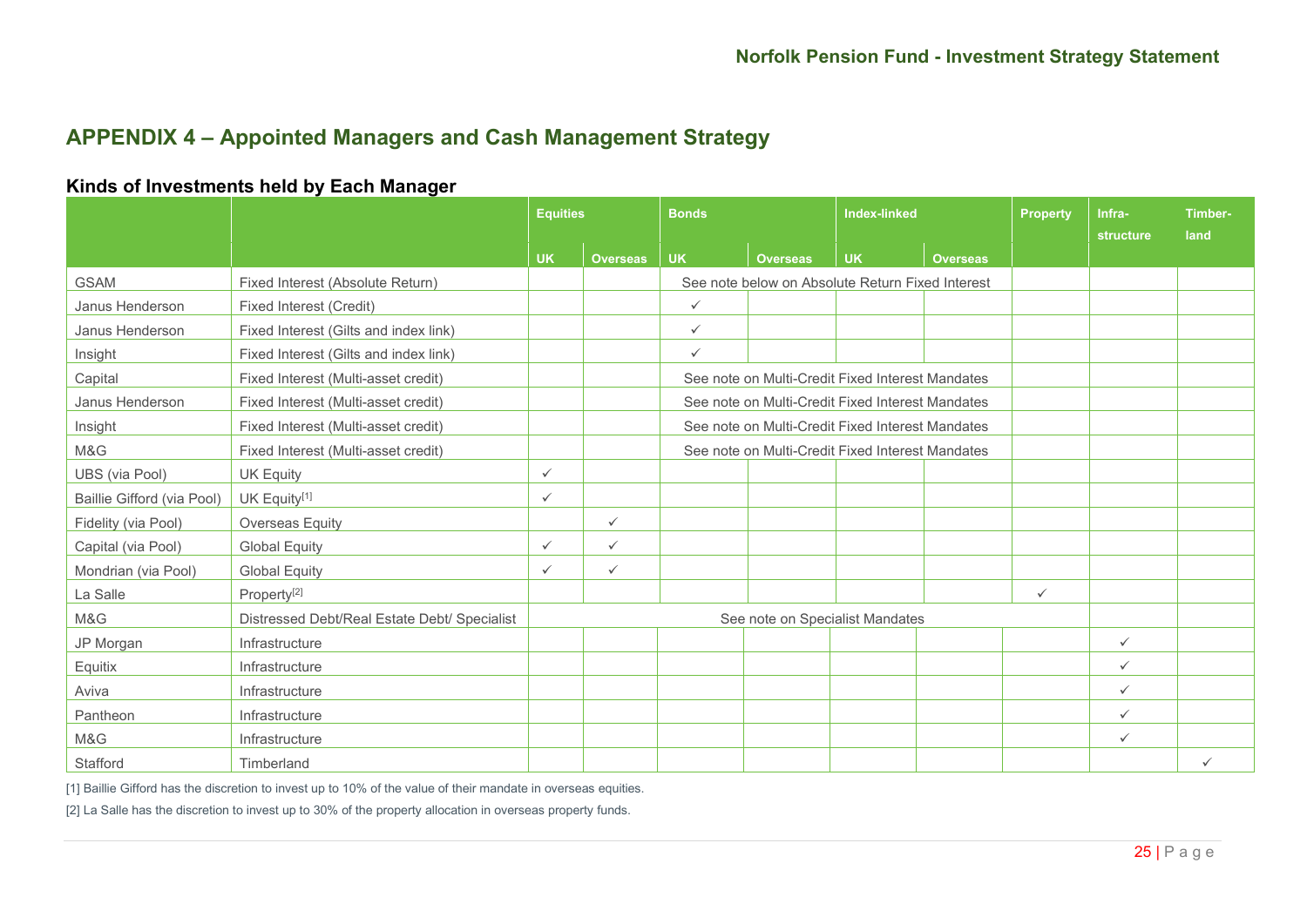#### **Private Equity**

The Fund has a 12.5% target allocation to Private Equity in the Growth Portfolio. Diversification is achieved through geography, stages (venture and buyout) and a mix of primary and secondary allocations. Two Private Equity funds of funds mangers have been appointed:

- 1 Aberdeen Standard Investments (European and secondary fund of funds)
- 2 HarbourVest (North American, European and Asia Pacific including specialist secondary, Clean-Tech, debt and real asset funds)

It is a characteristic of the asset class that committed funds are drawn down by the managers over time to achieve time diversification within the overall investment. The Fund will continue to make follow on investments to new funds with these managers (subject to suitable due diligence) to maintain its allocation and an appropriate time (vintage year) diversification. The Fund will not commit more than 2% of its value to any individual private equity partnership.

#### **Fixed Interest Mandates**

#### *Absolute Return*

GSAM has been appointed to run fixed interest mandates against an absolute return (cash) benchmark. GSAM use a pooled vehicle to target the required benchmark. The pooled vehicle invests in a wide range of bonds and financial instruments to target the benchmark return. This mandate is currently in wind-down.

#### *Multi-Credit*

Janus Henderson, M&G, Insight and Capital have been appointed to run multi-asset credit mandates against a cash benchmark. All managers use pooled vehicles to target the required benchmark. The pooled vehicles invest in a wide range of bonds and financial instruments both in the UK and globally.

#### *Specialist*

M&G have been appointed to run three specialist mandates for the Fund ranging across distressed debt, real estate debt and specialist credit. M&G use closed-ended funds which invest in UK and global markets (predominately European).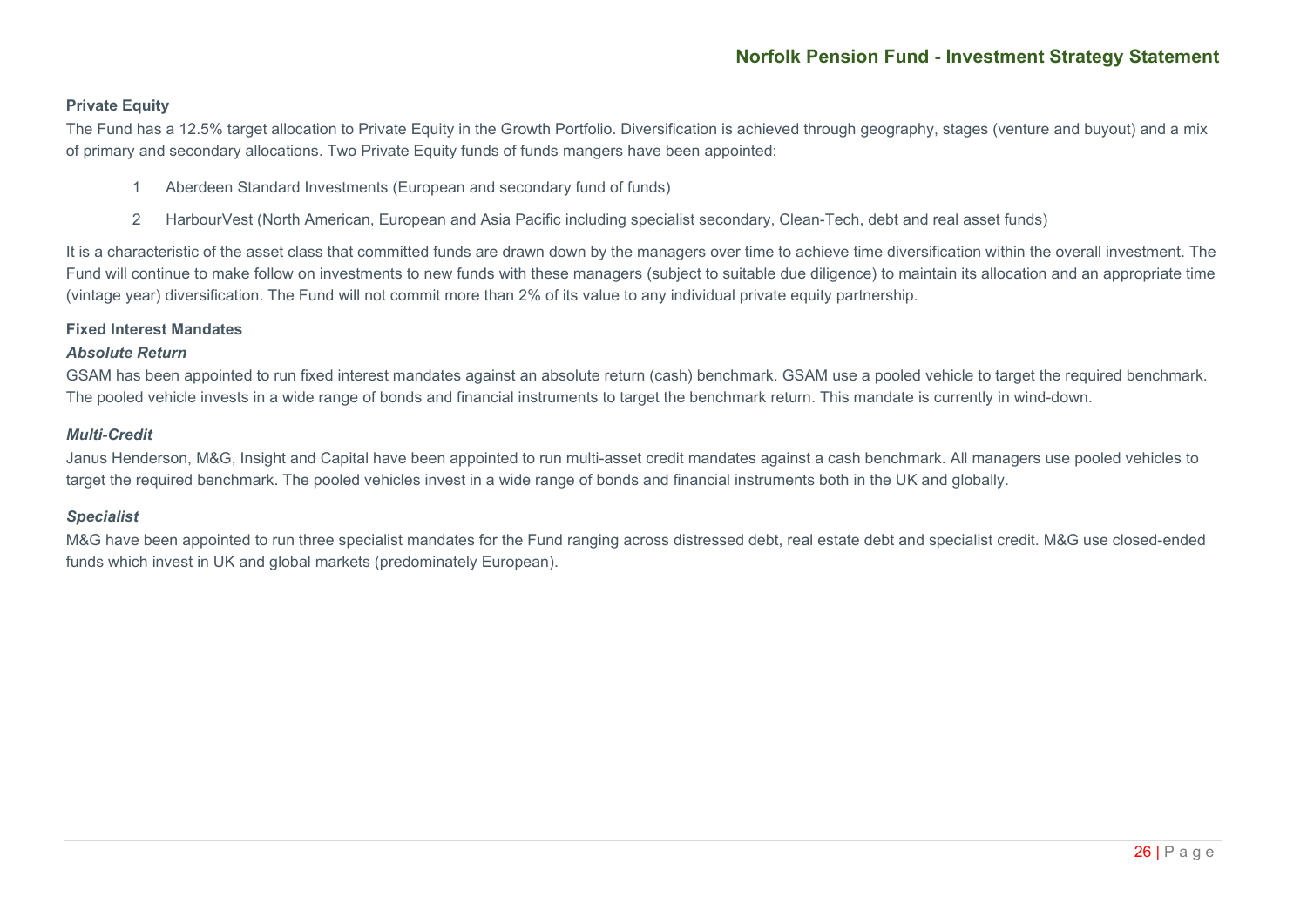# **Benchmark Information**

The table below provides details of the target allocation for each Manager.

#### **Growth portfolio\***

|                                                | <b>Baillie</b><br><b>Gifford</b> | <b>UBS</b> | <b>Fidelity</b> | <b>Capital</b> | <b>Mondrian</b> | <b>Aberdeen</b><br><b>Standard</b> | <b>HarbourVest</b> |
|------------------------------------------------|----------------------------------|------------|-----------------|----------------|-----------------|------------------------------------|--------------------|
| <b>Proportion of the growth</b><br>portfolio % | 13.0                             | 13.0       | 31.0            | 18.5           | 12.0            | 5.0                                | 7.5                |
| <b>UK Equities</b>                             | 100.0                            | 100.0      |                 |                |                 |                                    |                    |
| <b>Global Equities (inc UK)</b>                |                                  |            |                 | 100.0          | 100.0           |                                    |                    |
| Overseas Equities (ex UK)                      |                                  |            | 100.0           |                |                 |                                    |                    |
| <b>US Equities</b>                             |                                  |            | 33.3            |                |                 |                                    |                    |
| <b>European Equities</b>                       |                                  |            | 30.0            |                |                 |                                    |                    |
| <b>Japanese Equities</b>                       |                                  |            | 16.7            |                |                 |                                    |                    |
| <b>Pacific Equities</b>                        |                                  |            | 10.0            |                |                 |                                    |                    |
| <b>Emerging Equities</b>                       |                                  |            | 10.0            |                |                 |                                    |                    |
| <b>Private Equity</b>                          |                                  |            |                 |                |                 | 100.0                              | 100.0              |

**\*** The Fund has a dynamic currency hedging programme in place with Berenberg Bank and Insight to hedge the Euro, US Dollar and Japanese Yen denominated positions within the portfolios of Fidelity, Mondrian and Capital. The currency managers are tasked to produce an outcome superior to the fixed hedge, with a particular emphasis on protecting the Fund in periods of drawdown (Sterling weakness). At 31 March 2021, the benchmark currency hedge ratio was 0%.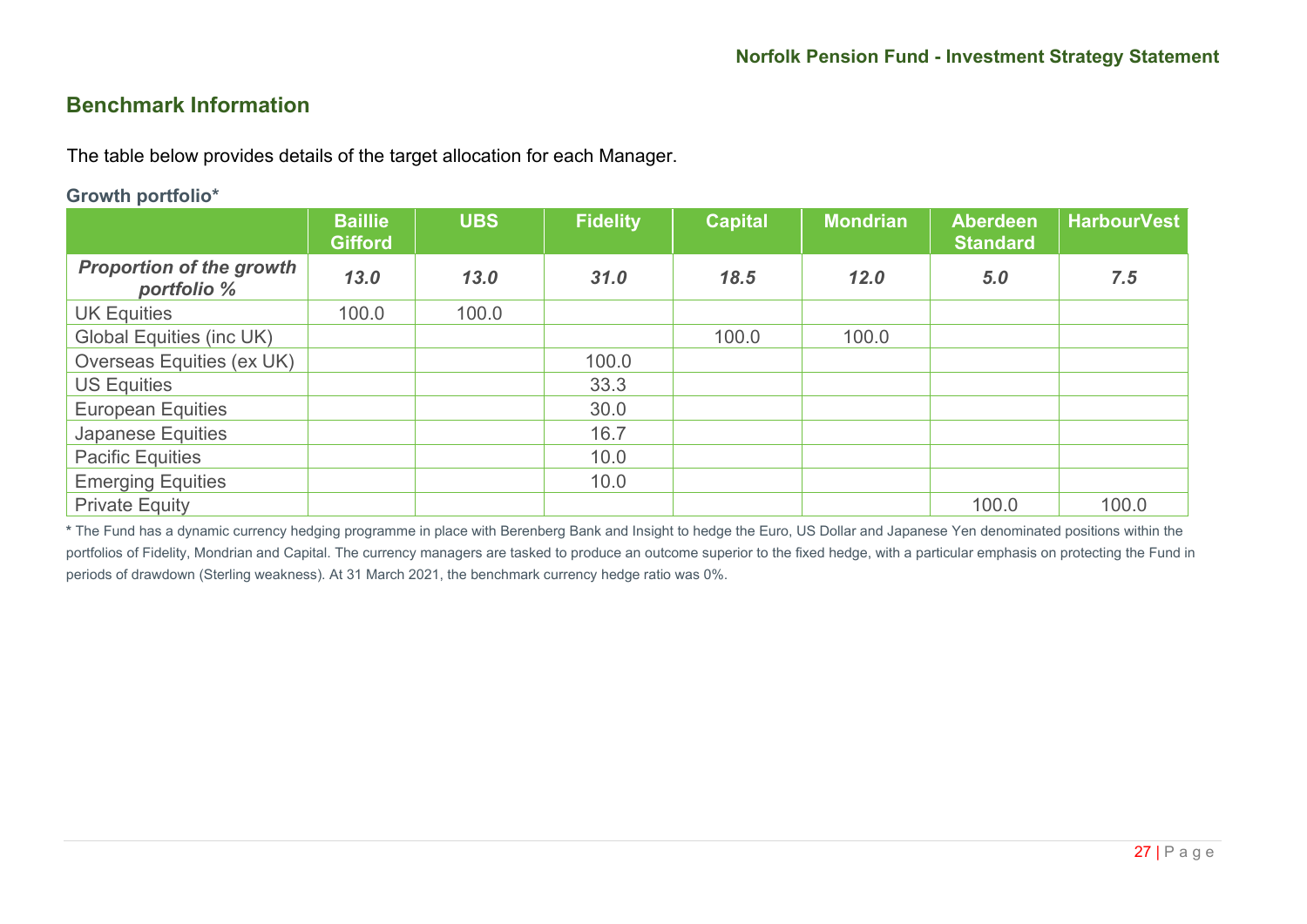# **Norfolk Pension Fund - Investment Strategy Statement**

# **Enhanced yield portfolio**

|                                  | <b>La Salle</b><br><b>Property</b> | <b>Aviva</b><br>Infrastructure | <b>JP Morgan</b><br>Infrastructure | <b>Equitix</b><br>Infrastructure | <b>Pantheon</b><br><b>Infrastructure</b> | M&G<br>  Infracapital | <b>Stafford</b><br><b>Timberland</b> |
|----------------------------------|------------------------------------|--------------------------------|------------------------------------|----------------------------------|------------------------------------------|-----------------------|--------------------------------------|
| Proportion of the EY portfolio % | 25.0                               | 2.5                            | 10.0                               | 5.0                              | 2.5                                      | 2.5                   | 2.5                                  |
| Property                         | 100.0                              |                                |                                    |                                  |                                          |                       |                                      |
| Infrastructure                   |                                    | 100.0                          | 100.0                              | 100.0                            | 100.0                                    | 100.0                 |                                      |
| Timberland                       |                                    |                                |                                    |                                  |                                          |                       | 100.0                                |

|                                       | <b>Janus</b><br><b>Henderson</b> | <b>GSAM</b> | <b>Janus</b><br><b>Henderson</b> | <b>Capital</b> | <b>Insight</b> | M&G        | M&G                              | <b>M&amp;G</b>                    | <b>M&amp;G</b>                     |
|---------------------------------------|----------------------------------|-------------|----------------------------------|----------------|----------------|------------|----------------------------------|-----------------------------------|------------------------------------|
|                                       | <b>Corporate</b><br><b>bonds</b> |             | <b>MAC</b>                       |                |                | <b>MAC</b> | <b>Distressed</b><br><b>Debt</b> | <b>Real Estate</b><br><b>Debt</b> | <b>Specialist</b><br><b>Credit</b> |
| Proportion of the EY portfolio %      | 4.0                              | 0.0         | 12.5                             | 6.0            | 6.0            | $12.5$     | 4.0                              | 3.0                               | 2.0                                |
| Investment grade corporate bonds      | 100.0                            |             |                                  |                |                |            |                                  |                                   |                                    |
| <b>Fixed Interest Absolute Return</b> |                                  | 100.0       |                                  |                |                |            |                                  |                                   |                                    |
| Distressed debt                       |                                  |             |                                  |                |                |            | 100.0                            |                                   |                                    |
| Multi-asset credit                    |                                  |             | 100.0                            |                |                | 100.0      |                                  |                                   |                                    |
| Secured finance                       |                                  |             |                                  |                | 100.0          |            |                                  |                                   |                                    |
| High yield debt                       |                                  |             |                                  | 50.0           |                |            |                                  |                                   |                                    |
| Emerging market debt                  |                                  |             |                                  | 50.0           |                |            |                                  |                                   |                                    |
| Direct lending                        |                                  |             |                                  |                |                |            |                                  | 100.0                             |                                    |
| Specialist credit                     |                                  |             |                                  |                |                |            |                                  |                                   | 100.0                              |

### **Protection portfolio**

|                                          | <b>Janus Henderson</b> | $Insight^{[1]}$ |
|------------------------------------------|------------------------|-----------------|
| Proportion of the protection portfolio % | 100.0                  | 0.0             |
| <b>UK Government gilts</b>               | 50.0                   | 50.0            |
| UK Government index-linked               | 50.0                   | 50 Q            |

[1] There is no formal target allocation to Insight's bond mandate. At 31 March 2021, c.25% of the protection portfolio was managed by Insight (c.75% with Janus Henderson).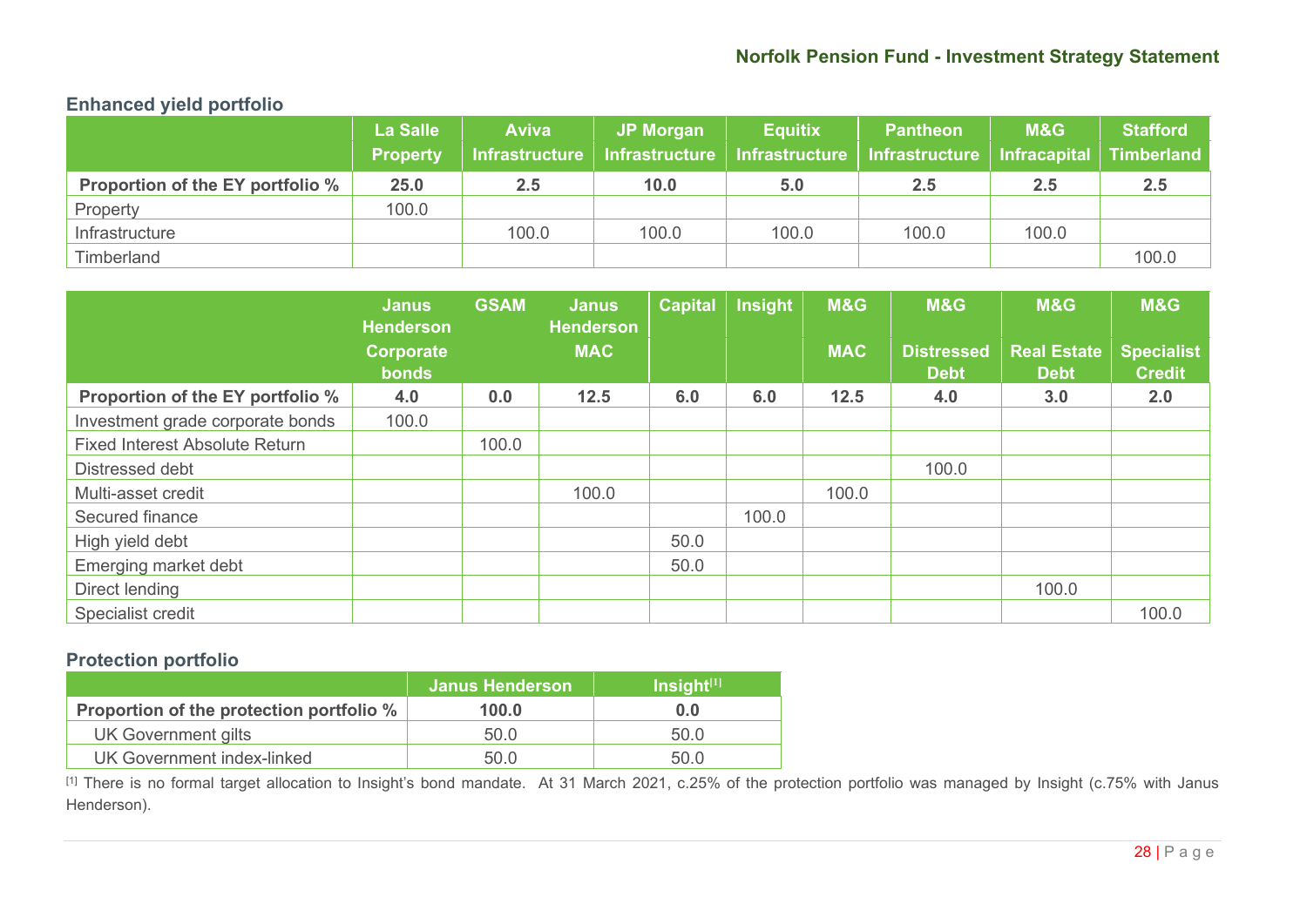# **Performance Objectives and Fee Arrangements**

|                                                                                               | <b>Aviva</b> Internal Rate of Return of 7-8% pa (net of fees)<br>Flat rate fees                                                  |
|-----------------------------------------------------------------------------------------------|----------------------------------------------------------------------------------------------------------------------------------|
| <b>Baillie Gifford (ACCESS)</b>                                                               | Benchmark Return + 1.25% pa net of fees<br>Flat rate fees plus performance related element                                       |
| <b>Berenberg Bank and Insight</b><br><b>Investment</b>                                        | To produce an outcome (net of fees) superior to a fixed<br>hedge ratio                                                           |
| <b>Capital International (ACCESS)</b>                                                         | Benchmark Return + 1.5% pa net of fees<br>Flat rate fees plus performance related element                                        |
| <b>Capital International</b><br>(Multi-Asset Credit)                                          | Outperform a blended benchmark (c.50% High Yield Debt,<br>50% Emerging Market Debt) by +1.5%<br>Flat rate fees                   |
|                                                                                               | <b>Equitix</b> Internal Rate of Return of 8.5% p.a. (net of fees)<br>Flat rate fees plus a performance related element           |
| <b>Fidelity (ACCESS)</b>                                                                      | Benchmark Return + 1.5% pa net of fees<br>Flat rate fees                                                                         |
| <b>Goldman Sachs Asset</b><br><b>Management (Absolute Return</b><br>- Strategic Income Bonds) | Benchmark Return + 4% pa net of fees<br>Flat rate fees                                                                           |
| <b>Insight (Multi-Asset Credit)</b>                                                           | Benchmark Return + 4% pa net of fees<br>Flat rate fees                                                                           |
| <b>Janus Henderson</b><br>(Non-Government Bonds)                                              | Benchmark Return + 1.0% pa gross of fees<br>Flat rate fees plus performance related element                                      |
| Bonds)                                                                                        | <b>Janus Henderson (Government</b> Benchmark Return $+1.4\%$ pa gross of fees<br>Flat rate fees plus performance related element |
| <b>Janus Henderson</b><br>(Multi Asset Credit)                                                | Benchmark return $+5\%$ pa net of fees<br>Flat rate fees                                                                         |
|                                                                                               | <b>JP Morgan</b> Internal Rate of Return of 8-12% pa (net of fees)<br>Flat rate fees plus performance related element            |
|                                                                                               | La Salle Benchmark Return $+0.75%$ pa net of fees<br>Flat rate fees                                                              |
| M&G<br>(Absolute Return - Alpha<br><b>Opportunities)</b>                                      | Benchmark return +3% pa net of fees<br>Flat rate fees                                                                            |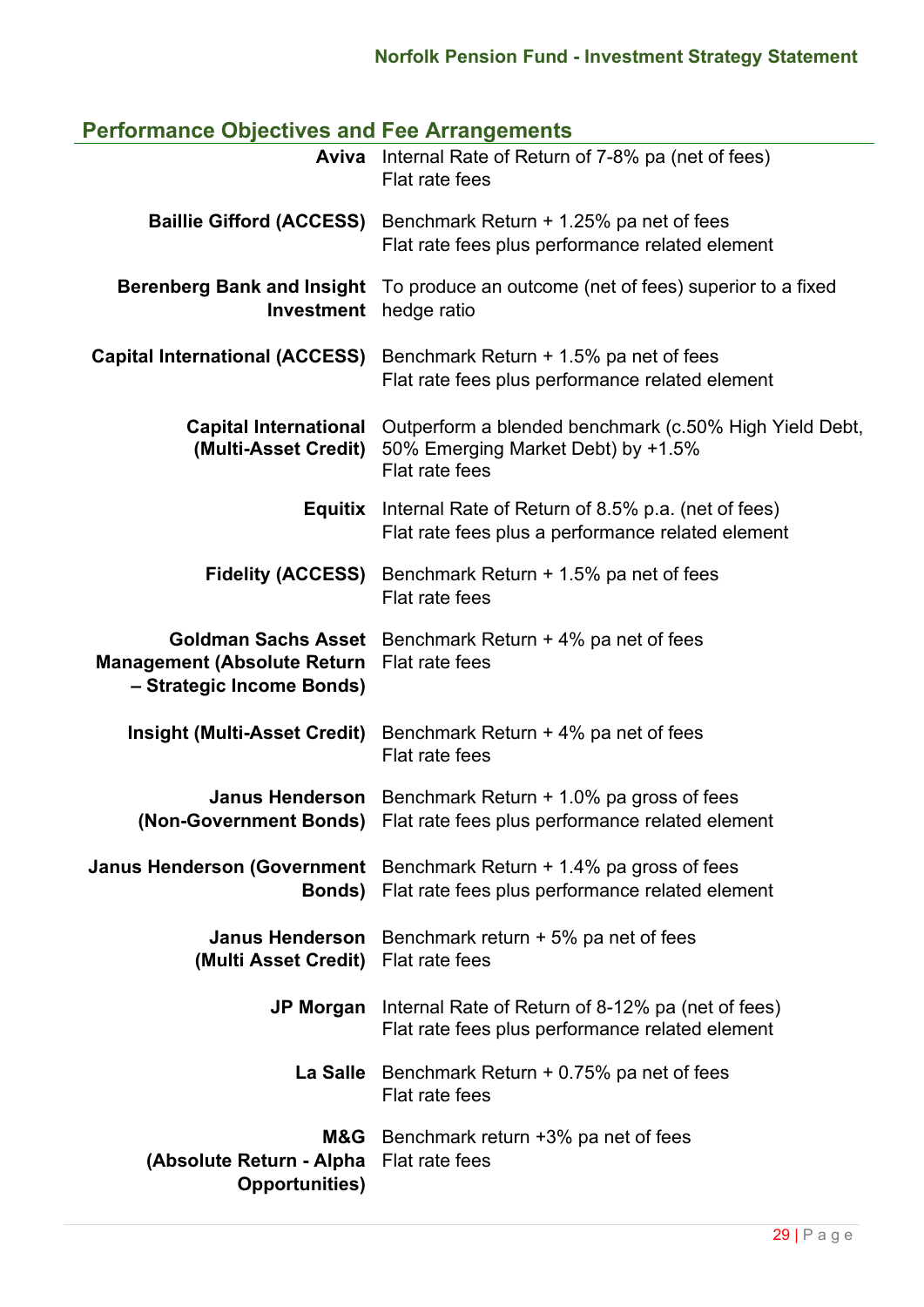# **Norfolk Pension Fund - Investment Strategy Statement**

| <b>M&amp;G (Distressed Debt)</b>                                | Internal Rate of Return of 15% pa (gross of fees)<br>Flat rate fees plus performance element                        |
|-----------------------------------------------------------------|---------------------------------------------------------------------------------------------------------------------|
| <b>M&amp;G (Real Estate Debt)</b>                               | Benchmark $+5\%$ pa (net of fees)<br>Flat rate fees plus performance related element                                |
| <b>M&amp;G (Specialist Credit)</b>                              | Benchmark Return $+8-12%$ pa gross of fees<br>Flat rate fees plus performance related element                       |
| M&G (Infracapital)                                              | Internal Rate of Return of mid-teens (gross of fees)<br>Flat rate fees plus performance related element             |
| <b>Mondrian (ACCESS)</b>                                        | Benchmark Return + 2% pa net of fees<br>Flat rate fees                                                              |
| <b>Pantheon</b>                                                 | Internal Rate of Return of 10-12% pa (net of fees)<br>Flat rate fees plus performance related element               |
|                                                                 | <b>Stafford</b> Internal Rate of Return of 8.0% pa (net of fees)<br>Flat rate fees plus performance related element |
| <b>UBS (under ACCESS pooled</b> Benchmark Return<br>governance) | Flat rate fees                                                                                                      |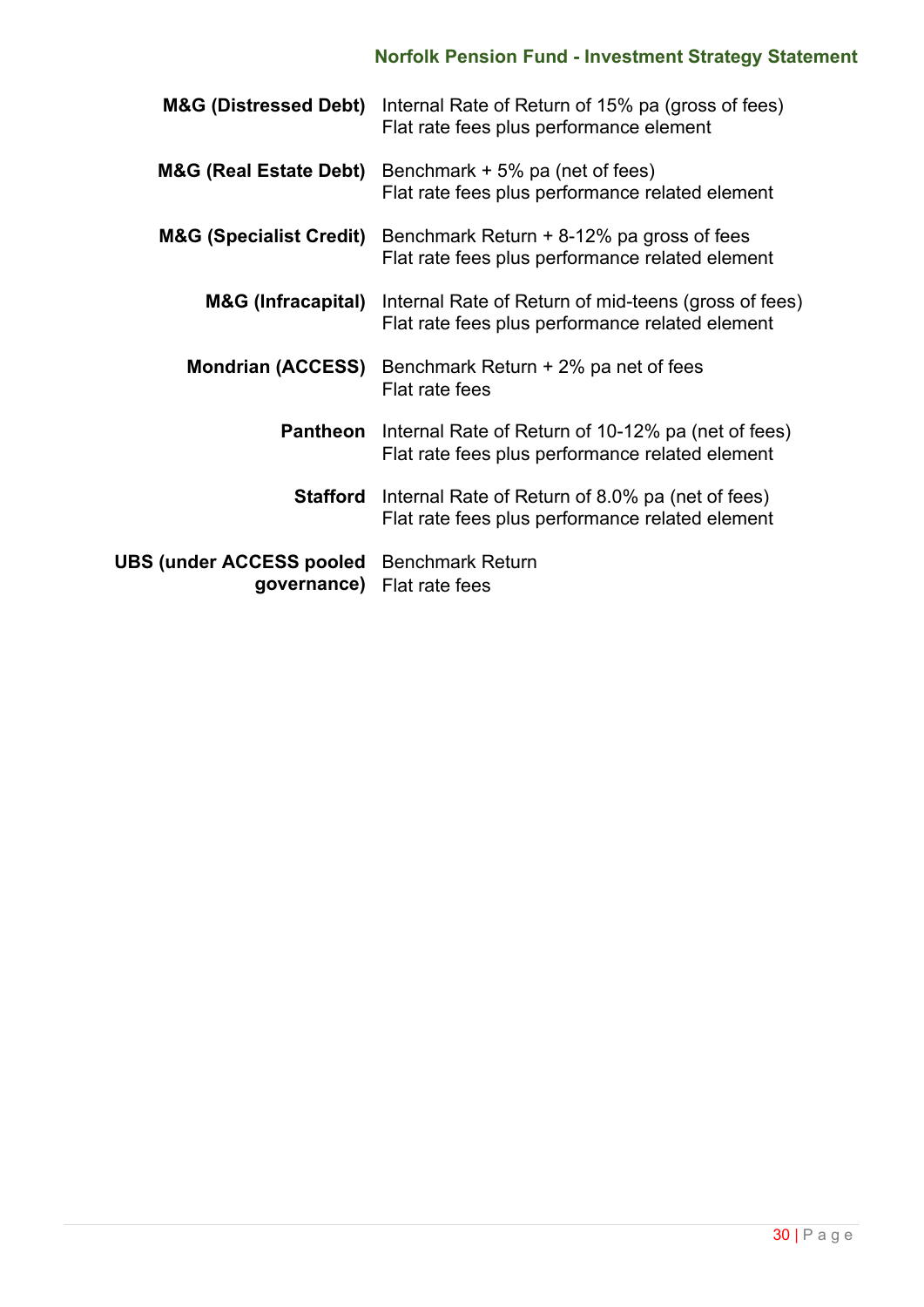# **Benchmark Indices**

# **Growth portfolio**

|                        | <b>Index</b>                                                                                               |
|------------------------|------------------------------------------------------------------------------------------------------------|
| <b>Baillie Gifford</b> | <b>FTSE All Share</b>                                                                                      |
| <b>UBS</b>             | <b>FTSE All Share</b>                                                                                      |
| Fidelity               | MSCI North America, FTSE AWD Europe, FTSE AWD Japan, FTSE AWD Asia Pacific ex Japan, MSCI Emerging Markets |
| Capital                | MSCI AC World                                                                                              |
| Mondrian               | <b>MSCI AC World Value</b>                                                                                 |
| Aberdeen Standard      | FTSE AWD Europe                                                                                            |
| Harbourvest            | FTSE USA and FTSE AWD Asia Pacific ex Japan                                                                |

# **Enhanced yield portfolio**

|                                   | <b>Index</b>                                                                              |
|-----------------------------------|-------------------------------------------------------------------------------------------|
| La Salle                          | <b>IPD PPF All Balanced Funds Index</b>                                                   |
| Janus Henderson (Corporate bonds) | iBoxx Sterling Non-Gilts >15 years TR index                                               |
| <b>GSAM</b>                       | Cash                                                                                      |
| Janus Henderson (MAC)             | Cash                                                                                      |
| Capital                           | 50% Barclays US HY (2%), 20% JPM EMBI, 20% JPM GBI-EM Global Div, 10% JPM CEMBI Broad Div |
| Insight                           | Cash                                                                                      |
| M&G Multi-asset credit            | Cash                                                                                      |
| M&G Distressed debt               | N/A                                                                                       |
| M&G Real estate debt              | Cash                                                                                      |
| M&G Specialist credit             | Euribor                                                                                   |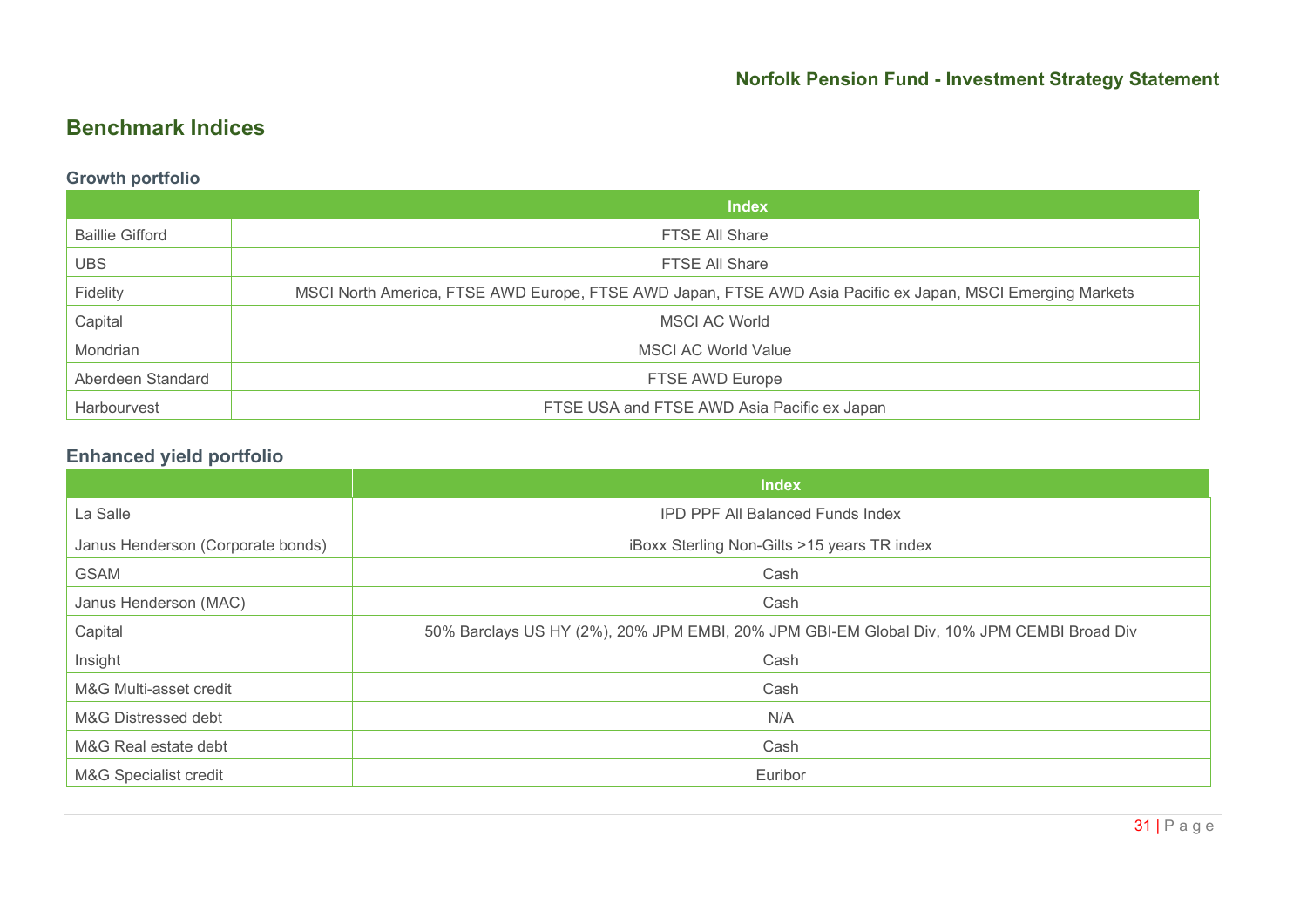# **Protection portfolio**

|                 | <b>Index</b>                                                                                |
|-----------------|---------------------------------------------------------------------------------------------|
| Janus Henderson | FTSE-A UK Government All Stocks TR Index, FTSE-A UK Government All Stocks > 5years TR Index |
| Insight         | FTSE-A UK Government All Stocks TR Index, FTSE-A UK Government All Stocks > 5years TR Index |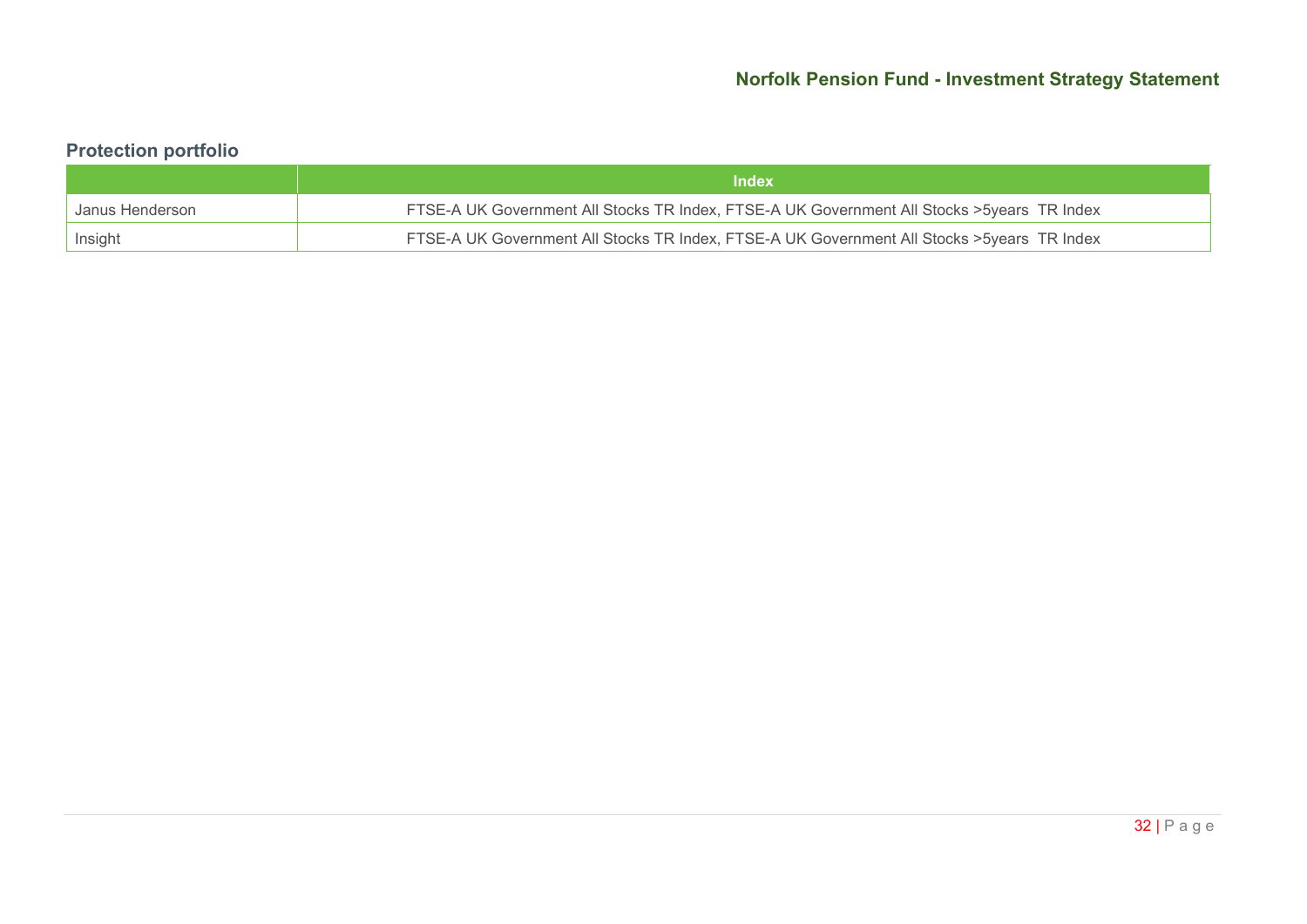# **Pension Fund Cash Management Strategy**

The Cash Management Strategy for the Fund is approved annually by the Pensions Committee.

There are two aspects to cash management within the Fund:

- The cash held on the Pension Fund bank account that is managed using a range of term and overnight deposits by the Norfolk County Council (NCC) treasury team.
- The "frictional" cash held on managers' accounts within the HSBC custody system. This arises for timing reasons on income, sales and purchases or as a more strategic decision (within mandate limits) taken by the manager.

The management of cash by the NCC treasury team is undertaken in accordance with the treasury management strategy approved by Norfolk County Council, including specified counterparties and maximum individual exposure limits. The arrangement is under-pinned by a formal Service Level Agreement (SLA) between the Pension Fund and Norfolk County Council.

The NCC team may manage the cash using a range of overnight, term deposits, call accounts and money market funds. The cash balances and returns attributable to the Fund are recorded separately from those of NCC or the other organisations for which the team undertakes treasury management activities.

There are three options for frictional cash held by managers:

- Each manager has the option of managing the cash as part of their own treasury management operations, using the counterparty list and lending limits provided by the NCC treasury team. The deals undertaken are monitored for yield comparison and compliance with the NCC counterparty list by the Pension Fund Accounting Team on a monthly basis.
- The manager may opt to sweep the cash to an agreed money market fund. Any fund used in this way must be available for Pension Fund purposes on the NCC approved list (and if appropriate, identified for Pension Fund use only).
- For all other US Dollar and Sterling denominated cash holdings within the HSBC custody system, an overnight sweep is undertaken by the custodian into AAA rated constant NAV (net asset value) money-market funds (US Dollar and Sterling denominated).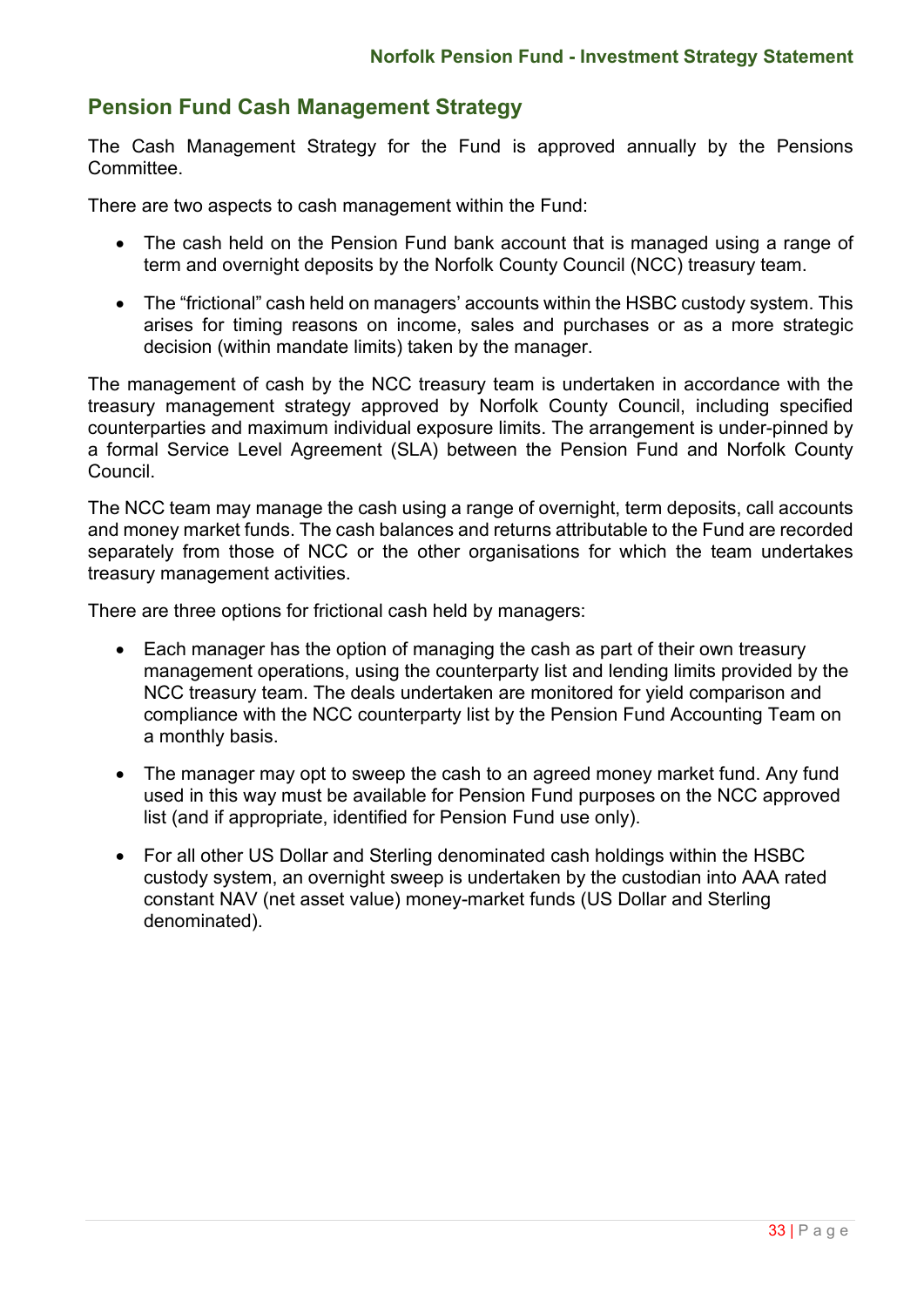# **APPENDIX 5 – Environmental, Social and Governance Engagement Policy**

### **Fund Policy**

The Fund has an overriding fiduciary duty to maximise investment returns for the benefit of the pension fund members. We consider proactive engagement with the companies in which we invest to be the most effective means of understanding and influencing the social, environmental and business policies of those companies. We therefore encourage our investment managers to actively engage with the top management of the companies they invest in.

The Fund maintains membership of the Local Authority Pension Fund Forum (LAPFF) and supports and participates in its engagement activities on behalf of member funds.

Environmental factors are of particular concern because fossil fuels and climate change, the cost of pollution clean-ups and opportunities for the exploitation of green technology and services can be directly linked to long term investment returns. The risks and opportunities from exposure to climate change and fossil fuels should be incorporated on an on-going basis.

As part of their Environmental, Social and Governance (ESG) considerations, the Pension Fund's Investment Managers should review investee companies' approaches to employee rights and the risks within this, including employee safety, working conditions, working hours and pay (including where appropriate the UK Living Wage campaign as detailed below). They should engage with companies where they believe there is room for improvement. This should be done on a global basis and reported on at least six monthly.

The Fund has made Investment Managers aware of its consideration of the Living Wage Campaign. Where appropriate, Managers may consider employee compensation and minimum wages as part of their ESG analysis on companies and on a discretionary basis engage with companies to the extent that these issues have a material impact on business operations and where engagement is judged to be in the best interest of the Fund.

### **Application**

The Fund expects companies to:

- Demonstrate a positive response to all matters of social responsibility.
- Take environmental matters seriously and produce an environmental policy on how their impact can be minimised.
- Monitor risks and opportunities associated with climate change and fossil fuels and take all reasonable and practical steps to reduce environmental damage.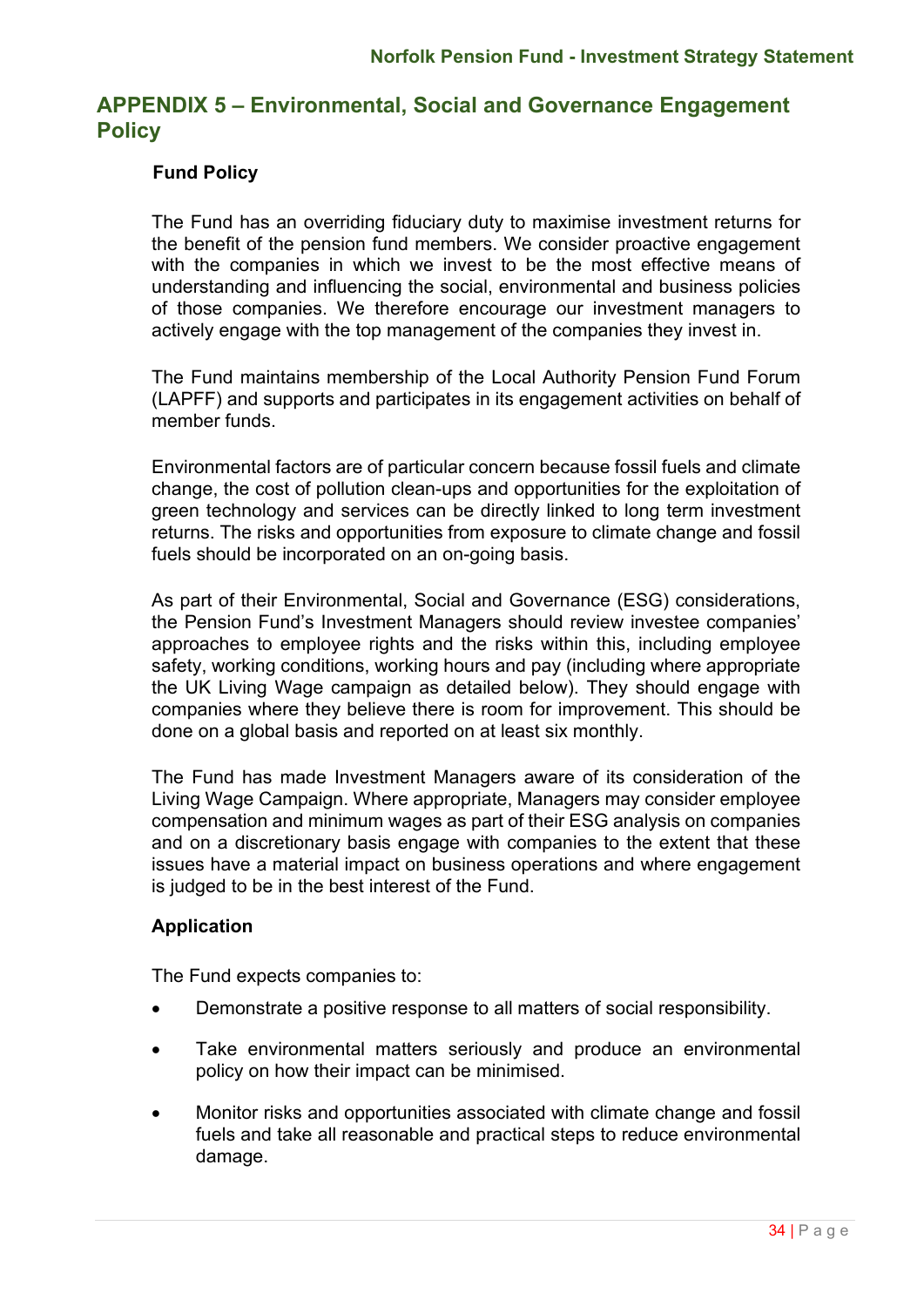- Make regular and detailed reports of progress on environmental issues available to shareholders.
- Openly discuss the environmental impacts of their business with shareholders.
- Establish procedures that will incrementally reduce their environmental impact.
- Comply with all environmental and other relevant legislation and seek to anticipate future legislative requirements.

### **Monitoring the Engagement Process**

All the fund managers have robust statements which detail the principles by which they invest in and engage with companies. The fund managers carry out engagement as a matter of course and report progress to us on a quarterly basis.

Managers engage on behalf of all their clients, not just the Norfolk Fund and therefore the Fund will monitor engagement and encourage fund managers to engage on the issues that we consider of primary importance.

- 1. The Fund will receive regular updates from its managers to understand the issues on which they are engaging and to reassure ourselves of the robustness of their questioning.
- 2. The Fund will participate in the LAPFF to leverage engagement with other LGPS funds.

The Fund expects its external investment managers to sign up and comply with the Financial Reporting Council's Stewardship Code. If they are not signed up, there should be a clear response as to why not.

### **Voting Policy**

Voting is undertaken in accordance with the ACCESS Pool voting policy.

### **Climate Risk Monitoring**

From 31 December 2020 the Committee receives six-monthly reporting of climate risk metrics for its public equity holdings. These are used to monitor risk exposures and as a source of engagement and discussion with the individual investment managers. A bi-annual summary of this monitoring is published by the Fund.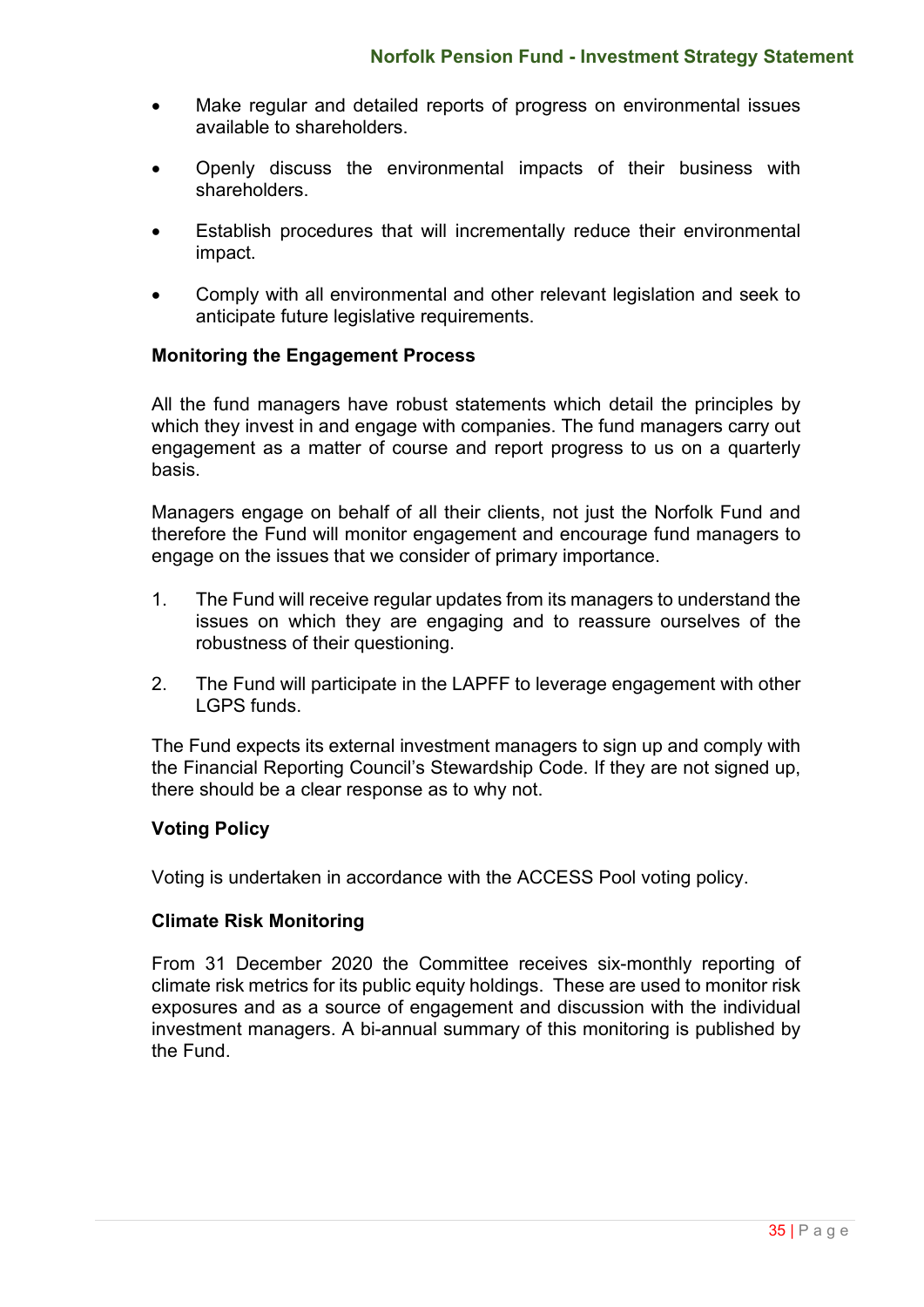# **APPENDIX 6 – Level of Compliance with the 6 Principles of Good Investment Practice**

|                         | <b>Description of Principle</b>                                                                                                                                                                                                                                                                                                                                                                                                                          | <b>Norfolk's position</b>                                                                                                                                                                                                                                                                                                                                                                                                                                                                                                                                                                                                                                                                                                                                                                                                                                                                                                                                                                                                                                                                                                                                                                                                                                                                                                                                 | <b>Further development opportunity</b>                                                                                                                                                                      |
|-------------------------|----------------------------------------------------------------------------------------------------------------------------------------------------------------------------------------------------------------------------------------------------------------------------------------------------------------------------------------------------------------------------------------------------------------------------------------------------------|-----------------------------------------------------------------------------------------------------------------------------------------------------------------------------------------------------------------------------------------------------------------------------------------------------------------------------------------------------------------------------------------------------------------------------------------------------------------------------------------------------------------------------------------------------------------------------------------------------------------------------------------------------------------------------------------------------------------------------------------------------------------------------------------------------------------------------------------------------------------------------------------------------------------------------------------------------------------------------------------------------------------------------------------------------------------------------------------------------------------------------------------------------------------------------------------------------------------------------------------------------------------------------------------------------------------------------------------------------------|-------------------------------------------------------------------------------------------------------------------------------------------------------------------------------------------------------------|
| 1                       | <b>Effective Decision Making</b><br>Administering authorities should ensure<br>that:<br>Decisions are taken by persons or<br>organisations with the skills,<br>knowledge, advice and resources<br>necessary to make them effectively<br>and monitor their implementation;<br>and<br>Those persons or organisations have<br>sufficient expertise to be able to<br>evaluate and challenge the advice<br>they receive, and manage conflicts of<br>interest. | Our compliance<br>Norfolk County Council has delegated its pension functions to Pensions<br>Committee. Pensions Committee act as 'quasi trustees'.<br>Regular training is arranged for Committee.<br>➤<br>Long term membership is encouraged, which allows all members<br>to become familiar with investment issues.<br>$\triangleright$ Substitute Members are not permitted.<br>Conflicts of interest are actively managed.<br>Pensions Committee have delegated day to day running of the Fund to the<br>Head of Finance. Pensions Committee are supported by the Head of<br>Finance, the Head of Pensions and the pension team on investment and<br>administration issues.<br>Pensions Committee and Norfolk Pension Fund officers involved in<br>investment decisions commission advice as and when required. Hymans<br>Robertson are our current Investment Advisors.<br>Norfolk Pension Fund Committee Members and Officers are supported in<br>developing and maintaining their knowledge and qualifications.<br>Pension Fund investment officers hold relevant financial qualifications and<br>maintain appropriate ongoing professional development (CPD).<br>The Norfolk Pension Fund's Governance Statement is published on our<br>website www.norfolkpensionfund.org.uk<br>The Norfolk Pension Fund is a member of CIPFA's Pensions Network. | Use the CIPFA Knowledge and Understanding<br>Framework to identify additional training needs<br>for Members and Officers<br>Consider sponsoring officers to achieve further<br>professional qualifications. |
| $\overline{\mathbf{2}}$ | <b>Clear Objectives</b><br>$\triangleright$ An overall investment objective(s)<br>should be set for the fund that takes<br>account of the scheme's liabilities,                                                                                                                                                                                                                                                                                          | <b>Our Compliance</b><br>The Funding Strategy Statement (FSS) and the Investment Strategy<br>Statement (ISS) set out the Norfolk Pension Funds primary funding<br>objectives.                                                                                                                                                                                                                                                                                                                                                                                                                                                                                                                                                                                                                                                                                                                                                                                                                                                                                                                                                                                                                                                                                                                                                                             |                                                                                                                                                                                                             |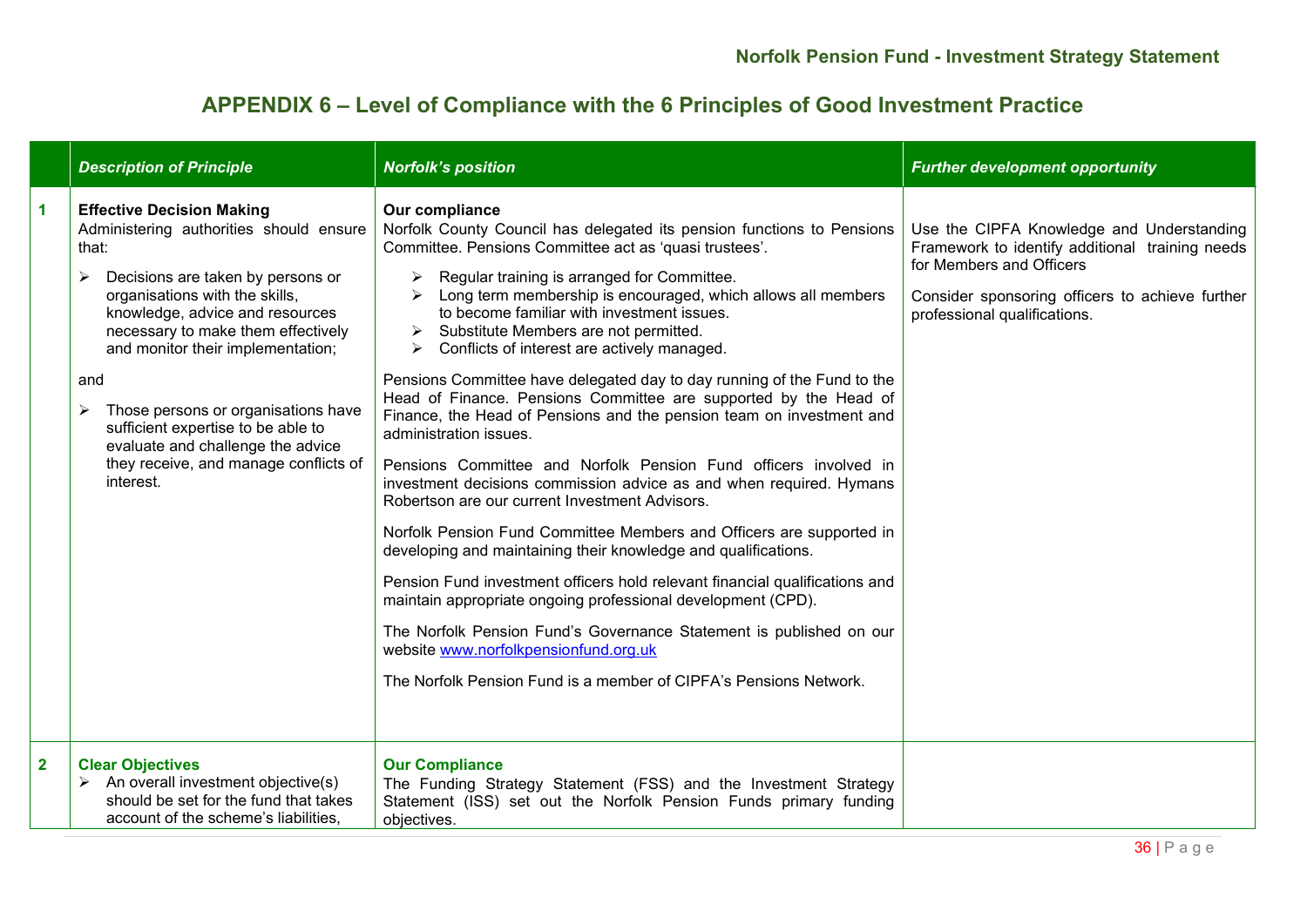|   | <b>Description of Principle</b>                                                                                                                                                                                                                                                                 | <b>Norfolk's position</b>                                                                                                                                                                                                                                                                                                                                                                                         | <b>Further development opportunity</b> |
|---|-------------------------------------------------------------------------------------------------------------------------------------------------------------------------------------------------------------------------------------------------------------------------------------------------|-------------------------------------------------------------------------------------------------------------------------------------------------------------------------------------------------------------------------------------------------------------------------------------------------------------------------------------------------------------------------------------------------------------------|----------------------------------------|
|   | the potential impact on local tax<br>payers, the strength of the covenant<br>for non-local authority employers, and<br>the attitude to risk of both the<br>administering authority and scheme<br>employers, and these should be<br>clearly communicated to advisors and<br>investment managers. | The Fund, in accordance with regulatory requirements, has an objective of<br>keeping the employers' contribution rate as level as possible while<br>maintaining its solvency. This is achieved by regular actuarial valuations<br>and Asset Liability Modelling.<br>Investment Managers contracts or mandates define the objectives,<br>including targets based on 'customised' and 'bespoke' benchmarks and risk |                                        |
|   |                                                                                                                                                                                                                                                                                                 | parameters.<br>The Funds policy on Risk is set out in its Investment Strategy Statement<br>(ISS). (Section 4 gives more details of our Risk Management strategy).                                                                                                                                                                                                                                                 |                                        |
|   |                                                                                                                                                                                                                                                                                                 | The Funding Strategy Statement (FSS) and the Investment Strategy<br>(ISS)<br>Statement<br>published<br>website<br>are<br>on<br>our<br>www.norfolkpensionfund.org.uk                                                                                                                                                                                                                                               |                                        |
|   |                                                                                                                                                                                                                                                                                                 | During inter-valuation years, interim valuation of liabilities are undertaken<br>to monitor our liability and asset match.                                                                                                                                                                                                                                                                                        |                                        |
| 3 | <b>Risk and Liabilities</b><br>In setting and reviewing their<br>➤<br>investment strategy, administering<br>authorities should take account of the<br>form and structure of liabilities.                                                                                                        | <b>Our Compliance</b><br>The Triennial Valuation exercise looks in detail at each participating<br>employer's liability and is used to inform the setting of employers'<br>contribution rates, as well as informing the investment strategy and<br>objectives of the Fund.                                                                                                                                        |                                        |
|   | These include the implications for<br>local taxpayers, the strength of the                                                                                                                                                                                                                      | We also monitor via interim valuations.                                                                                                                                                                                                                                                                                                                                                                           |                                        |
|   | covenant for participating employers,<br>the risk of their default and longevity<br>risk.                                                                                                                                                                                                       | The Fund undertakes an Asset Liability Modelling (ALM) exercise every<br>three years, following the Triennial Valuation. Any appointment made<br>between the ALM exercise is re-evaluated in terms of risk and<br>appropriateness prior to the procurement process proceeding.                                                                                                                                    |                                        |
|   |                                                                                                                                                                                                                                                                                                 | The strength of the covenant of participating employers is also considered<br>as part of the exercise establishing contribution rates. The 2016 valuation<br>exercise considered employer covenant in even greater depth.                                                                                                                                                                                         |                                        |
|   |                                                                                                                                                                                                                                                                                                 | The Fund also participates in Club Vita to help manage and monitor<br>longevity experience.                                                                                                                                                                                                                                                                                                                       |                                        |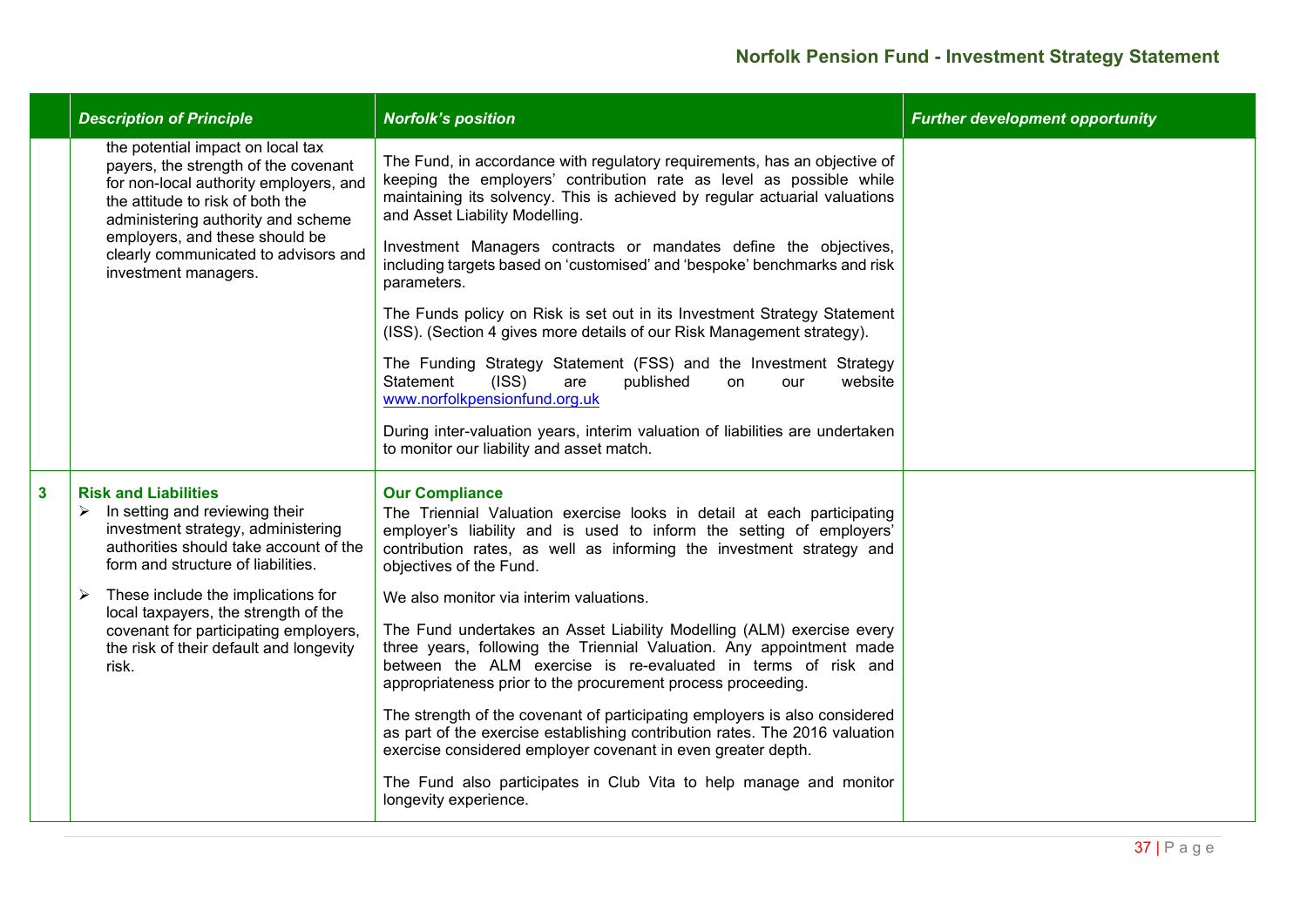|   | <b>Description of Principle</b>                                                                                                                                                                                                                                                                                                                                                          | <b>Norfolk's position</b>                                                                                                                                                                                                                                                                                                                                                                                                                                                                                                                                                                                                                                                                                                                                                                                                                                                                                                                                                            | <b>Further development opportunity</b>                                                                                                                                                                                                                  |
|---|------------------------------------------------------------------------------------------------------------------------------------------------------------------------------------------------------------------------------------------------------------------------------------------------------------------------------------------------------------------------------------------|--------------------------------------------------------------------------------------------------------------------------------------------------------------------------------------------------------------------------------------------------------------------------------------------------------------------------------------------------------------------------------------------------------------------------------------------------------------------------------------------------------------------------------------------------------------------------------------------------------------------------------------------------------------------------------------------------------------------------------------------------------------------------------------------------------------------------------------------------------------------------------------------------------------------------------------------------------------------------------------|---------------------------------------------------------------------------------------------------------------------------------------------------------------------------------------------------------------------------------------------------------|
|   |                                                                                                                                                                                                                                                                                                                                                                                          | New Admission Agreements are not granted without the presence of a tax<br>backed guarantor.                                                                                                                                                                                                                                                                                                                                                                                                                                                                                                                                                                                                                                                                                                                                                                                                                                                                                          |                                                                                                                                                                                                                                                         |
|   |                                                                                                                                                                                                                                                                                                                                                                                          | A risk register is monitored monthly and maintained. Pensions Committee<br>review the Risk Register every 6 months.                                                                                                                                                                                                                                                                                                                                                                                                                                                                                                                                                                                                                                                                                                                                                                                                                                                                  |                                                                                                                                                                                                                                                         |
|   |                                                                                                                                                                                                                                                                                                                                                                                          | Regular internal audit on the adequacy and effectiveness of risk<br>management and internal control is undertaken and outcomes reported to<br>the Pensions Committee.                                                                                                                                                                                                                                                                                                                                                                                                                                                                                                                                                                                                                                                                                                                                                                                                                |                                                                                                                                                                                                                                                         |
|   |                                                                                                                                                                                                                                                                                                                                                                                          | The Annual Report and Accounts of the Norfolk Pension Fund are subject<br>to a separate external audit and an independent audit opinion is given.                                                                                                                                                                                                                                                                                                                                                                                                                                                                                                                                                                                                                                                                                                                                                                                                                                    |                                                                                                                                                                                                                                                         |
| 4 | <b>Performance Assessment</b><br>$\triangleright$ Arrangements should be in place for<br>the formal measurement of<br>performance of the investments,<br>investment managers and advisors.<br>Administering Authorities should also<br>➤<br>periodically make a formal<br>assessment of their own<br>effectiveness as a decision making<br>body and report on this to scheme<br>members. | <b>Our Compliance</b><br>Investment Managers are measured against their targets, which in turn are<br>based on the Fund's bespoke benchmarks. Performance is also monitored<br>annually against the peer group.<br>Market testing of providers is undertaken when appropriate. This includes<br>the use of specialist advisors to undertake reviews, e.g. Custodian<br>The Head of Pensions and the investment team formally meet Investment<br>Managers twice a year to discuss performance, and additionally as<br>required.<br>The aim is for each Investment Manager to report in person to the<br>Committee at least once a year.<br>The Fund maintains a Governance Statement which is available from the<br>Funds website www.norfolkpensionfund.org.uk The Fund also publishes<br>an annual governance compliance statement, which is included within the<br>Annual Report.<br>Pensions Committee attendance and training is monitored and reviewed on<br>a quarterly basis. | The CIPFA Knowledge and Understanding<br>Framework will be used identify additional<br>training needs for Members and Officers<br>Further develop Committee's Terms of Reference<br>to strengthen the monitoring of decision making<br>and performance. |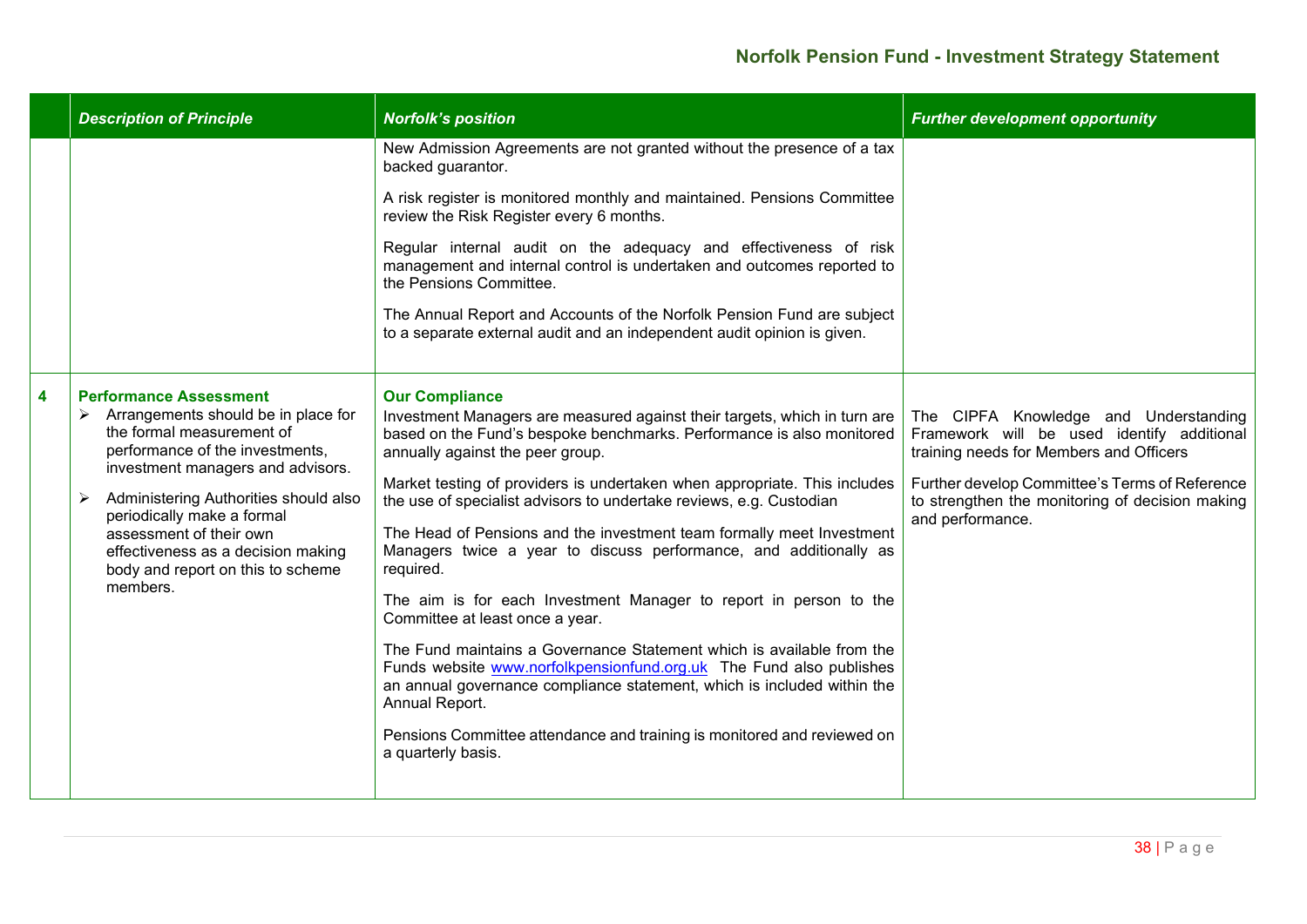|   | <b>Description of Principle</b>                                                                                                                                                                                                                                                                                                                                                                                                                                             | <b>Norfolk's position</b>                                                                                                                                                                                                                                                                                                                                                                                                                                                                                                                                                                                                                                                                                                                                                                                                                                                                                             | <b>Further development opportunity</b>                                 |
|---|-----------------------------------------------------------------------------------------------------------------------------------------------------------------------------------------------------------------------------------------------------------------------------------------------------------------------------------------------------------------------------------------------------------------------------------------------------------------------------|-----------------------------------------------------------------------------------------------------------------------------------------------------------------------------------------------------------------------------------------------------------------------------------------------------------------------------------------------------------------------------------------------------------------------------------------------------------------------------------------------------------------------------------------------------------------------------------------------------------------------------------------------------------------------------------------------------------------------------------------------------------------------------------------------------------------------------------------------------------------------------------------------------------------------|------------------------------------------------------------------------|
|   |                                                                                                                                                                                                                                                                                                                                                                                                                                                                             | All active and deferred scheme members receive the 'Your Pension'<br>publication along with their Annual Benefit Statements which includes<br>information on the Funds activity and a summary of the accounts; all retired<br>members receive an annual newsletter with information on Fund<br>developments and a summary of the accounts.<br>The Fund produces a detailed annual report covering all aspects of its<br>which<br>published<br>performance<br>is<br>on the<br>website<br>www.norfolkpensionfund.org.uk                                                                                                                                                                                                                                                                                                                                                                                                 |                                                                        |
| 5 | <b>Responsible Ownership</b><br>Administering authorities should:<br>adopt, or ensure their investment<br>➤<br>managers adopt the Institutional<br>Shareholders' Committee Statement<br>of Principles on the responsibilities of<br>shareholders and agents<br>include a statement of their policy on<br>responsible ownership in the<br>Investment Strategy Statement (ISS)<br>report periodically to scheme<br>➤<br>members on the discharge of<br>such responsibilities. | <b>Our compliance</b><br>The Norfolk Pension Fund monitors Fund Manager adoption of the Institutional<br>Shareholders' Committee Statement of Principles on the responsibilities of<br>shareholders and agents.<br>The Norfolk Pension Funds' Investment Strategy Statement (ISS) (available from<br>the Funds website at www.norfolkpensionfund.org.uk sets out its policy with regard<br>to corporate governance and socially responsible investment.<br>The Norfolk Pension Fund is member of the Local Authority Pension Fund Forum<br>(LAPFF). LAPFF exists to promote the investment interests of local authority<br>pension funds, and to maximize their influence as shareholders whilst promoting<br>corporate social responsibility and high standards of corporate governance amongst<br>the companies in which they invest.<br>The voting activity in respect of the Pension Fund investments is reported | Working within ACCESS to further develop its<br>voting and ESG policy. |
|   |                                                                                                                                                                                                                                                                                                                                                                                                                                                                             | to Pensions Committee twice a year. Pensions Committee papers are<br>available on the Norfolk County Council website.<br>The Fund has introduced twice yearly climate risk monitoring of its public<br>equity portfolios. The summary of this analysis is published on our website.                                                                                                                                                                                                                                                                                                                                                                                                                                                                                                                                                                                                                                   |                                                                        |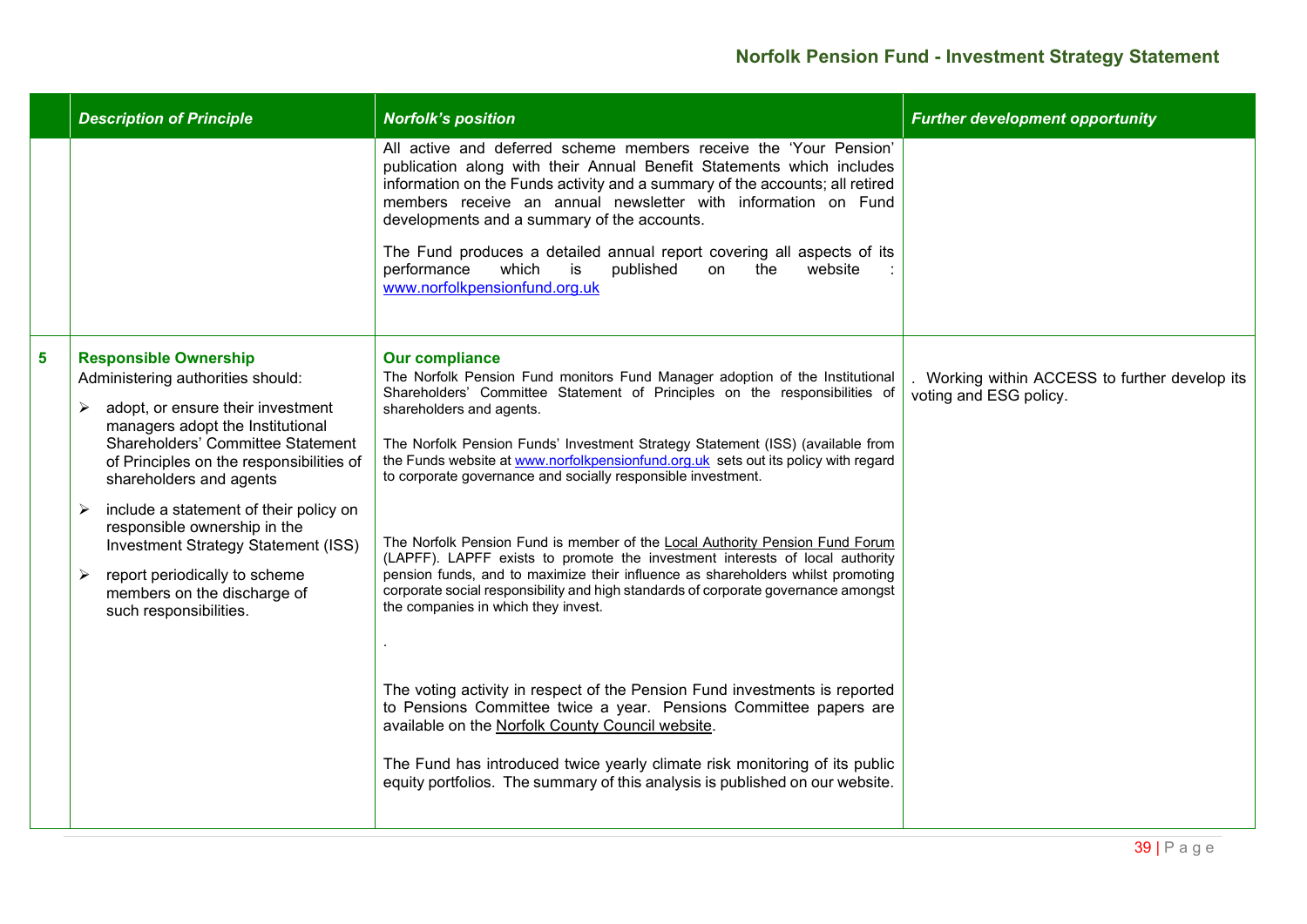|   | <b>Description of Principle</b>                                                                                                                                                                                                                                                                                                                                                                       | <b>Norfolk's position</b>                                                                                                                                                                                                                                                                                                                                                                                                                                                                                                                                                                                                                                                                                                                                                                                                                                                                                                                                                                                                                                                                                                                                                                                                                                     | <b>Further development opportunity</b> |
|---|-------------------------------------------------------------------------------------------------------------------------------------------------------------------------------------------------------------------------------------------------------------------------------------------------------------------------------------------------------------------------------------------------------|---------------------------------------------------------------------------------------------------------------------------------------------------------------------------------------------------------------------------------------------------------------------------------------------------------------------------------------------------------------------------------------------------------------------------------------------------------------------------------------------------------------------------------------------------------------------------------------------------------------------------------------------------------------------------------------------------------------------------------------------------------------------------------------------------------------------------------------------------------------------------------------------------------------------------------------------------------------------------------------------------------------------------------------------------------------------------------------------------------------------------------------------------------------------------------------------------------------------------------------------------------------|----------------------------------------|
|   |                                                                                                                                                                                                                                                                                                                                                                                                       | Managers have policies on responsible investment which include the issues<br>on which they engage, and there are links to these from our website:<br>www.norfolkpensionfund.org.uk<br>Engagement monitoring is reported to the Pensions Committee twice a<br>year, at the same time as our voting activity.                                                                                                                                                                                                                                                                                                                                                                                                                                                                                                                                                                                                                                                                                                                                                                                                                                                                                                                                                   |                                        |
| 6 | <b>Transparency and Reporting</b><br>Administering Authorities should:<br>Act in a transparent manner,<br>≻<br>communicating with stakeholders on<br>issues relating to their management<br>of investment, its governance and<br>risks, including performance against<br>stated objectives.<br>Provide regular communication to<br>➤<br>scheme members in the form they<br>consider most appropriate. | <b>Our compliance</b><br>The Norfolk Pension Fund maintains a Communication Strategy, which is<br>subject to regular review and monitoring. The Communication Strategy sets<br>out how the Fund communicates with all stakeholders of the Fund.<br>The Fund's Investment Strategy Statement (ISS), Funding Strategy<br>Statement (FSS) and the Annual Report and Accounts (which includes a<br>review of investment results) are published on our website,<br>www.norfolkpensionfund.org.uk along with the Communications Strategy,<br>Governance Statement and Voting Record.<br>The Fund has a well-established Employers Forum, backed up by<br>newsletters and targeted training and support. Scheme members (active<br>and deferred) receive an annual newsletter and invitation to the Funds'<br>annual meeting and Clinics together with their Annual Benefit Statement.<br>Retired Members receive an annual newsletter and an invitation to Retired<br>Members week events.<br>The Fund actively manages risks. Pensions Committee review the risk<br>register on a regular basis.<br>Pensions Committee meetings are open to the public, and agendas, papers<br>and minutes are available on Norfolk County Councils website,<br>www.norfolk.gov.uk |                                        |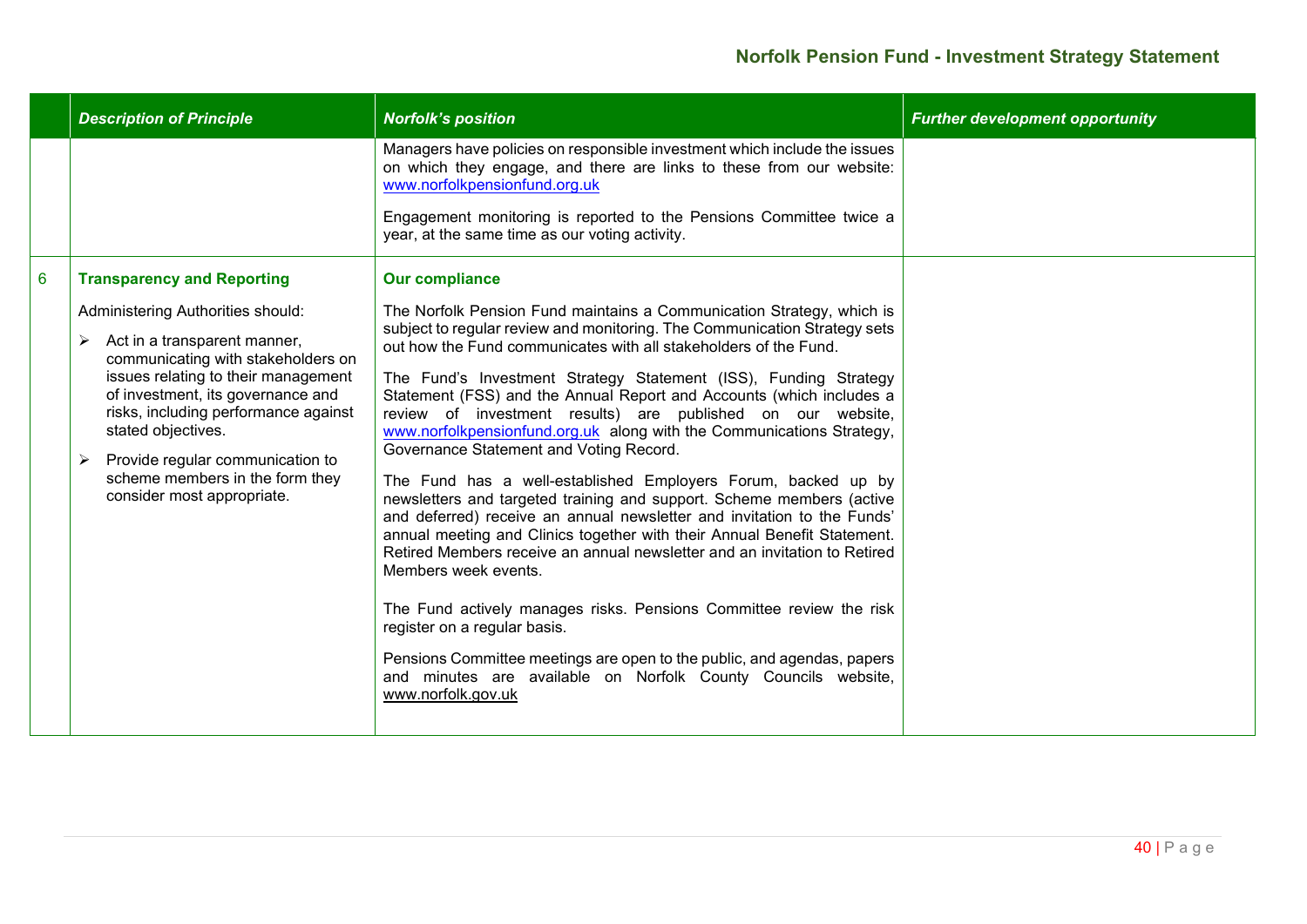# **Glossary of Terms in Investment Management**

### **Active Management**

A style of investment management which seeks to provide outperformance of a relevant benchmark through either asset allocation, market timing or stock selection (or a combination of these). Directly contrasted with Indexation or Passive Management.

### **Actuary**

An independent consultant who carries out the Actuarial Valuation and advises on new investment strategies or changes to the benefit structure.

#### **Actuarial Value of Assets**

The value placed on the assets by the actuary. This may be market value, present value of estimated income and proceeds of sales or redemptions, or some other value.

### **Asset Allocation**

The apportionment of a fund's assets between asset classes and/or markets (also see "bet"). Asset allocation may be either strategic i.e. long-term, or Tactical i.e. short-term, aiming to take advantage of relative market movements.

#### **Asset Classes**

A specific category of assets or investments, such as stocks, bonds, cash, international securities and real estate. Assets within the same class generally exhibit similar characteristics, behave similarly in the marketplace, and are subject to the same laws and regulations.

#### **Asset / Liability Modelling**

A statistical tool designed to help establish the most appropriate asset mix for a pension fund, in the context of its liabilities.

### **Benchmark**

A "notional" fund or model portfolio which is developed to provide a standard against which a manager's performance is measured e.g. for a global equity fund the benchmark against which it will be measured could be made up 70%/30% by UK equities / overseas equities. A target return is generally expressed as some margin over the benchmark.

### **Bond**

A certificate of debt, paying a fixed rate of interest, issued by companies, governments or government agencies.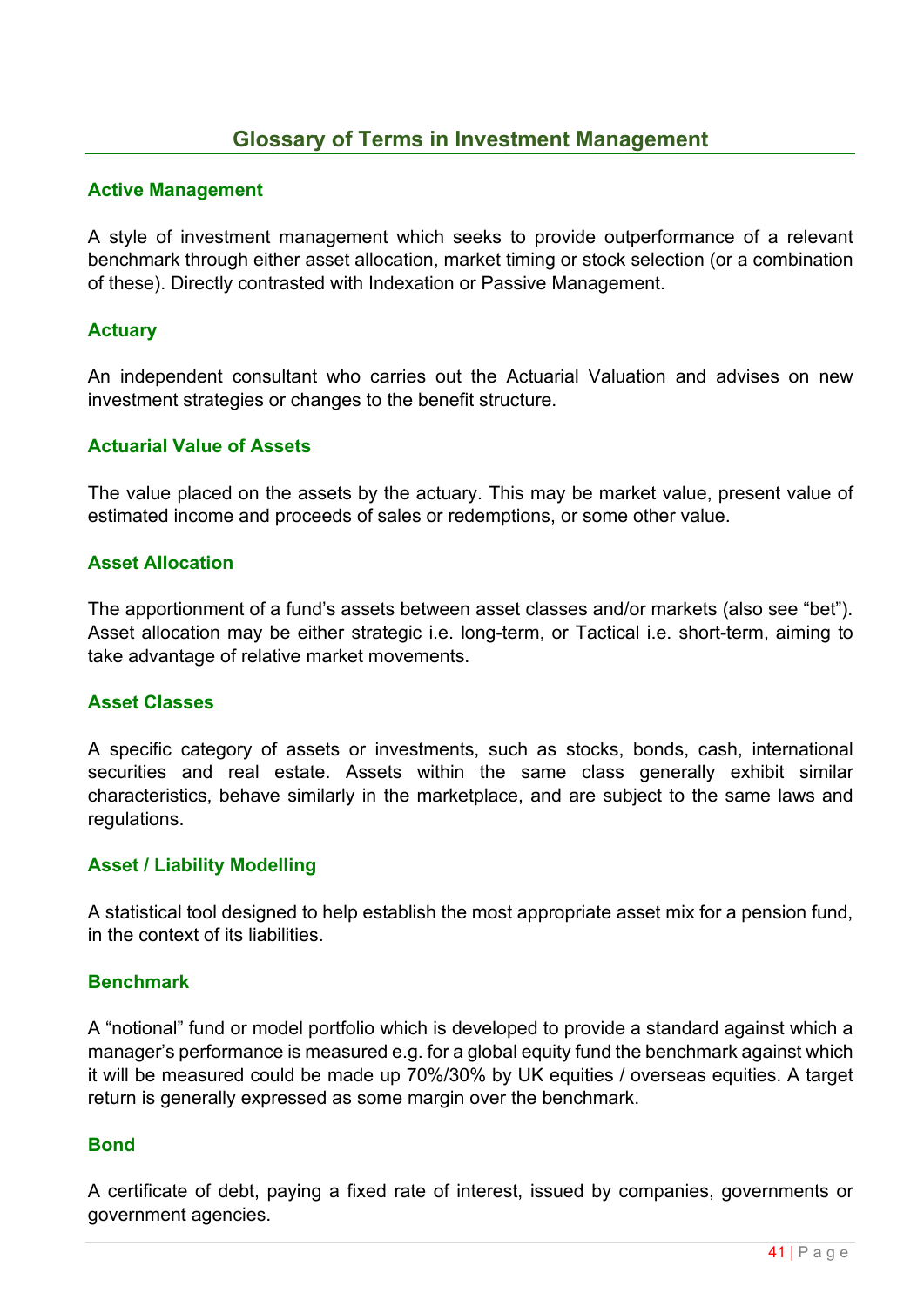# **Corporate Bond**

A debt security issued by a corporation, as opposed to those issued by the government.

### **Corporate Governance**

Shareholders' right to vote on issues relating to the governance of publicly quoted companies (usually at the AGM).

### **Custody/Custodian**

Safe-keeping of securities by a financial institution. The custodian keeps a register of holdings and will collect income and distribute monies according to client instructions.

### **Diversification**

The spreading of a fund's investments among different asset classes, markets and geographical areas in order to reduce risk – not "putting all your eggs in one basket". Diversification is a basic principle of multi-asset management.

### **Equities**

Ordinary shares in U.K. and overseas companies.

#### **Fixed Interest Security**

An investment that provides a return in the form of fixed periodic payments and eventual return of principle at maturity. Unlike a variable-income security where payments change based on some underlying measure, such as short-term interest rates, fixed-income securities payments are known in advance.

### **FTSE**

A company that specialises in index calculation. Although not part of a stock exchange, coowners include the London Stock Exchange and the Financial Times. They are best known for the FTSE 100, an index of the top 100 UK companies (ranked by size).

### **Hedging**

A strategy which aims to eliminate the possibility of loss in an investment transaction. Often used in the context of overseas investments to eliminate any potential currency loss (or profit).

### **Index-Linked Securities**

U.K. Government issue stocks on which the interest, and eventual repayment of the loan, are based on movements in the Retail Price Index.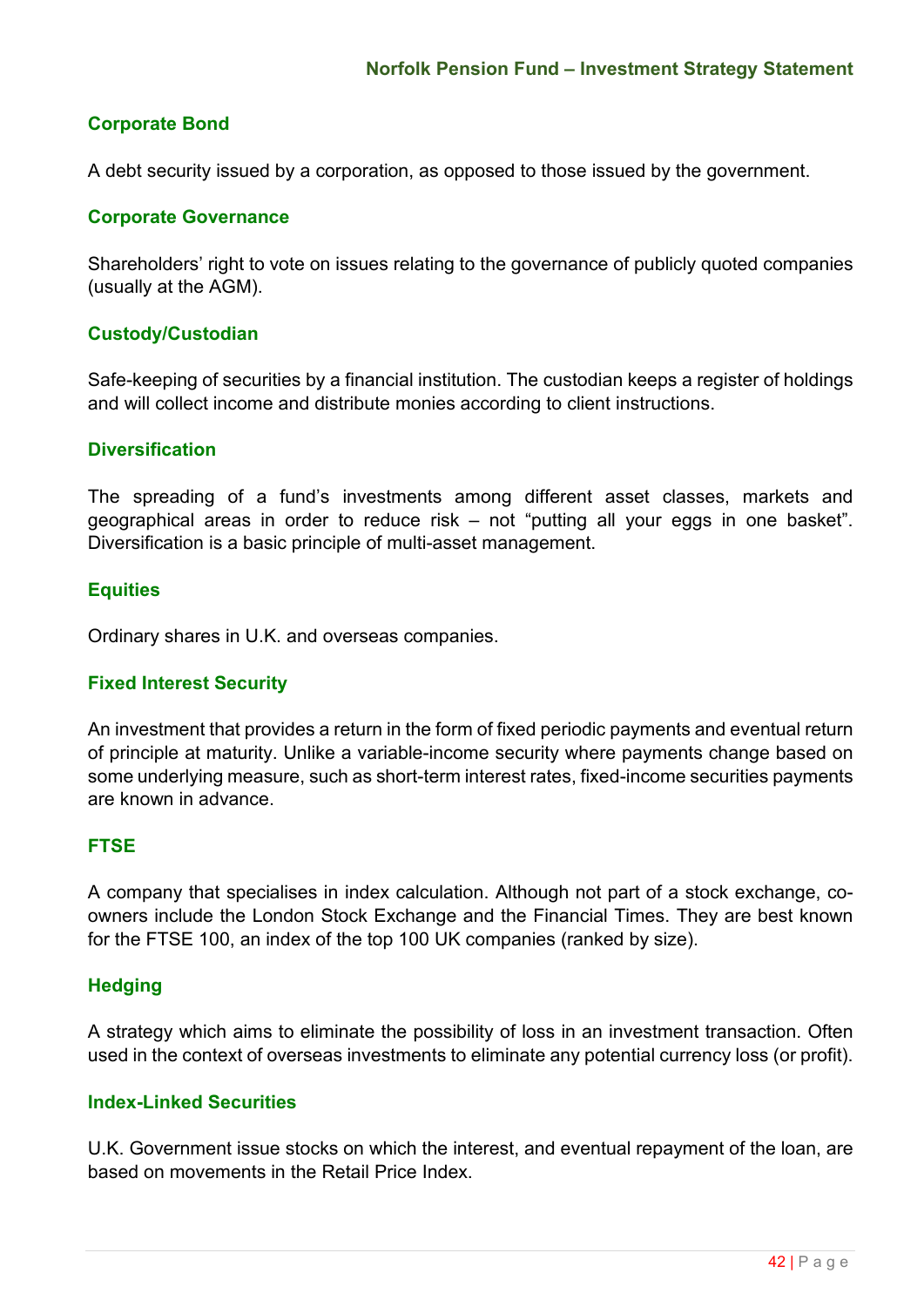### **Infrastructure**

Investments in new or existing companies and enterprises that are needed for the operation of society.

### **Investment Advisor**

A professionally qualified individual or company whose main livelihood is derived from providing objective, impartial investment advice to companies, pension funds or individuals, for a stated fee.

### **Objectives**

Objectives for a pension fund may be expressed in several ways – in terms of performance against the "average", against a specified benchmark or as a target real rate of return. For example, a reasonable objective for a UK equity fund might be to outperform the FTSE All Share for UK equities by 1% per annum over rolling 3-year periods.

### **Passive Management**

The management of an asset portfolio to replicate the return on a specified index. This may also be referred to as index tracking.

### **Performance**

A measure, usually expressed in percentage terms, of how well a fund has done over a particular time period – either in absolute terms or as measured against the "average" fund of a particular benchmark.

### **Pooled Fund**

A fund managed by a fund manager in which investors hold units. Stocks, bonds, properties etc. are not held directly by each client, but as part of a "pool". Contrasts with a segregated fund.

### **Private Equity**

Investments in new or existing companies and enterprises which are not publicly traded on a recognised stock exchange.

#### **Rebalancing**

The process of realigning the weightings of the portfolio of the Fund's assets.

#### **Risk**

Generally taken to mean the variability of returns. Investments with greater risk must usually promise higher returns than more "stable" investments before investors will buy them.

### **Scrip Dividend**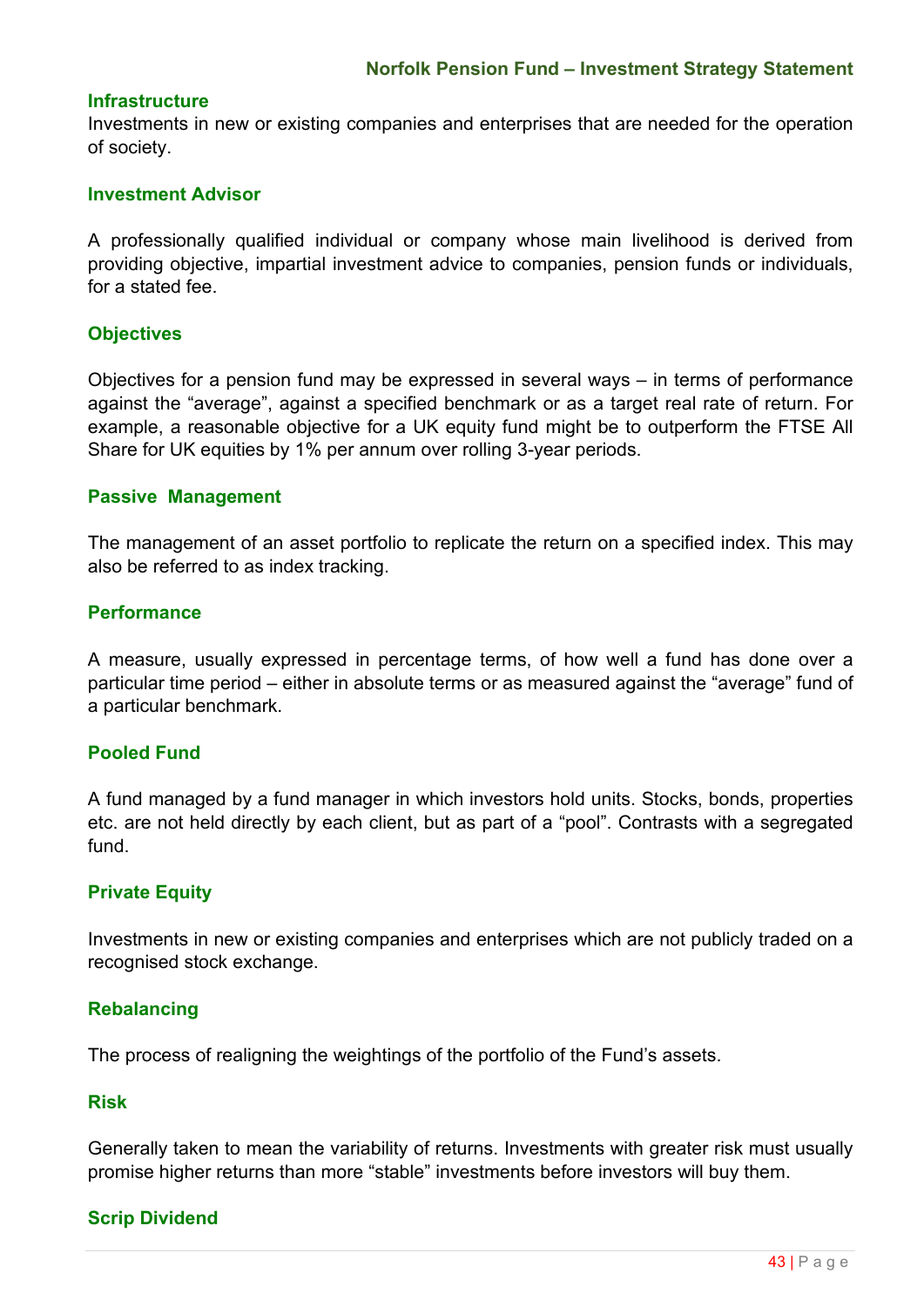A dividend paid in the form of additional shares rather than cash.

### **Share Blocking**

In certain overseas stock markets there are restrictions on dealing shares around meetings which the holder has exercised the associated voting rights.

### **Share Buy-back**

The buying back of outstanding shares (repurchase) by a company in order to reduce the number of shares on the market. Companies will buyback shares either to increase the value of shares still available (reducing supply), or to eliminate any threats by shareholders who may be looking for a controlling stake.

### **Socially Responsible Investment (SRI)**

Investment where social, environmental or ethical considerations are taken into account in the selection, retention and realisation of investment, and the responsible use of rights (such as voting rights) attaching to investments.

### **Spot Market Conditions**

The "cash market" or "physical market", where prices are settled in cash on the spot at current market prices, as opposed to forward prices.

### **Stock-lending**

The temporary transfer of securities to a borrower, with agreement by the borrower to return equivalent securities at a pre-agreed time. The returns on the underlying portfolio is increased by receiving a fee for making the investments available to the borrower.